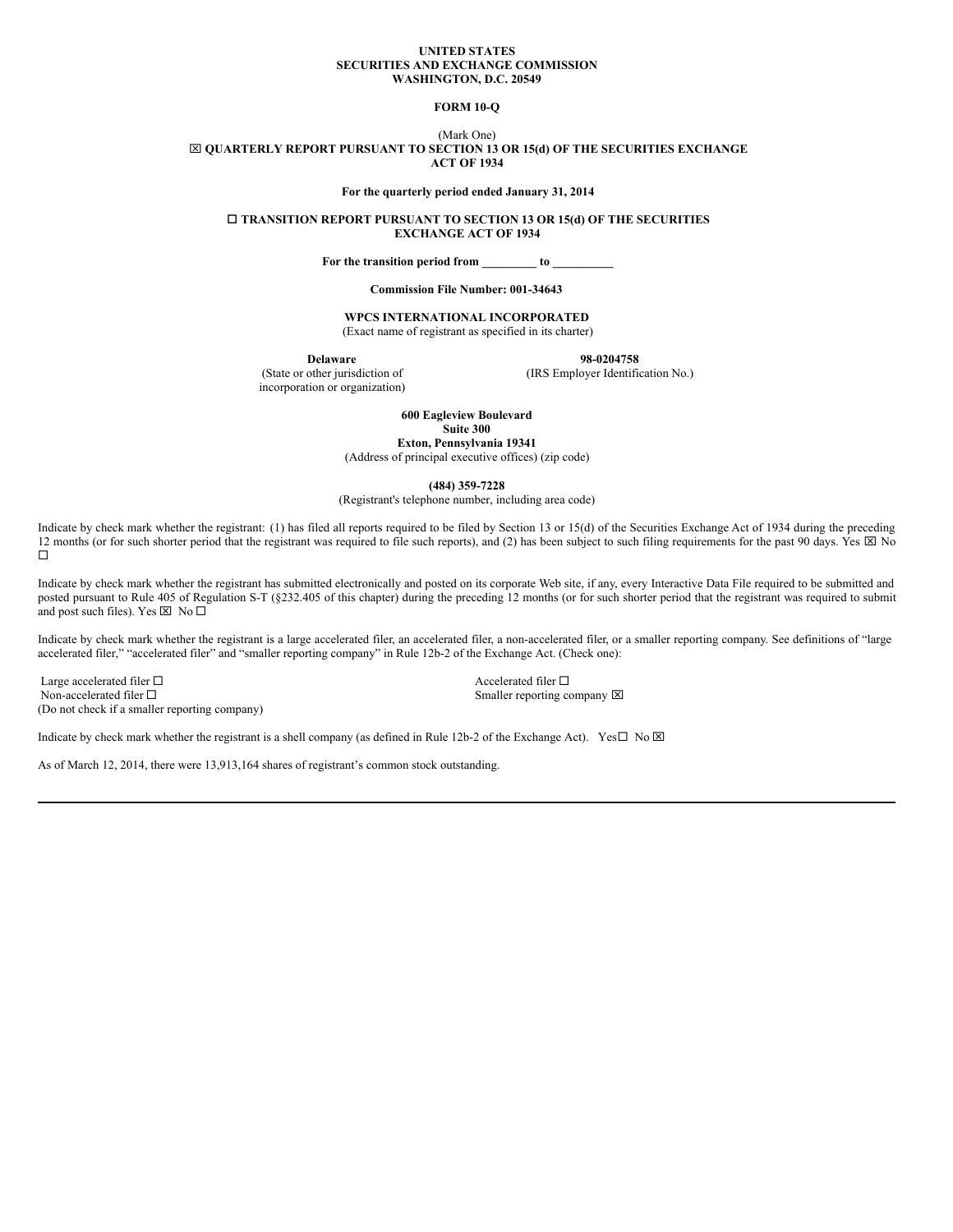# **INDEX**

| PART I.  | <b>FINANCIAL INFORMATION</b> |                                                                                                                                      |                |
|----------|------------------------------|--------------------------------------------------------------------------------------------------------------------------------------|----------------|
|          |                              |                                                                                                                                      |                |
|          | ITEM 1.                      | <b>Financial Statements</b>                                                                                                          |                |
|          |                              | Condensed consolidated balance sheets at January 31, 2014 (unaudited) and April 30, 2013                                             | $3 - 4$        |
|          |                              |                                                                                                                                      |                |
|          |                              | Condensed consolidated statements of operations for the three and nine months ended January 31, 2014 and 2013 (unaudited)            | 5              |
|          |                              |                                                                                                                                      |                |
|          |                              | Condensed consolidated statements of comprehensive loss for the three and nine months ended January 31, 2014 and 2013<br>(unaudited) | 6              |
|          |                              | Condensed consolidated statement of equity (deficit) for the nine months ended January 31, 2014 (unaudited)                          | $\overline{7}$ |
|          |                              | Condensed consolidated statements of cash flows for the nine months ended January 31, 2014 and 2013 (unaudited)                      | $8-9$          |
|          |                              |                                                                                                                                      |                |
|          |                              | Notes to unaudited condensed consolidated financial statements                                                                       | $10-30$        |
|          | ITEM 2.                      | Management's Discussion and Analysis of Financial Condition and Results of Operations                                                | 31-49          |
|          | ITEM 3.                      | Quantitative and Qualitative Disclosures About Market Risk                                                                           | 50             |
|          | ITEM 4.                      | <b>Controls and Procedures</b>                                                                                                       | 51             |
| PART II. | <b>OTHER INFORMATION</b>     |                                                                                                                                      |                |
|          |                              |                                                                                                                                      |                |
|          | ITEM 1.                      | <b>Legal Proceedings</b>                                                                                                             | 52             |
|          | ITEM 1A.                     | <b>Risk Factors</b>                                                                                                                  | 52             |
|          | ITEM 2.                      | Unregistered Sales of Equity Securities and Use of Proceeds                                                                          | 52             |
|          | ITEM 3.                      | Defaults Upon Senior Securities                                                                                                      | 52             |
|          | ITEM 4.                      | <b>Mine Safety Disclosures</b>                                                                                                       | 52             |
|          | ITEM 5.                      | Other Information                                                                                                                    | 52             |
|          | ITEM 6.                      | Exhibits                                                                                                                             | 52             |
|          | <b>SIGNATURES</b>            |                                                                                                                                      | 53             |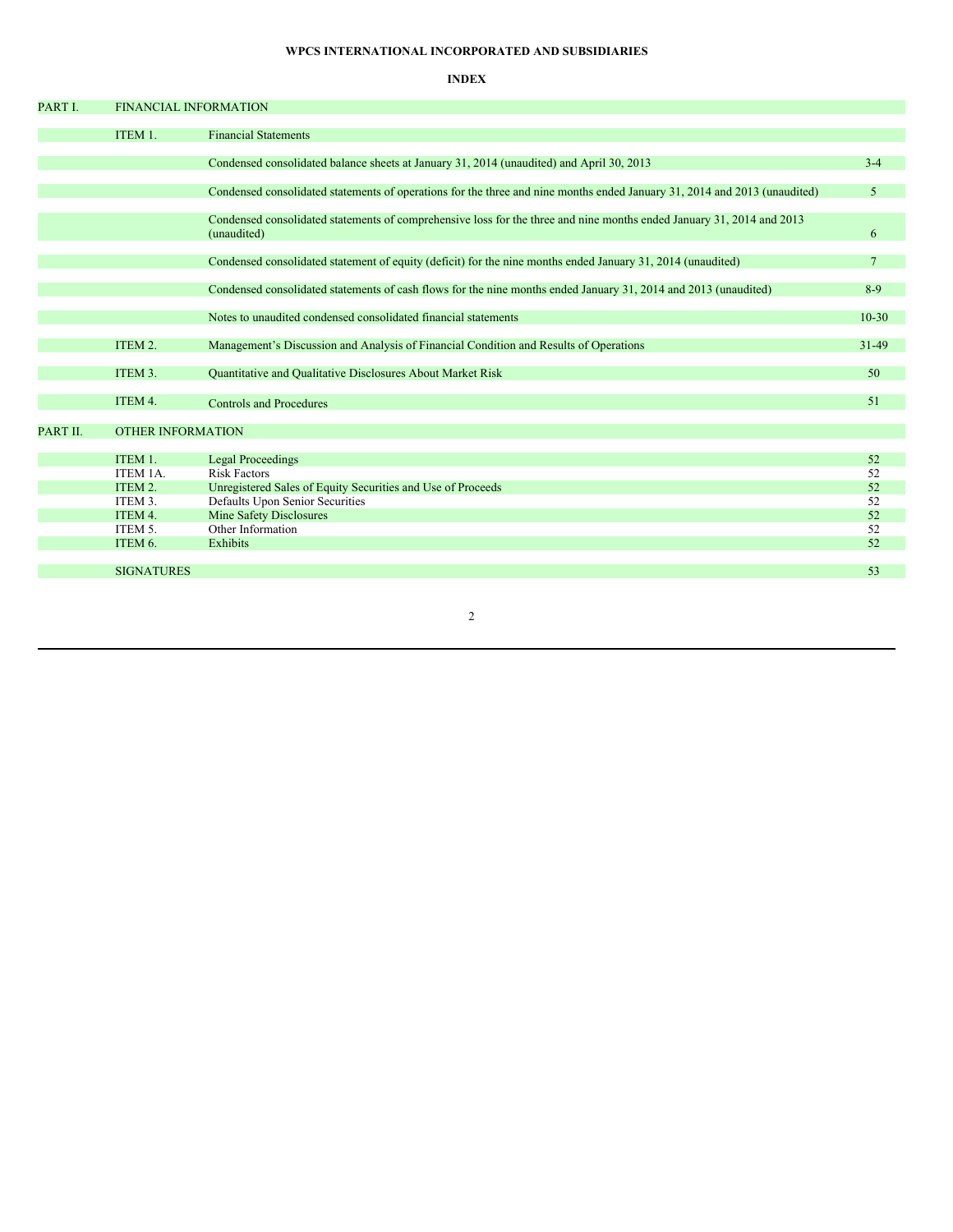# **CONDENSED CONSOLIDATED BALANCE SHEETS**

| <b>ASSETS</b>                                                               |              | January 31,<br>2014 |    | April 30,<br>2013 |
|-----------------------------------------------------------------------------|--------------|---------------------|----|-------------------|
|                                                                             |              | (unaudited)         |    | (Note 1)          |
| <b>CURRENT ASSETS:</b>                                                      |              |                     |    |                   |
| Cash and cash equivalents                                                   | $\mathbb{S}$ | 2,069,450 \$        |    | 915,752           |
| Restricted cash                                                             |              |                     |    | 1,869,178         |
| Accounts receivable, net of allowance of \$998,493 and \$1,107,593 at       |              |                     |    |                   |
| January 31, 2014 and April 30, 2013, respectively                           |              | 9,427,733           |    | 7,085,969         |
| Costs and estimated earnings in excess of billings on uncompleted contracts |              | 996,389             |    | 1,079,367         |
| Deferred contract costs                                                     |              | 2,073,562           |    | 1,597,894         |
| Prepaid expenses and other current assets                                   |              | 383,643             |    | 142,307           |
| Current assets held for sale                                                |              | 1,707,332           |    | 1,905,449         |
| Total current assets                                                        |              | 16,658,109          |    | 14,595,916        |
|                                                                             |              |                     |    |                   |
| PROPERTY AND EQUIPMENT, net                                                 |              | 2,185,131           |    | 2,754,734         |
|                                                                             |              |                     |    |                   |
| <b>CAPITALIZED SOFTWARE COSTS</b>                                           |              | 3,124,741           |    |                   |
|                                                                             |              |                     |    |                   |
| OTHER INTANGIBLE ASSETS, net                                                |              |                     |    | 16,228            |
|                                                                             |              |                     |    |                   |
| <b>OTHER ASSETS</b>                                                         |              | 78,467              |    | 227,259           |
|                                                                             |              |                     |    |                   |
| OTHER ASSETS HELD FOR SALE                                                  |              | 329,725             |    | 550,829           |
|                                                                             |              |                     |    |                   |
| Total assets                                                                | \$           | 22,376,173          | S. | 18,144,966        |

*The accompanying notes are an integral part of these condensed consolidated financial statements.*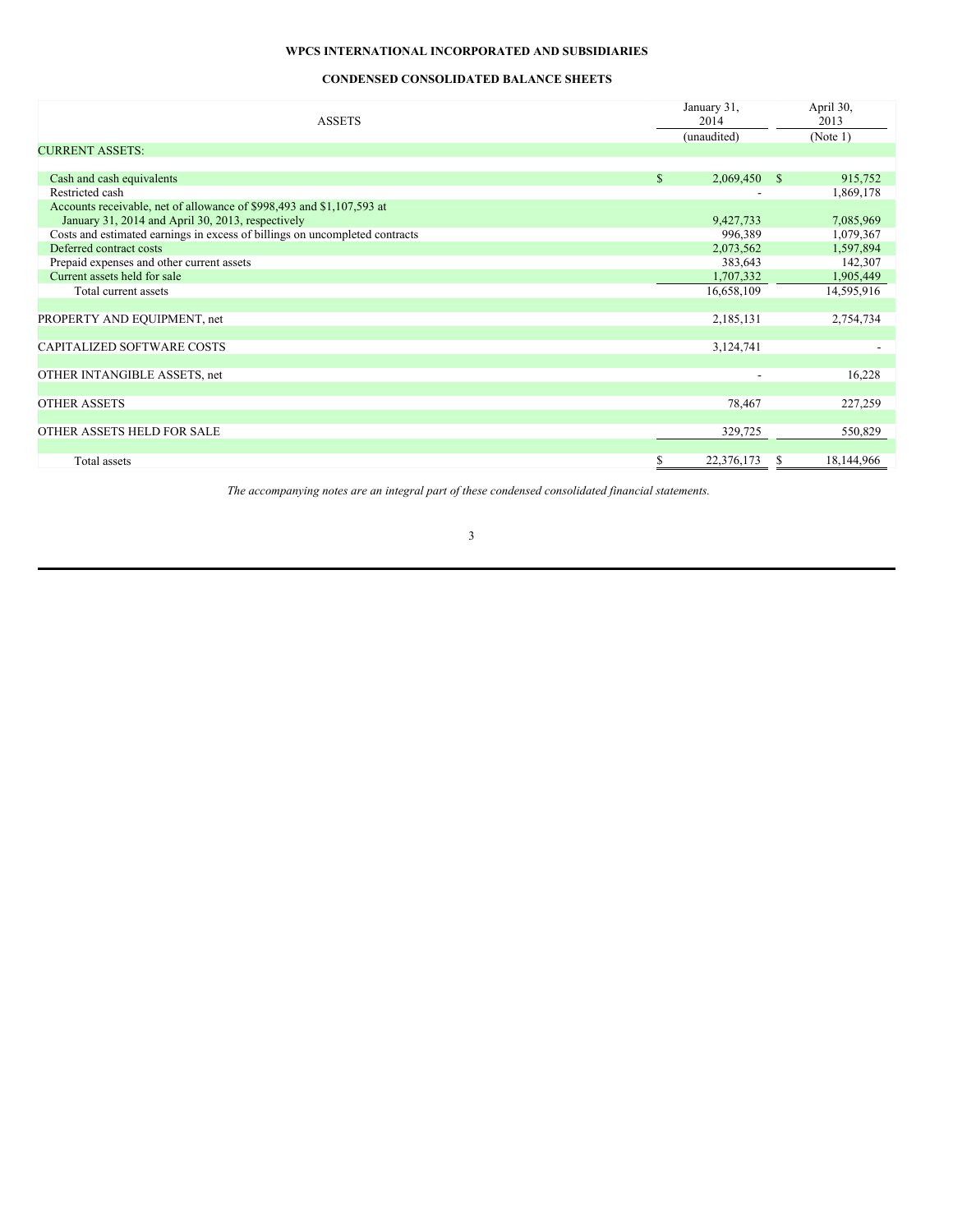# **CONDENSED CONSOLIDATED BALANCE SHEETS (CONTINUED)**

| (Note 1)<br>(unaudited)<br><b>CURRENT LIABILITIES:</b><br>$\mathbb{S}$<br>51,617 \$<br>43.942<br>Current portion of loans payable<br>Senior secured convertible notes, net of debt discount of \$875,876 and \$2,888,889,<br>January 31, 2014 and April 30, 2013, respectively<br>22,462<br>1,111,111<br>Derivative liability - senior secured convertible notes<br>3,088,756<br>Accounts payable and accrued expenses<br>4,763,502<br>4,102,050<br>Accrued severance<br>1,300,000<br>Billings in excess of costs and estimated earnings on uncompleted contracts<br>1,656,874<br>1,619,307<br>Deferred revenue<br>294,827<br>113,503<br>Due related party<br>799.116<br>Other payable to Zurich<br>1,533,757<br>1,743,986<br>Short-term bank loan<br>3,279,300<br>2,432,205<br>Income taxes payable<br>11,371<br>139,557<br>Dividend payable<br>36,993<br>Current liabilities held for sale<br>789,555<br>685,631 | <b>LIABILITIES AND EQUITY</b> | January 31,<br>2014 | April 30,<br>2013 |
|--------------------------------------------------------------------------------------------------------------------------------------------------------------------------------------------------------------------------------------------------------------------------------------------------------------------------------------------------------------------------------------------------------------------------------------------------------------------------------------------------------------------------------------------------------------------------------------------------------------------------------------------------------------------------------------------------------------------------------------------------------------------------------------------------------------------------------------------------------------------------------------------------------------------|-------------------------------|---------------------|-------------------|
|                                                                                                                                                                                                                                                                                                                                                                                                                                                                                                                                                                                                                                                                                                                                                                                                                                                                                                                    |                               |                     |                   |
|                                                                                                                                                                                                                                                                                                                                                                                                                                                                                                                                                                                                                                                                                                                                                                                                                                                                                                                    |                               |                     |                   |
|                                                                                                                                                                                                                                                                                                                                                                                                                                                                                                                                                                                                                                                                                                                                                                                                                                                                                                                    |                               |                     |                   |
|                                                                                                                                                                                                                                                                                                                                                                                                                                                                                                                                                                                                                                                                                                                                                                                                                                                                                                                    |                               |                     |                   |
|                                                                                                                                                                                                                                                                                                                                                                                                                                                                                                                                                                                                                                                                                                                                                                                                                                                                                                                    |                               |                     |                   |
|                                                                                                                                                                                                                                                                                                                                                                                                                                                                                                                                                                                                                                                                                                                                                                                                                                                                                                                    |                               |                     |                   |
|                                                                                                                                                                                                                                                                                                                                                                                                                                                                                                                                                                                                                                                                                                                                                                                                                                                                                                                    |                               |                     |                   |
|                                                                                                                                                                                                                                                                                                                                                                                                                                                                                                                                                                                                                                                                                                                                                                                                                                                                                                                    |                               |                     |                   |
|                                                                                                                                                                                                                                                                                                                                                                                                                                                                                                                                                                                                                                                                                                                                                                                                                                                                                                                    |                               |                     |                   |
|                                                                                                                                                                                                                                                                                                                                                                                                                                                                                                                                                                                                                                                                                                                                                                                                                                                                                                                    |                               |                     |                   |
|                                                                                                                                                                                                                                                                                                                                                                                                                                                                                                                                                                                                                                                                                                                                                                                                                                                                                                                    |                               |                     |                   |
|                                                                                                                                                                                                                                                                                                                                                                                                                                                                                                                                                                                                                                                                                                                                                                                                                                                                                                                    |                               |                     |                   |
|                                                                                                                                                                                                                                                                                                                                                                                                                                                                                                                                                                                                                                                                                                                                                                                                                                                                                                                    |                               |                     |                   |
|                                                                                                                                                                                                                                                                                                                                                                                                                                                                                                                                                                                                                                                                                                                                                                                                                                                                                                                    |                               |                     |                   |
|                                                                                                                                                                                                                                                                                                                                                                                                                                                                                                                                                                                                                                                                                                                                                                                                                                                                                                                    |                               |                     |                   |
|                                                                                                                                                                                                                                                                                                                                                                                                                                                                                                                                                                                                                                                                                                                                                                                                                                                                                                                    |                               |                     |                   |
| 14,539,374<br>Total current liabilities<br>15,080,048                                                                                                                                                                                                                                                                                                                                                                                                                                                                                                                                                                                                                                                                                                                                                                                                                                                              |                               |                     |                   |
|                                                                                                                                                                                                                                                                                                                                                                                                                                                                                                                                                                                                                                                                                                                                                                                                                                                                                                                    |                               |                     |                   |
| 643,603<br>133,838<br>Loans payable, net of current portion                                                                                                                                                                                                                                                                                                                                                                                                                                                                                                                                                                                                                                                                                                                                                                                                                                                        |                               |                     |                   |
| Derivative liability - warrants<br>3,858,508                                                                                                                                                                                                                                                                                                                                                                                                                                                                                                                                                                                                                                                                                                                                                                                                                                                                       |                               |                     |                   |
|                                                                                                                                                                                                                                                                                                                                                                                                                                                                                                                                                                                                                                                                                                                                                                                                                                                                                                                    |                               |                     |                   |
| <b>Total liabilities</b><br>15,182,977<br>19,072,394                                                                                                                                                                                                                                                                                                                                                                                                                                                                                                                                                                                                                                                                                                                                                                                                                                                               |                               |                     |                   |
|                                                                                                                                                                                                                                                                                                                                                                                                                                                                                                                                                                                                                                                                                                                                                                                                                                                                                                                    |                               |                     |                   |
| <b>COMMITMENTS AND CONTINGENCIES</b>                                                                                                                                                                                                                                                                                                                                                                                                                                                                                                                                                                                                                                                                                                                                                                                                                                                                               |                               |                     |                   |
|                                                                                                                                                                                                                                                                                                                                                                                                                                                                                                                                                                                                                                                                                                                                                                                                                                                                                                                    |                               |                     |                   |
| <b>EQUITY:</b>                                                                                                                                                                                                                                                                                                                                                                                                                                                                                                                                                                                                                                                                                                                                                                                                                                                                                                     |                               |                     |                   |
|                                                                                                                                                                                                                                                                                                                                                                                                                                                                                                                                                                                                                                                                                                                                                                                                                                                                                                                    |                               |                     |                   |
| <b>WPCS EQUITY (DEFICIT):</b>                                                                                                                                                                                                                                                                                                                                                                                                                                                                                                                                                                                                                                                                                                                                                                                                                                                                                      |                               |                     |                   |
| Preferred stock - \$1,000 stated value, 5,000,000 shares authorized, 2,438 issued;<br>liquidation preference of \$7,030,000                                                                                                                                                                                                                                                                                                                                                                                                                                                                                                                                                                                                                                                                                                                                                                                        |                               |                     |                   |
| 2,438,000<br>Common stock - \$0.0001 par value, 14,285,714 shares authorized, 13,913,164 and                                                                                                                                                                                                                                                                                                                                                                                                                                                                                                                                                                                                                                                                                                                                                                                                                       |                               |                     |                   |
| 994,187 shares issued and outstanding at January 31, 2014 and April 30, 2013,                                                                                                                                                                                                                                                                                                                                                                                                                                                                                                                                                                                                                                                                                                                                                                                                                                      |                               |                     |                   |
| respectively<br>1,391<br>99                                                                                                                                                                                                                                                                                                                                                                                                                                                                                                                                                                                                                                                                                                                                                                                                                                                                                        |                               |                     |                   |
| Additional paid-in capital<br>66,671,222<br>50,844,183                                                                                                                                                                                                                                                                                                                                                                                                                                                                                                                                                                                                                                                                                                                                                                                                                                                             |                               |                     |                   |
| Accumulated deficit<br>(64,006,375)<br>(54, 054, 389)                                                                                                                                                                                                                                                                                                                                                                                                                                                                                                                                                                                                                                                                                                                                                                                                                                                              |                               |                     |                   |
| Accumulated other comprehensive income on foreign currency translation<br>1,177,794<br>1,433,541                                                                                                                                                                                                                                                                                                                                                                                                                                                                                                                                                                                                                                                                                                                                                                                                                   |                               |                     |                   |
|                                                                                                                                                                                                                                                                                                                                                                                                                                                                                                                                                                                                                                                                                                                                                                                                                                                                                                                    |                               |                     |                   |
| Total WPCS equity (deficit)<br>6,282,032<br>(1,776,566)                                                                                                                                                                                                                                                                                                                                                                                                                                                                                                                                                                                                                                                                                                                                                                                                                                                            |                               |                     |                   |
|                                                                                                                                                                                                                                                                                                                                                                                                                                                                                                                                                                                                                                                                                                                                                                                                                                                                                                                    |                               |                     |                   |
| Noncontrolling interest<br>911,164<br>849,138                                                                                                                                                                                                                                                                                                                                                                                                                                                                                                                                                                                                                                                                                                                                                                                                                                                                      |                               |                     |                   |
| 7,193,196<br>(927, 428)<br>Total equity (deficit)                                                                                                                                                                                                                                                                                                                                                                                                                                                                                                                                                                                                                                                                                                                                                                                                                                                                  |                               |                     |                   |
|                                                                                                                                                                                                                                                                                                                                                                                                                                                                                                                                                                                                                                                                                                                                                                                                                                                                                                                    |                               |                     |                   |
| \$<br>22,376,173<br>18,144,966<br><sup>\$</sup><br>Total liabilities and equity                                                                                                                                                                                                                                                                                                                                                                                                                                                                                                                                                                                                                                                                                                                                                                                                                                    |                               |                     |                   |

*The accompanying notes are an integral part of these condensed consolidated financial statements.*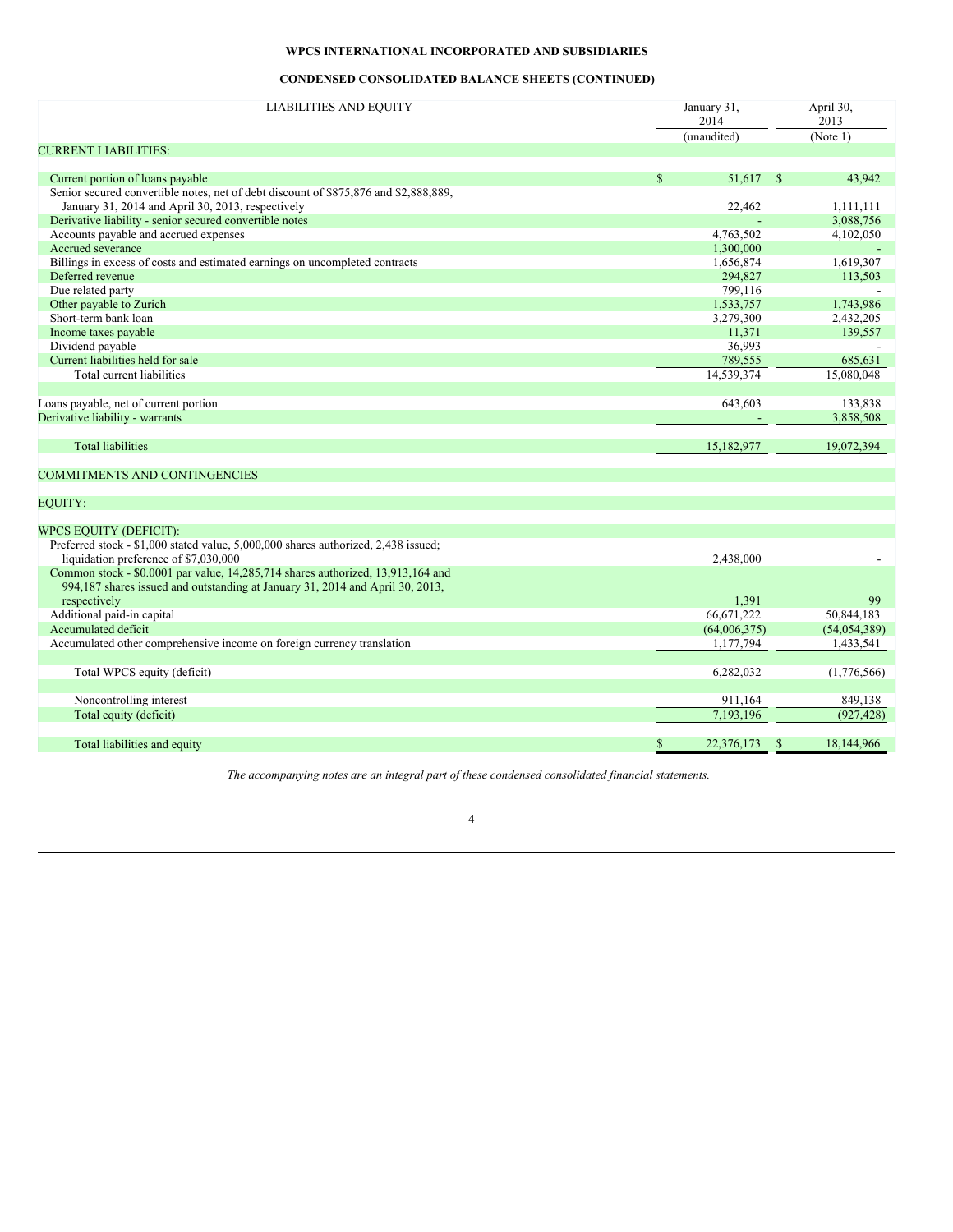# **CONDENSED CONSOLIDATED STATEMENTS OF OPERATIONS**

(Unaudited)

|                                                                              |              | Three Months Ended       |               |                           |              | Nine Months Ended |                |  |  |  |
|------------------------------------------------------------------------------|--------------|--------------------------|---------------|---------------------------|--------------|-------------------|----------------|--|--|--|
|                                                                              |              | January 31,              |               |                           |              | January 31,       |                |  |  |  |
|                                                                              |              | 2014                     |               | 2013                      |              | 2014              | 2013           |  |  |  |
|                                                                              |              |                          |               | (Note 1)                  |              | (Note 1)          | \$<br>(Note 1) |  |  |  |
| <b>REVENUE</b>                                                               |              | 8,296,132                | $\mathbb{S}$  | 7,573,275                 |              | 23,483,259        | 26,819,535     |  |  |  |
| <b>COSTS AND EXPENSES:</b>                                                   |              |                          |               |                           |              |                   |                |  |  |  |
| Cost of revenue                                                              |              | 6,227,892                |               | 5,173,016                 |              | 17,574,888        | 19, 141, 228   |  |  |  |
| Selling, general and administrative expenses                                 |              | 2,278,433                |               | 1,674,268                 |              | 6,116,248         | 5,830,550      |  |  |  |
| Severance expense                                                            |              |                          |               |                           |              | 1,474,277         |                |  |  |  |
| Depreciation and amortization                                                |              | 214,212                  |               | 268,388                   |              | 672,164           | 840,674        |  |  |  |
|                                                                              |              |                          |               |                           |              |                   |                |  |  |  |
|                                                                              |              | 8,720,537                |               | 7,115,672                 |              | 25,837,577        | 25,812,452     |  |  |  |
|                                                                              |              |                          |               |                           |              |                   |                |  |  |  |
| <b>OPERATING (LOSS) INCOME</b>                                               |              | (424, 405)               |               | 457,603                   |              | (2,354,318)       | 1,007,083      |  |  |  |
|                                                                              |              |                          |               |                           |              |                   |                |  |  |  |
| <b>OTHER EXPENSE:</b>                                                        |              |                          |               |                           |              |                   |                |  |  |  |
| Interest expense                                                             |              | 2,680,909                |               | 867,362                   |              | 4,922,547         | 1,308,375      |  |  |  |
| Loss on extinguishment of Notes                                              |              |                          |               |                           |              | 1,299,304         |                |  |  |  |
| Change in fair value of derivative liabilities                               |              | $\overline{\phantom{a}}$ |               | 702,574                   |              | 833,750           | 702,574        |  |  |  |
|                                                                              |              |                          |               |                           |              |                   |                |  |  |  |
| Loss from continuing operations before income tax provision (benefit)        |              | (3, 105, 314)            |               | (1, 112, 333)             |              | (9,409,919)       | (1,003,866)    |  |  |  |
|                                                                              |              |                          |               |                           |              |                   |                |  |  |  |
| Income tax provision (benefit)                                               |              | 104,225                  |               | (14, 556)                 |              | 122,513           | (79, 732)      |  |  |  |
|                                                                              |              |                          |               |                           |              |                   |                |  |  |  |
| <b>LOSS FROM CONTINUING OPERATIONS</b>                                       |              | (3,209,539)              |               | (1,097,777)               |              | (9, 532, 432)     | (924, 134)     |  |  |  |
| Discontinued operations:                                                     |              |                          |               |                           |              |                   |                |  |  |  |
| Loss from operations of discontinued operations, net of                      |              |                          |               |                           |              |                   |                |  |  |  |
| tax (benefit) provision of \$0, (\$199,175), \$0, and \$70,689,              |              |                          |               |                           |              |                   |                |  |  |  |
| respectively                                                                 |              | (185, 495)               |               | (59, 324)                 |              | (225, 242)        | (1, 543, 466)  |  |  |  |
| (Loss) gain from disposal                                                    |              | (104, 446)               |               | (12, 880)                 |              | (104, 446)        | 1,826,539      |  |  |  |
|                                                                              |              |                          |               |                           |              |                   |                |  |  |  |
| (Loss) income from discontinued operations, net of tax                       |              | (289, 941)               |               | (72, 204)                 |              | (329, 688)        | 283,073        |  |  |  |
|                                                                              |              |                          |               |                           |              |                   |                |  |  |  |
| <b>CONSOLIDATED NET LOSS</b>                                                 |              | (3, 499, 480)            |               | (1, 169, 981)             |              | (9,862,120)       | (641,061)      |  |  |  |
|                                                                              |              |                          |               |                           |              |                   |                |  |  |  |
| Net income attributable to noncontrolling interest                           |              | 49,439                   |               | 54,317                    |              | 52,873            | 82,922         |  |  |  |
|                                                                              |              |                          |               |                           |              |                   |                |  |  |  |
| NET LOSS ATTRIBUTABLE TO WPCS                                                | \$           | (3,548,919)              | <sup>\$</sup> | (1,224,298)               |              | $(9,914,993)$ \$  | (723, 983)     |  |  |  |
|                                                                              |              |                          |               |                           |              |                   |                |  |  |  |
| Dividend declared on preferred stock                                         | \$           | (36,993)                 |               | $\mathbb{Z}^{\mathbb{Z}}$ | \$           | (36,993)          |                |  |  |  |
|                                                                              |              |                          |               |                           |              |                   |                |  |  |  |
| NET LOSS ATTRIBUTABLE TO WPCS COMMON                                         |              |                          |               |                           |              |                   |                |  |  |  |
| <b>SHAREHOLDERS</b>                                                          | \$           | $(3,585,912)$ \$         |               | (1,224,298)               |              | $(9,951,986)$ \$  | (723, 983)     |  |  |  |
|                                                                              |              |                          |               |                           |              |                   |                |  |  |  |
| Basic and diluted net (loss) income attributable to WPCS common shareholders |              |                          |               |                           |              |                   |                |  |  |  |
| Loss from continuing operations                                              | $\mathbb{S}$ | $(0.51)$ \$              |               | $(1.16)$ \$               |              | $(3.30)$ \$       | (1.01)         |  |  |  |
| (Loss) income from discontinued operations                                   | \$           | (0.04)                   | \$            | (0.08)                    | \$           | $(0.11)$ \$       | 0.28           |  |  |  |
| Basic and diluted net loss per common share                                  | $\mathbf S$  | (0.55)                   | $\mathbb{S}$  | (1.24)                    | $\mathbb{S}$ | $(3.41)$ \$       | (0.73)         |  |  |  |
|                                                                              |              |                          |               |                           |              |                   |                |  |  |  |
| Basic and diluted weighted average number of common shares                   |              |                          |               |                           |              |                   |                |  |  |  |
| outstanding                                                                  |              | 6,475,773                |               | 994,187                   |              | 2,916,425         | 994,187        |  |  |  |

*The accompanying notes are an integral part of these condensed consolidated financial statements.*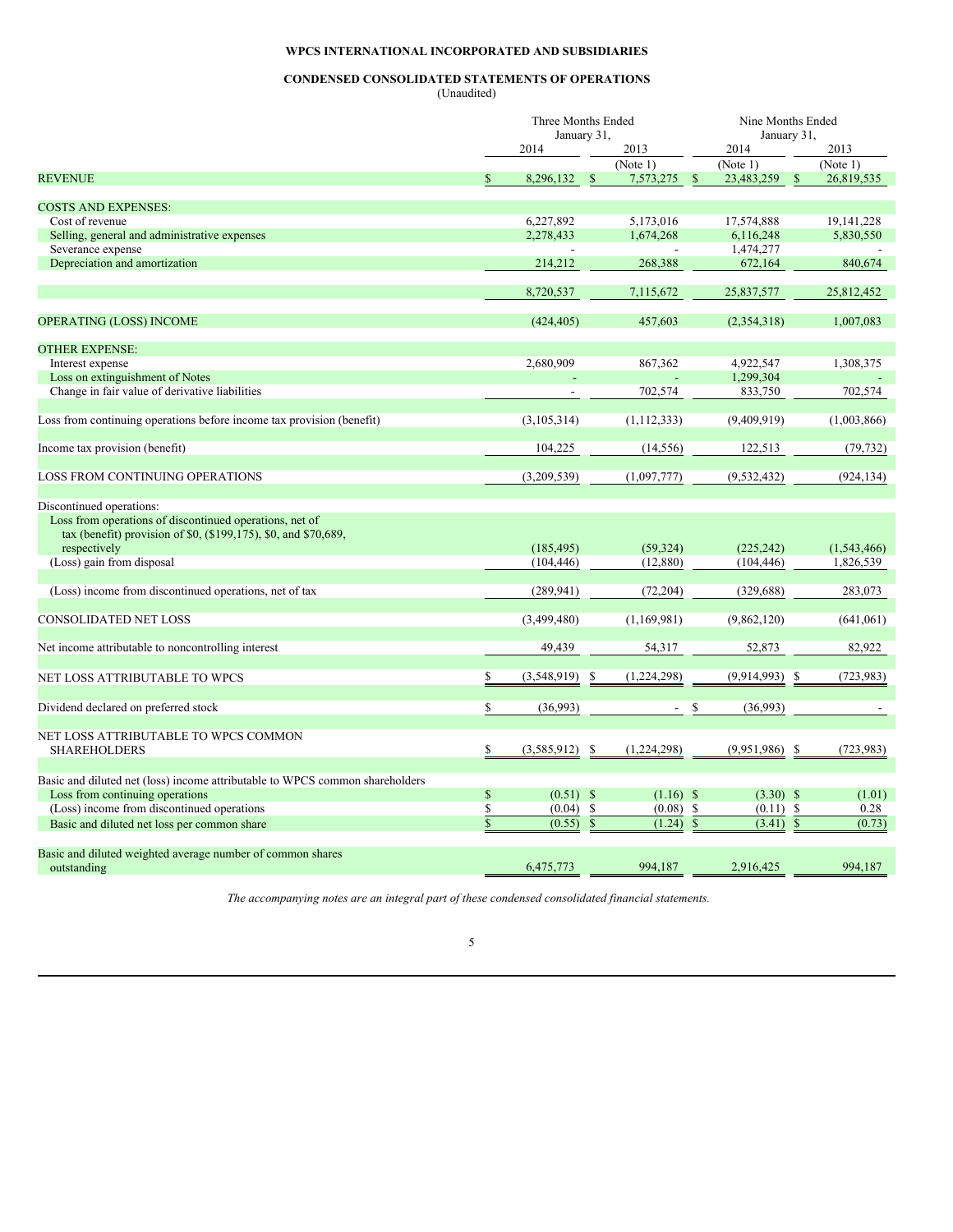# **CONDENSED CONSOLIDATED STATEMENTS OF COMPREHENSIVE LOSS**

(Unaudited)

|                                                              | Three Months Ended<br>January 31, |                  |  |                  |  |                  | Nine Months Ended<br>January 31, |            |  |  |
|--------------------------------------------------------------|-----------------------------------|------------------|--|------------------|--|------------------|----------------------------------|------------|--|--|
|                                                              |                                   | 2014             |  | 2013             |  | 2014             |                                  | 2013       |  |  |
| Consolidated net loss                                        |                                   | $(3,499,480)$ \$ |  | $(1,169,981)$ \$ |  | $(9,862,120)$ \$ |                                  | (641,061)  |  |  |
| Other comprehensive (loss) income - foreign currency         |                                   |                  |  |                  |  |                  |                                  |            |  |  |
| translation adjustments                                      |                                   | (118,062)        |  | 36,864           |  | (246, 594)       |                                  | 46,020     |  |  |
| Comprehensive loss                                           |                                   | (3,617,542)      |  | (1,133,117)      |  | (10, 108, 714)   |                                  | (595, 041) |  |  |
|                                                              |                                   |                  |  |                  |  |                  |                                  |            |  |  |
| Comprehensive income attributable to noncontrolling interest |                                   | 48,401           |  | 57,321           |  | 62,026           |                                  | 93,320     |  |  |
| Comprehensive loss attributable to WPCS                      |                                   | (3,665,943)      |  | (1, 190, 438)    |  | (10, 170, 740)   |                                  | (688, 361) |  |  |

*The accompanying notes are an integral part of these condensed consolidated financial statements.*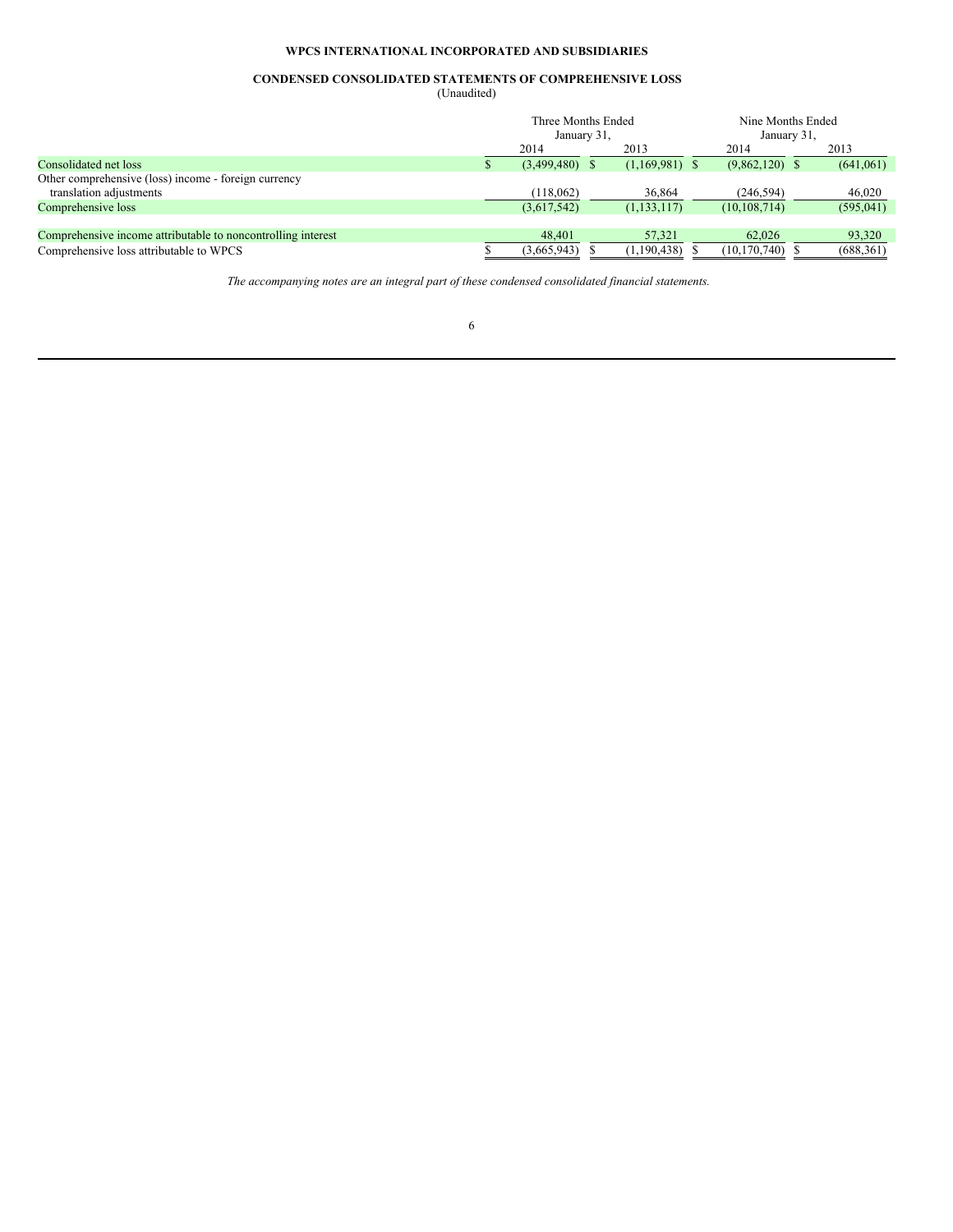### **CONDENSED CONSOLIDATED STATEMENT OF EQUITY (DEFICIT) NINE MONTHS ENDED JANUARY 31, 2014 (Unaudited)**

|                                                                                      | Shares | Preferred Stock<br>Amount | Common Stock<br>Shares | Amount           | Additional<br>Paid-In<br>Capital | Accumulated<br>Deficit | Accumulated<br>Other Comprehensive<br>Income (Loss) | <b>WPCS</b><br>Equity (Deficit) | Non-<br>Controlling<br>Interest | Total<br>Equity (Deficit) |
|--------------------------------------------------------------------------------------|--------|---------------------------|------------------------|------------------|----------------------------------|------------------------|-----------------------------------------------------|---------------------------------|---------------------------------|---------------------------|
| BALANCE, May 1, 2013                                                                 | $-$ S  |                           | 994,187                | $^{\circ}$<br>99 | \$50,844,183                     | $$ (54,054,389)$ \ \$  | 1,433,541 \$                                        | (1,776,566)                     | 849,138 \$<br><sup>S</sup>      | (927, 428)                |
| Stock-based compensation                                                             |        |                           |                        |                  | 23,651                           |                        |                                                     | 23,651                          |                                 | 23,651                    |
| Issuance of common stock from<br>warrant amendment, waiver and<br>exchange agreement |        |                           | 38,740                 | $\overline{A}$   | 88,711                           |                        |                                                     | 88,715                          |                                 | 88,715                    |
| Reclassification of derivative<br>liability upon conversion of<br><b>Notes</b>       |        |                           |                        |                  | 686,856                          |                        |                                                     | 686,856                         |                                 | 686,856                   |
| Reclassification of derivative<br>liability from Notes and<br>Warrant amendment      |        |                           |                        |                  | 7,166,991                        |                        |                                                     | 7,166,991                       |                                 | 7,166,991                 |
| Unamortized debt discount from<br>Notes amendment                                    |        |                           |                        |                  | 3,400,000                        |                        |                                                     | 3,400,000                       |                                 | 3,400,000                 |
| Conversion of Notes and accrued<br>interest                                          |        |                           | 12,880,237             | 1,288            | 3,113,528                        |                        |                                                     | 3,114,816                       |                                 | 3,114,816                 |
| Issuance of BTX warrants for<br>acquisition of BTX Software                          |        |                           |                        |                  | 1,150,155                        |                        |                                                     | 1,150,155                       |                                 | 1,150,155                 |
| Issuance of Series E preferred stock<br>- acquisition of BTX Software                | 2,438  | 2,438,000                 |                        |                  | 197,147                          |                        |                                                     | 2,635,147                       |                                 | 2,635,147                 |
| Dividend declared on Series E<br>preferred stock                                     |        |                           |                        |                  |                                  | (36,993)               |                                                     | (36.993)                        |                                 | (36,993)                  |
| Other comprehensive income (loss)                                                    |        |                           |                        |                  |                                  |                        | (255,747)                                           | (255,747)                       | 9,153                           | (246, 594)                |
| Net income attributable to<br>noncontrolling interest                                |        |                           |                        |                  |                                  |                        |                                                     |                                 | 52,873                          | 52,873                    |
| Net loss attributable to WPCS                                                        |        |                           |                        |                  | $\sim$                           | (9.914.993)            |                                                     | (9,914,993)                     |                                 | (9,914,993)               |
| BALANCE, January 31, 2014                                                            | 2,438  | \$2,438,000               | 13,913,164             | 1,391<br>-S      | \$66,671,222                     | \$ (64,006,375) \$     | 1,177,794                                           | 6,282,032                       | 911,164<br>-S                   | 7,193,196                 |

*The accompanying notes are an integral part of these condensed consolidated financial statements.*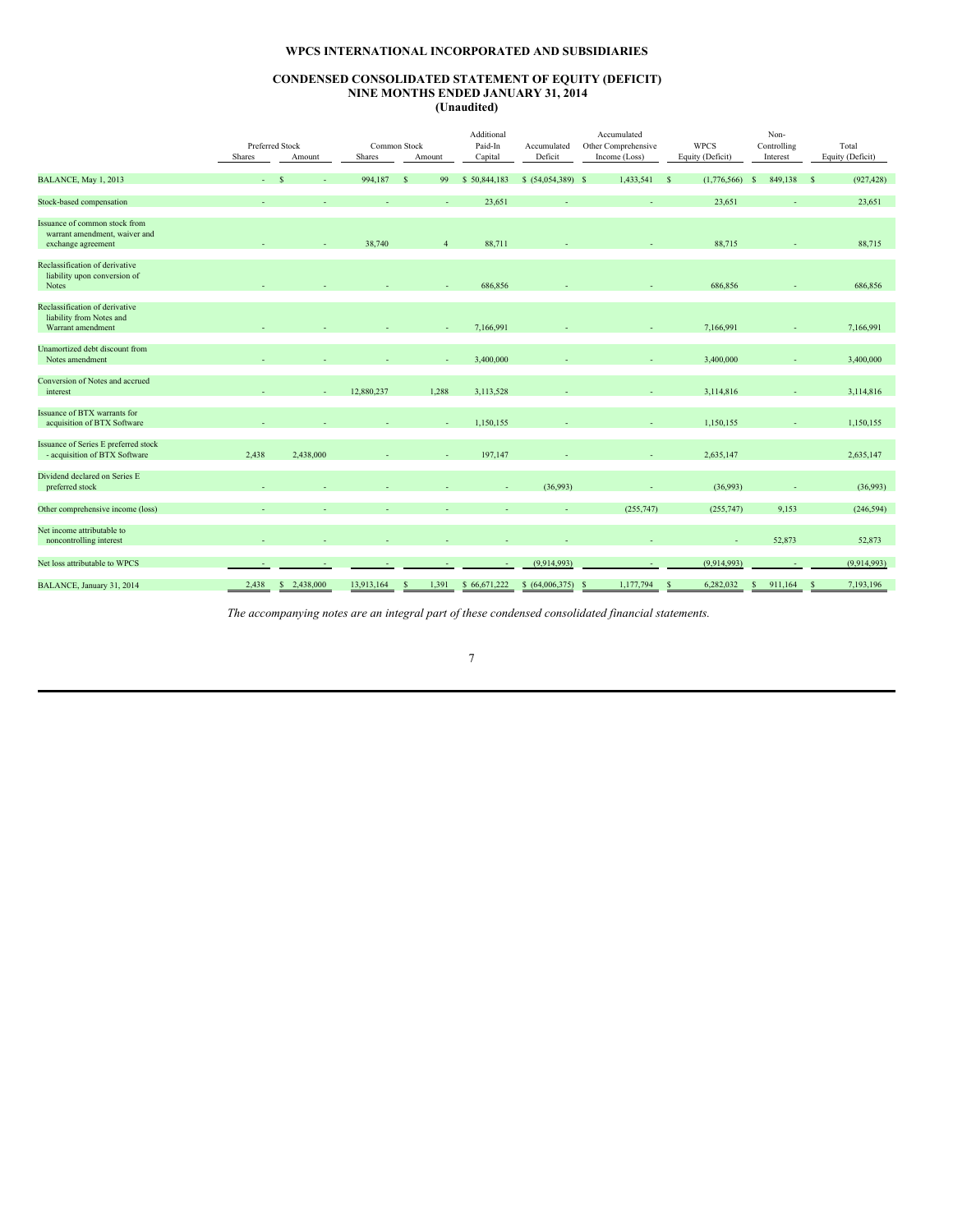# **CONDENSED CONSOLIDATED STATEMENTS OF CASH FLOWS**

(Unaudited)

|                                                                                          | Nine Months Ended<br>January 31, |  |             |
|------------------------------------------------------------------------------------------|----------------------------------|--|-------------|
|                                                                                          | 2014                             |  | 2013        |
| <b>OPERATING ACTIVITIES:</b>                                                             |                                  |  |             |
| Consolidated net loss                                                                    | \$<br>$(9,862,120)$ \$           |  | (641,061)   |
|                                                                                          |                                  |  |             |
| Adjustments to reconcile consolidated net loss to net cash used in operating activities: |                                  |  |             |
| Depreciation and amortization                                                            | 672,164                          |  | 1,106,806   |
| Gain from disposition of operations                                                      |                                  |  | (1,826,539) |
| Amortization of debt discount                                                            | 4,278,687                        |  | 688,460     |
| Loss on extinguishment of Notes                                                          | 1,299,304                        |  |             |
| Change in the fair value of derivative liabilities                                       | 833,750                          |  | 702,574     |
| Stock-based compensation                                                                 | 23,651                           |  | 102,673     |
| Provision for doubtful accounts                                                          | 33,223                           |  | (15,226)    |
| Amortization of debt issuance costs                                                      | 277,970                          |  | 399,335     |
| Loss (gain) on sale of fixed assets, net                                                 | 8.601                            |  | (31,294)    |
| Deferred income taxes                                                                    |                                  |  | (229, 896)  |
| Changes in operating assets and liabilities:                                             |                                  |  |             |
| Restricted cash                                                                          | 1,869,178                        |  | (926, 389)  |
| Accounts receivable                                                                      | (2,343,976)                      |  | 1,377,734   |
| Costs and estimated earnings in excess of billings on uncompleted contracts              | 82,978                           |  | 142,359     |
| Deferred contract costs                                                                  | (457, 041)                       |  | (72, 723)   |
| Prepaid expenses and other current assets                                                | (240, 886)                       |  | (307, 623)  |
| Other assets                                                                             | (26,996)                         |  | (113, 403)  |
| Other assets held for sale                                                               | 322,646                          |  |             |
| Accounts payable and accrued expenses                                                    | 679,703                          |  | (1,857,462) |
| Accrued severance                                                                        | 1,300,000                        |  |             |
| Billings in excess of costs and estimated earnings on uncompleted contracts              | 37,567                           |  | (1,869,180) |
| Deferred revenue                                                                         | 179,772                          |  | 661,564     |
| Income taxes payable                                                                     | (130, 326)                       |  | (24,002)    |
| NET CASH USED IN OPERATING ACTIVITIES                                                    | (1.162.151)                      |  | (2,733,293) |

*The accompanying notes are an integral part of these condensed consolidated financial statements.*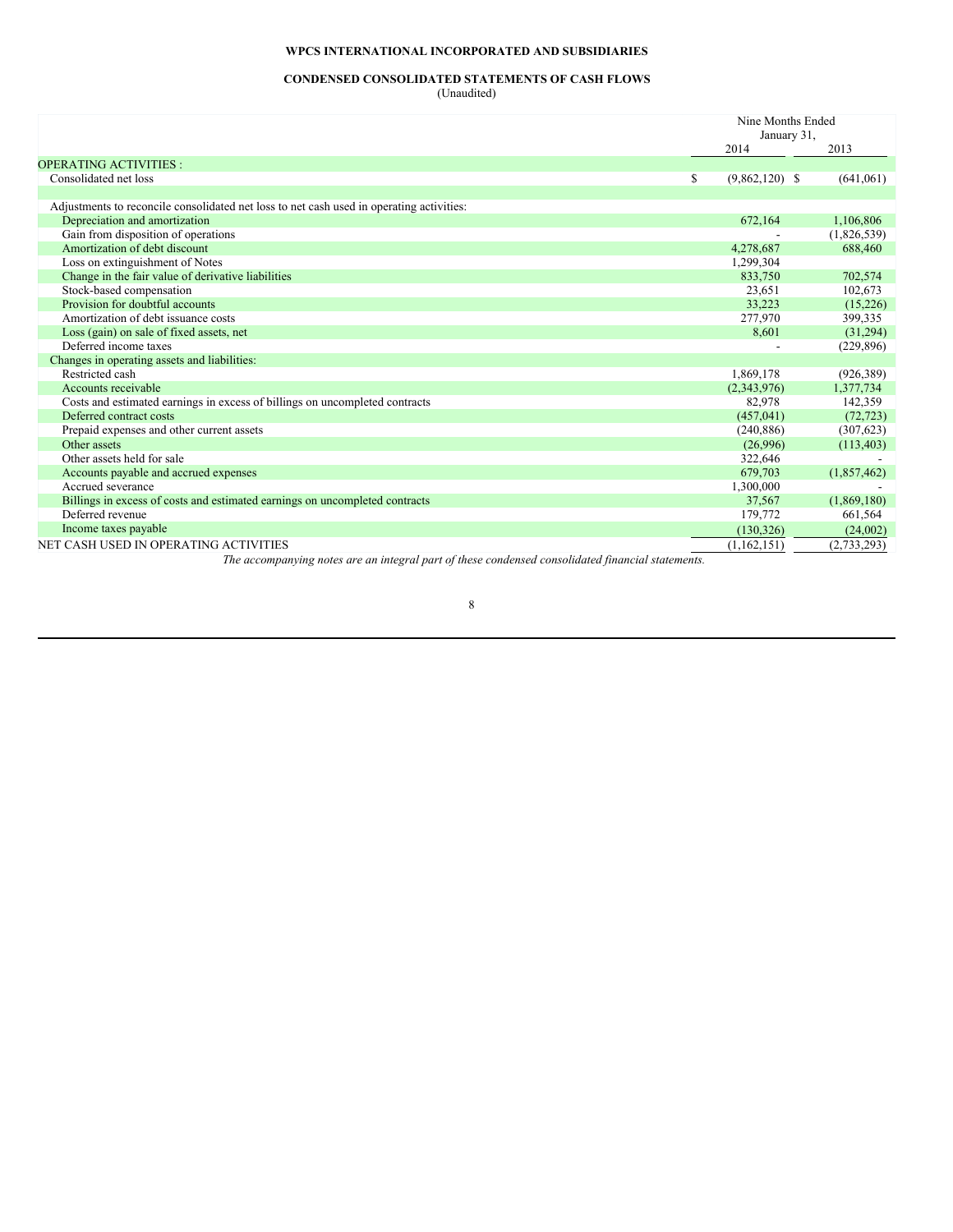# **CONDENSED CONSOLIDATED STATEMENTS OF CASH FLOWS (CONTINUED)**

(Unaudited)

| <b>INVESTING ACTIVITIES:</b>                                                                  |               |                   |                            |
|-----------------------------------------------------------------------------------------------|---------------|-------------------|----------------------------|
| Acquisition of property and equipment, net                                                    | \$            | $(54,400)$ \$     | (249,093)                  |
| Proceeds from sale of operations, net of transaction costs                                    |               |                   | 4,547,049                  |
| Cash received from acquisition of BTX software                                                |               | 1,185,000         |                            |
| NET CASH PROVIDED BY INVESTING ACTIVITIES                                                     |               | 1,130,600         | 4,297,956                  |
|                                                                                               |               |                   |                            |
| <b>FINANCING ACTIVITIES:</b>                                                                  |               |                   |                            |
| Net proceeds from Section 16(b) settlement                                                    |               |                   | 222,413                    |
| Debt issuance costs                                                                           |               | (102, 182)        | (230, 794)                 |
| Repayments under lines of credit                                                              |               | $\blacksquare$    | (4,964,140)                |
| (Repayment) borrowings of senior secured convertible notes                                    |               | (9,507)           | 4,000,000                  |
| Repayments under loans payable, net                                                           |               | (35,753)          | (66, 537)                  |
| Borrowings (repayments) from related party                                                    |               | 790,256           | (2,355,526)                |
| Repayments of capital lease obligations                                                       |               |                   | (15, 465)                  |
| Borrowings under short-term bank loan                                                         |               | 818,550           | 2,380,605                  |
| Repayments under other payable                                                                |               | (210, 229)        |                            |
| Borrowings under other payable                                                                |               |                   | 793,927                    |
| NET CASH PROVIDED BY (USED IN) FINANCING ACTIVITIES                                           |               | 1,251,135         | (235, 517)                 |
|                                                                                               |               |                   |                            |
| Effect of exchange rate changes on cash                                                       |               | (65,886)          | (4,384)                    |
|                                                                                               |               |                   |                            |
| NET INCREASE IN CASH AND CASH EQUIVALENTS                                                     |               | 1,153,698         | 1,324,762                  |
| CASH AND CASH EQUIVALENTS, BEGINNING OF THE PERIOD                                            |               | 915,752           | 811,283                    |
| CASH AND CASH EQUIVALENTS, END OF THE PERIOD                                                  | S             | 2,069,450         | 2,136,045<br><sup>\$</sup> |
|                                                                                               |               |                   |                            |
|                                                                                               |               | Nine Months Ended |                            |
|                                                                                               |               | January 31,       |                            |
|                                                                                               |               | 2014              | 2013                       |
|                                                                                               |               |                   |                            |
| SCHEDULE OF NON-CASH INVESTING AND FINANCING ACTIVITIES:                                      |               |                   |                            |
|                                                                                               |               |                   |                            |
| Issuance of common stock for the conversion of Notes and accrued interest                     | $\mathbb{S}$  | 3,114,816 \$      |                            |
|                                                                                               |               |                   |                            |
| Acquisition of BTX Software from issuance of Series E Preferred Stock                         | $\mathbb{S}$  | $2,635,147$ \$    |                            |
|                                                                                               |               |                   |                            |
| Reclassification of fair value of derivative liability on Notes and Warrants to               |               |                   |                            |
| additional paid-in capital upon the Amendment and Note Amendment                              | $\mathbb{S}$  | 7.166.991 \$      |                            |
|                                                                                               |               |                   |                            |
| Reclassification of fair value of derivative liability on Notes to additional paid-in capital |               |                   |                            |
| upon conversion of Notes                                                                      | $\mathsf{\$}$ | 686.856 \$        |                            |

*The accompanying notes are an integral part of these condensed consolidated financial statements.*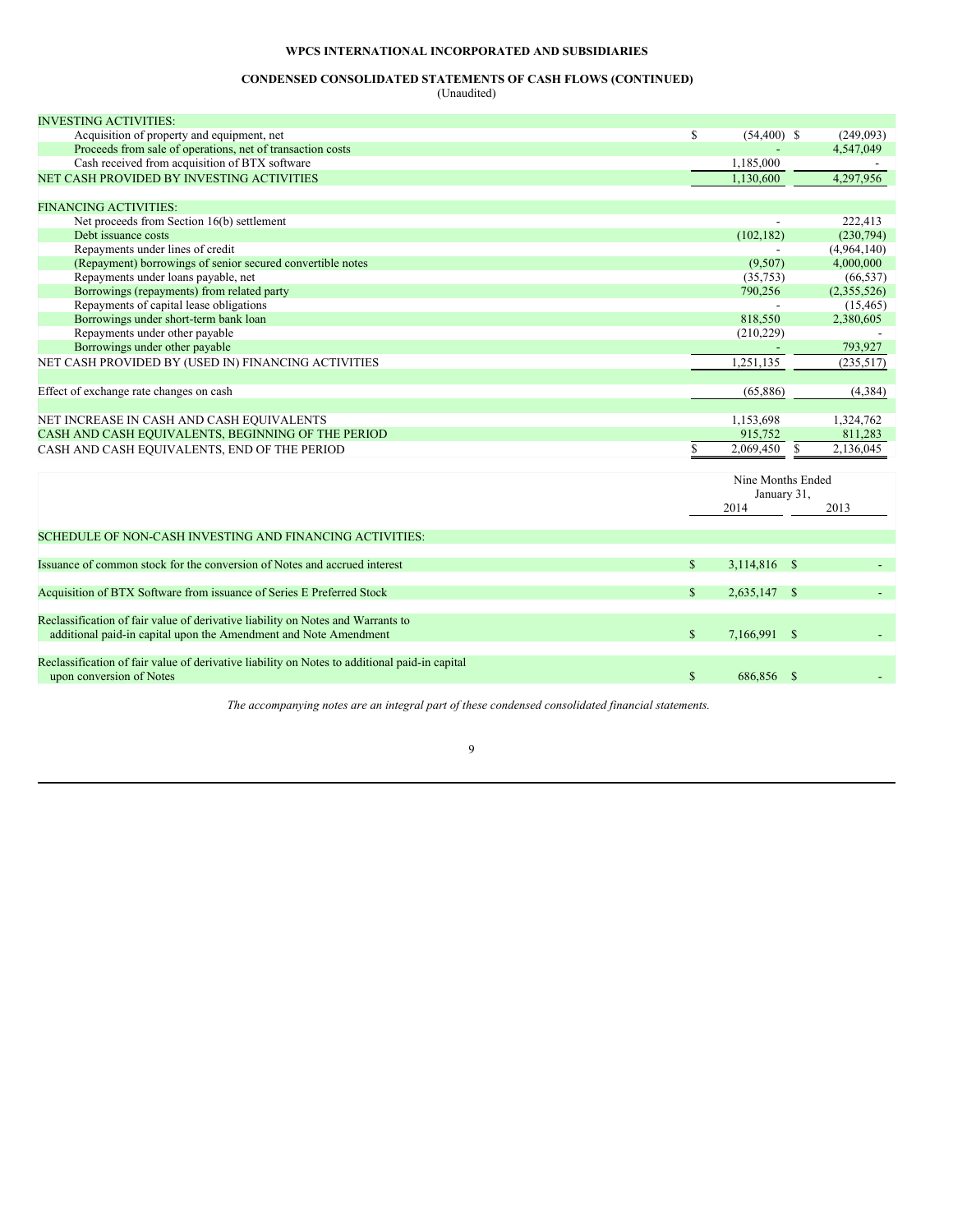# **NOTES TO UNAUDITED CONDENSED CONSOLIDATED FINANCIAL STATEMENTS**

## **NOTE 1 - LIQUIDITY AND BASIS OF PRESENTATION**

## *Basis of Presentation*

The accompanying unaudited condensed consolidated financial statements include the accounts of WPCS International Incorporated (WPCS) and its wholly- and majorityowned subsidiaries, as follows, collectively referred to as "we", "us" or the "Company". United States-based subsidiaries include WPCS Incorporated,WPCS International – Suisun City, Inc. (Suisun City Operations), WPCS International – Lakewood, Inc. (Lakewood Operations), WPCS International – Hartford, Inc. (Hartford Operations), WPCS International – Trenton, Inc. (Trenton Operations), WPCS International – Seattle, Inc. (Seattle Operations), WPCS International – Portland, Inc. (Portland Operations) and BTX Trader, LLC (BTX). International operations include WPCS Asia Limited, 60% of Taian AGS Pipeline Construction Co. Ltd. (China Operations), WPCS Australia Pty Ltd., WPCS International – Brendale, Pty Ltd., and The Pride Group (QLD) Pty Ltd. (Pride), (collectively, Australia Operations).

The accompanying unaudited condensed consolidated financial statements have been prepared pursuant to the rules and regulations of the Securities and Exchange Commission (SEC) for quarterly reports on Form 10-Q of Article 10 of Regulation S-X and do not include all of the information and note disclosures required by accounting principles generally accepted in the United States of America. Accordingly, the unaudited condensed consolidated financial statements should be read in conjunction with the Company's audited consolidated financial statements and notes thereto for the fiscal year ended April 30, 2013 included in the Company's Annual Report on Form 10-K , filed on July 29, 2013. The accompanying unaudited condensed consolidated financial statements reflect all adjustments (consisting of normal recurring adjustments) which are, in the opinion of the management, considered necessary for a fair presentation of condensed consolidated financial position, results of operations and cash flows for the interim periods. Operating results for the three and nine month periods ended January 31, 2014 are not necessarily indicative of the results that may be expected for the fiscal year ending April 30, 2014. The amounts for the April 30, 2013 balance sheet have been extracted from the audited consolidated financial statements included in Form 10-K for the year ended April 30, 2013.

The Company offers low voltage communication infrastructure contracting services to public services, healthcare, energy and corporate enterprise markets and is developing a Bitcoin trading platform through its wholly-owned subsidiary.

### *Liquidity and Going Concern*

The accompanying condensed consolidated financial statements have been prepared assuming the Company will continue as a going concern, which contemplates the realization of assets and satisfaction of liabilities in the normal course of business. The unaudited condensed consolidated financial statements do not include any adjustments relating to the recoverability and classification of recorded asset amounts and the amount and classification of liabilities that might be necessary should the Company be unable to continue as a going concern.

At January 31, 2014, the Company has losses from operations, and has outstanding balances due to its former surety under a forbearance agreementof \$1,533,757. These factors raise substantial doubt about the Company's ability to continue as a going concern. The financial statements do not include any adjustments to the carrying amount and classification of recorded assets and liabilities should the Company be unable to continue operations. Management's plans are to continue to raise additional funds through the sales of debt or equity securities. There is no assurance that additional financing will be available when needed or that management will be able to obtain financing on terms acceptable to the Company and whether the Company will become profitable and generate positive operating cash flow. If the Company is unable to raise sufficient additional funds, it will have to develop and implement a plan to further extend payables and reduce overhead until sufficient additional capital is raised to support further operations. There can be no assurance that such a plan will be successful.

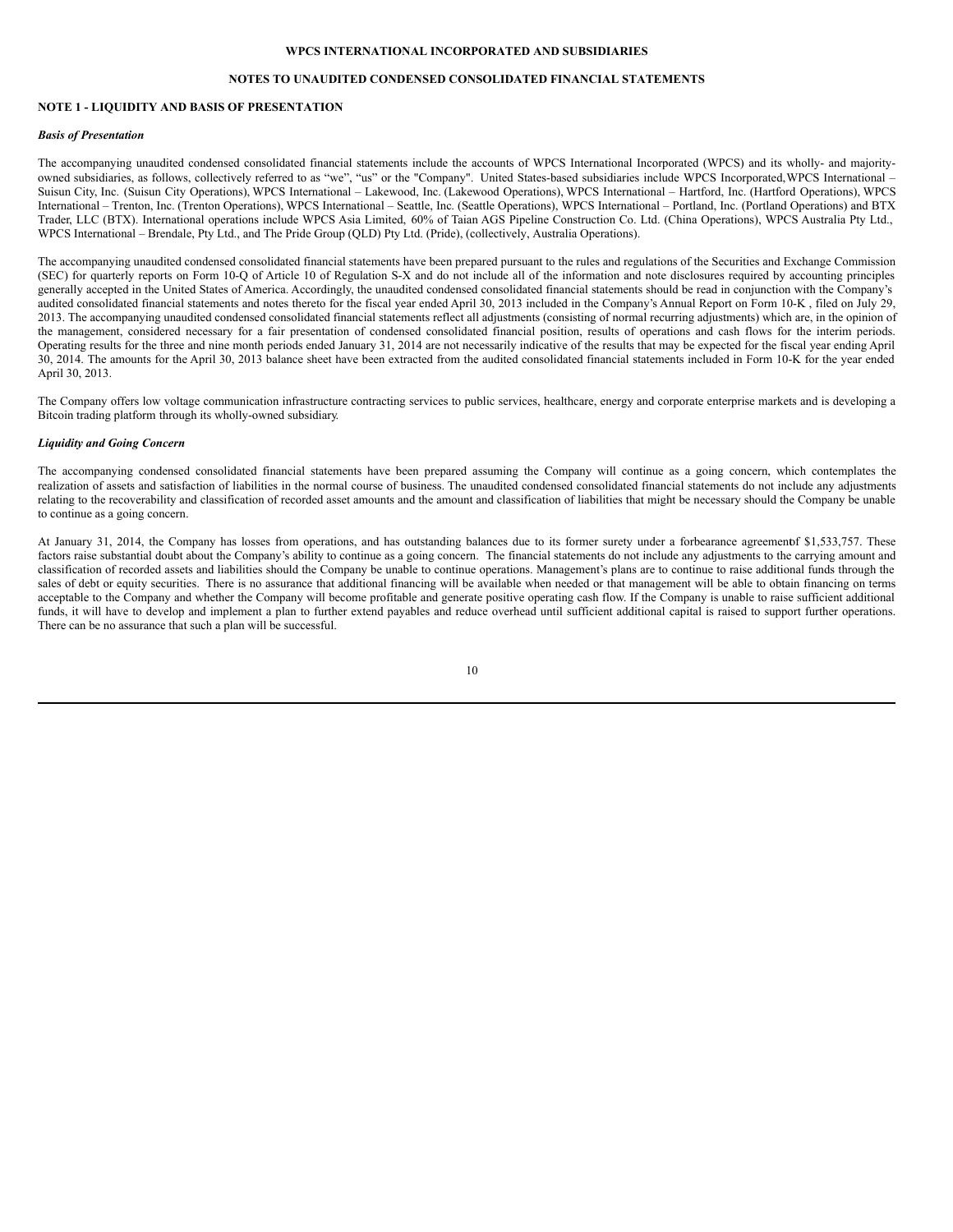# **NOTES TO UNAUDITED CONDENSED CONSOLIDATED FINANCIAL STATEMENTS**

#### *Zurich Forbearance Agreement*

As more fully described in Note 13, "Commitments and Contingencies," on July 12, 2012, the Company executed the Surety Financing and Confession of Judgment Agreement (the Financing Agreement) with Zurich American Insurance Company (Zurich), to assist in the completion of the project contract with the Camden County Improvement Authority for work at the Cooper Medical Center of Rowan University (the Owner or Cooper Project).

On April 17, 2013, the Company executed the Surety Forbearance and Confession of Judgment Agreement (the Forbearance Agreement) with Zurich, which supersedes the Financing Agreement. The Company is currently in default under the Forbearance Agreement due to its failure to: (1) pay the monthly Interim Liability Payment of \$25,000 per month since December 1, 2013; and (2) pay the Loss Amount of \$1,533,757 that was due December 31, 2013 under the Forbearance Agreement. The Company is currently in discussions with Zurich for the settlement of the Loss Amount due under the Forbearance Agreement. There can be no assurance that the Company will be successful in settling with Zurich the Loss Amount due.

## *Senior Secured Convertible Notes*

As further described in Note 5, "Senior Secured Convertible Notes", on December 4, 2012, the Company entered into a Securities Purchase Agreement (the Purchase Agreement) with six accredited investors (the Buyers) pursuant to which, the Company sold an aggregate of (i) \$4,000,000 principal amount of senior secured convertible notes (the Notes) and (ii) warrants (the Warrants) to purchase 2,274,796 shares of the Company's common stock (Common Stock), to the Buyers for aggregate gross proceeds of \$4,000,000 (the Financing). The closing of the Financing was completed on December 5, 2012 (the Closing Date).

Effective October 31, 2013, the Company entered into an amendment agreement (the Note Amendment) with the Buyers. The Note Amendment eliminated certain features of the Notes that would otherwise result in substantial accounting charges to the Company. Prior to the Note Amendment, if an event of default existed under the Notes, the Buyers would have been entitled to redeem \$3,400,000 in aggregate principal and interest of the Notes for a redemption price equal to the greater of125% of (x) the deemed value of the shares of common stock underlying the Note (the Intrinsic Value) and (y) the outstanding principal and unpaid interest under the Notes (the Base Value). The Note Amendment reduced and fixed the event of default redemption price by eliminating the Intrinsic Value calculation and modifying the Base Value calculation and interest rate to more accurately make-whole the holders of the Notes from the loss of interest from an early redemption of the Notes and the decreased value of the Notes without such Intrinsic Value rights. As revised, the event of default redemption amount is calculated as the sum of the Conversion Amount (as defined in the Notes) to be redeemed, plus a makewhole amount equal to the amount of any interest that, but for any redemption of the Notes on such given date, would have accrued with respect to the Conversion Amount being redeemed under the Notes at the interest rate then in effect for the period from such given date through October 31, 2023, the amended maturity date of the Notes, discounted to the present value of such interest using a discount rate of 2.5% per annum. As a result, the fixed value of the event of default redemption price was approximately \$10,900,000 at the time of the Note Amendment. As a result of Note conversions during the third fiscal quarter, the value of the event of default redemption price was approximately \$2,800,000 as of January 31, 2014. In addition, the interest rate of the Notes was amended to15% per annum, subject to increase to 25% per annum if an event of default occurs and is continuing.

The Notes contain certain customary representations and warranties, affirmative and negative covenants, and events of default. The principal covenant is that the Company shall maintain a current ratio of not less than 0.6 to 1.0 as of the last calendar day of each month. As of January 31, 2014, the Company is in compliance with the covenants.

#### *Cooper Medical Center Claim*

The Company has submitted a claim and request for equitable adjustment to the Owner in the amount of \$2,421,425 (the Claim) for significant delays, disruptions and construction changes that were beyond its control related to the Cooper Project, which was completed in the fiscal year ended April 30, 2013. If the Company is successful in the settlement of this Claim, the Company expects to use the proceeds from the claim to repay Zurich the remaining amounts due under the Forbearance Agreement. There can be no assurance that the Company will be successful in settling with the Owner for all or a portion of the submitted claim.

The Company's continuation as a going concern beyond the next twelve months and its ability to discharge its liabilities and commitments in the normal course of business is ultimately dependent upon the execution of its future plans, which include the following: (1) its ability to generate future operating income, reduce operating expenses and produce cash from its operating activities, which will be affected by general economic, competitive, and other factors, many of which are beyond the Company's control; (2) the repayment of, or the modification of the terms under the Zurich Forbearance Agreement; (3) the settlement of the claim with the Owner; and (4) obtaining additional funds, either through financing or sale of assets. There can be no assurance that the Company's plans to ensure continuation as a going concern will be successful.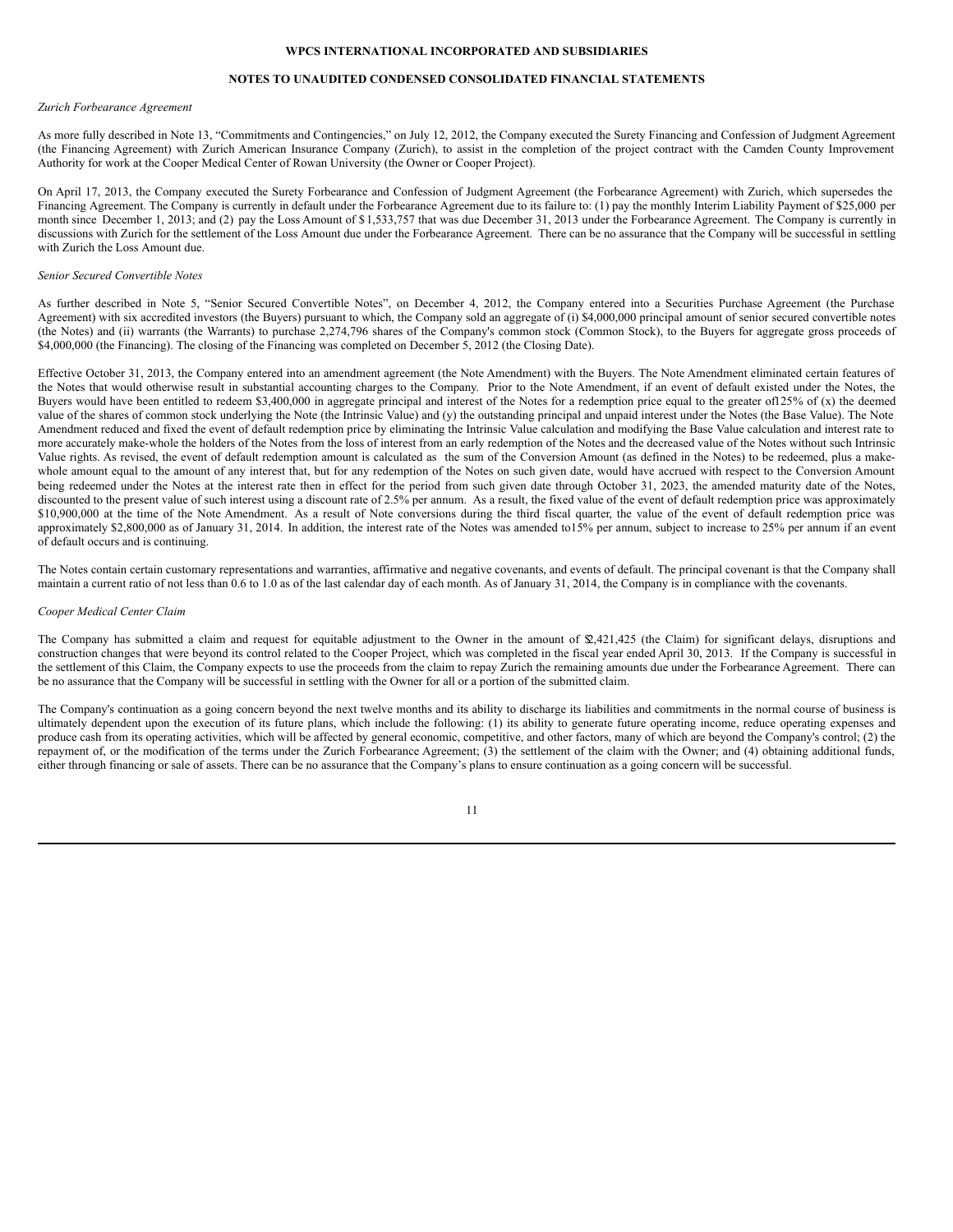# **NOTES TO UNAUDITED CONDENSED CONSOLIDATED FINANCIAL STATEMENTS**

## **NOTE 2 - SUMMARY OF SIGNIFICANT ACCOUNTING POLICIES**

A summary of significant accounting policies consistently applied in the preparation of the accompanying unaudited condensed consolidated financial statements follows:

#### *Principles of Consolidation*

All significant intercompany transactions and balances have been eliminated in these condensed consolidated financial statements.

#### *Cash and Cash Equivalents*

Cash and cash equivalents include all cash and highly-liquid investments with a maturity at time of purchase of three months or less.

#### *Restricted Cash*

In connection with the terms of the Notes, all payments of accounts receivable of the Company (and its domestic subsidiaries) are deposited into an account (the Lockbox Account) controlled by Worldwide Stock Transfer, LLC (the Collateral Agent). The Company is permitted to receive from the Lockbox Account on a daily basis, such cash equal to (A) (i) the cash balance in the Lockbox Account plus (ii) 95% of the available qualified accounts receivable, less (iii) \$250,000, minus (B) the amount of principal, accrued interest and costs and expenses owed pursuant to the Notes. At any given time, the Company considers the cash held in the Lockbox Account that it is not yet permitted to draw down based on the calculation above, to be restricted cash. Restricted cash is classified as a current asset, consistent with the classification of the Notes as a current liability. Based on the calculation above, the Company had the ability to draw down all of the cash held in the Lockbox Account, and as a result there was no restricted cash balance reported at January 31, 2014.

#### *Accounts Receivable*

Accounts receivable are due within contractual payment terms and are stated at amounts due from customers net of an allowance for doubtful accounts. Credit is extended based on evaluation of a customer's financial condition. Accounts outstanding longer than the contractual payment terms are considered past due. The Company determines an allowance by considering a number of factors, including the length of time trade accounts receivable are past due, our previous loss history, the customer's current ability to pay its obligation to the Company, and the condition of the general economy and the industry as a whole. The Company writes off accounts receivable when they become uncollectible, and payments subsequently received on such receivables are credited to the allowance for doubtful accounts.

#### *Capitalized Software Costs*

Costs incurred in the research, design and development of software for sale to others as a separate product or embedded in a product and sold as part of the product as a whole are charged to expense until technological feasibility is established. Thereafter, software development costs, consisting primarily of payroll and related costs, purchased materials and services and software to be used within its products, which significantly enhance the marketability or significantly extend the life of its products are capitalized, and amortized to cost of revenue on a straight-line basis over three years, beginning when the products are offered for sale or when the enhancements are integrated into the product. The Company is required to use professional judgment in determining whether product enhancement costs meet the criteria for immediate expense or capitalization, in accordance with the Accounting Standards Codification (ASC).

#### *Derivative Instruments*

The Company's derivative liabilities were related to embedded conversion features of the Notes and the common stock Warrants issued in connection with the Purchase Agreement. For derivative instruments that are accounted for as liabilities, the derivative instrument is initially recorded at its fair value and is then re-valued at each reporting date, with changes in fair value recognized in earnings each reporting period. The Company used the binomial lattice model to value the derivative instruments at inception and subsequent valuation dates and the value is re-assessed at the end of each reporting period, in accordance with ASC 815. Derivative instrument liabilities are classified in the consolidated balance sheets as current or non-current based on whether or not the net-cash settlement of the derivative instrument could be required within twelve months of the balance sheet date.

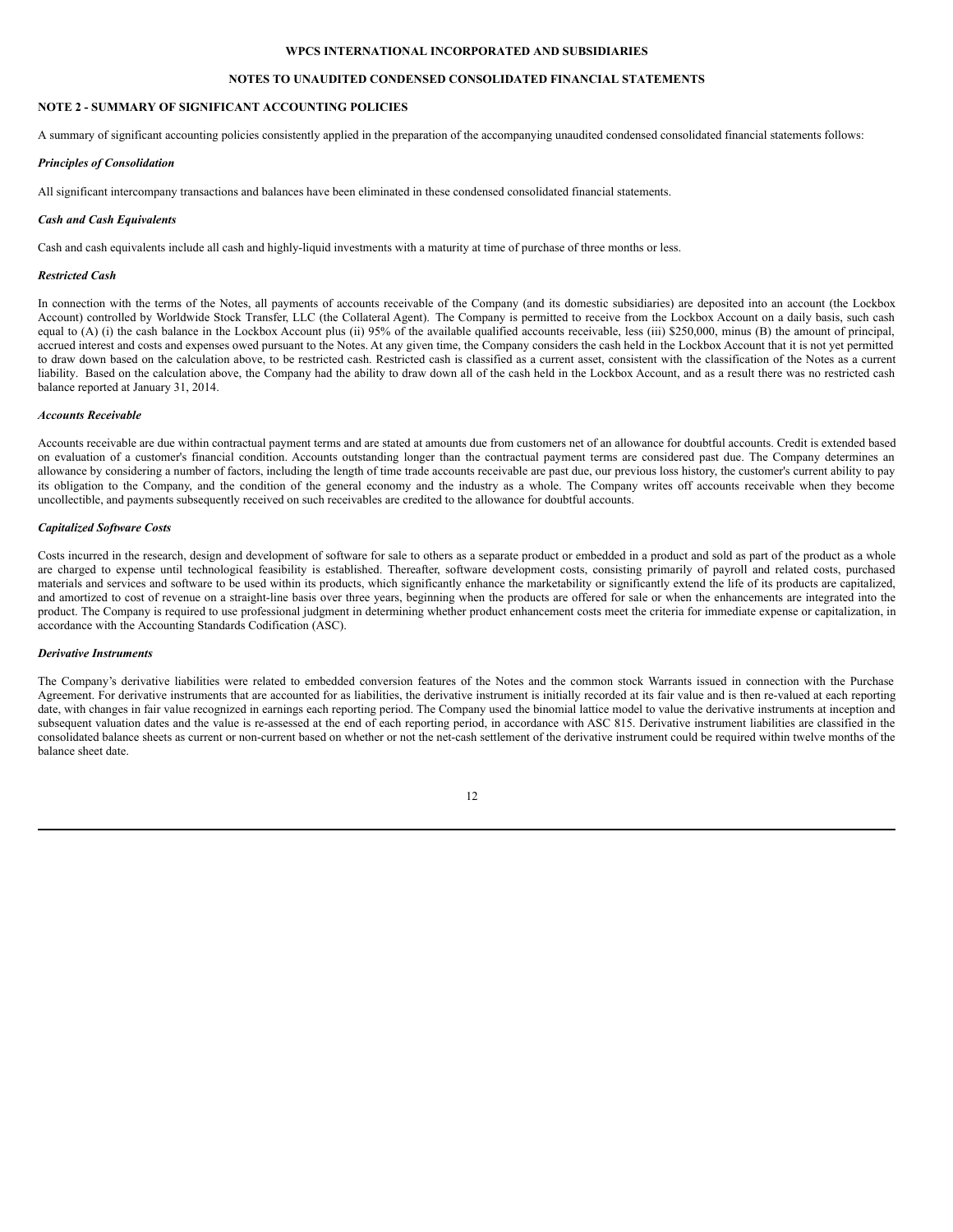# **NOTES TO UNAUDITED CONDENSED CONSOLIDATED FINANCIAL STATEMENTS**

### *Fair Value of Financial Instruments*

The Company's material financial instruments at January 31, 2014 and for which disclosure of fair value is required by certain accounting standards consisted of cash and cash equivalents, restricted cash, accounts receivable, accounts payable, loans payable, senior secured convertible notes, and short-term bank loan. The fair values of cash and cash equivalents, accounts receivable, and accounts payable are equal to their carrying value because of their liquidity and short-term maturity. Management believes that the fair values of the loans payable, senior secured convertible notes and short-term bank loan do not differ materially from their aggregate carrying values in that substantially all the obligations bear variable interest rates that are based on market rates or interest rates that are periodically adjustable to rates that are based on market rates.

## *Other Intangible Assets*

Other intangible assets have finite useful lives and are comprised of customer lists.The Company reviews its other intangible assets for impairment whenever events or changes in circumstances indicate that the carrying amount of an asset may not be recoverable. In performing a review for impairment, the Company compares the carrying value of the assets with their estimated future undiscounted cash flows from the use of the asset and eventual disposition. If the estimated undiscounted future cash flows are less than carrying value, an impairment loss is charged to operations based on the difference between the carrying amount and the fair value of the asset.

Other intangible assets consist of the following at January 31, 2014 and April 30, 2013:

|                               | Estimated useful life<br>(years) | January 31,<br>2014      | April 30,<br>2013 |
|-------------------------------|----------------------------------|--------------------------|-------------------|
| Customer list                 | $3-9$                            | 1.078.250                | 1,190,083         |
| Less accumulated amortization |                                  | (1,078,250)              | 1,173,855)        |
|                               |                                  | $\overline{\phantom{0}}$ | 16.228            |

Amortization expense of other intangible assets for the nine months ended January 31, 2014 and 2013 was \$16,228 and \$48,753, respectively. There are no expected residual values related to these intangible assets.

#### *Revenue Recognition*

The Company generates its revenue by offering low voltage communications infrastructure contracting services. The Company's contracting services report revenue pursuant to customer contracts that span varying periods of time. The Company reports revenue from contracts when persuasive evidence of an arrangement exists, fees are fixed or determinable, and collection is reasonably assured.

The Company records revenue and profit from long-term contracts on a percentage-of-completion basis, measured by the percentage of contract costs incurred to date to the estimated total costs for each contract. Contracts in process are valued at cost plus accrued profits less earned revenues and progress payments on uncompleted contracts. Contract costs include direct materials, direct labor, third party subcontractor services and those indirect costs related to contract performance. Contracts are generally considered substantially complete when engineering is completed and/or site construction is completed.

The Company has numerous contracts that are in various stages of completion. Such contracts require estimates to determine the appropriate cost and revenue recognition. Cost estimates are reviewed monthly on a contract-by-contract basis, and are revised periodically throughout the life of the contract such that adjustments to profit resulting from revisions are made cumulative to the date of the revision. Significant management judgments and estimates, including the estimated cost to complete projects, which determines the project's percent complete, must be made and used in connection with the revenue recognized in the accounting period. Current estimates may be revised as additional information becomes available. If estimates of costs to complete long-term contracts indicate a loss, provision is made currently for the total loss anticipated. For the nine months ended January 31, 2014 and 2013, the Company has provided aggregate loss provisions of approximately \$18,000 and \$46,000, respectively, related to anticipated losses on long-term contracts.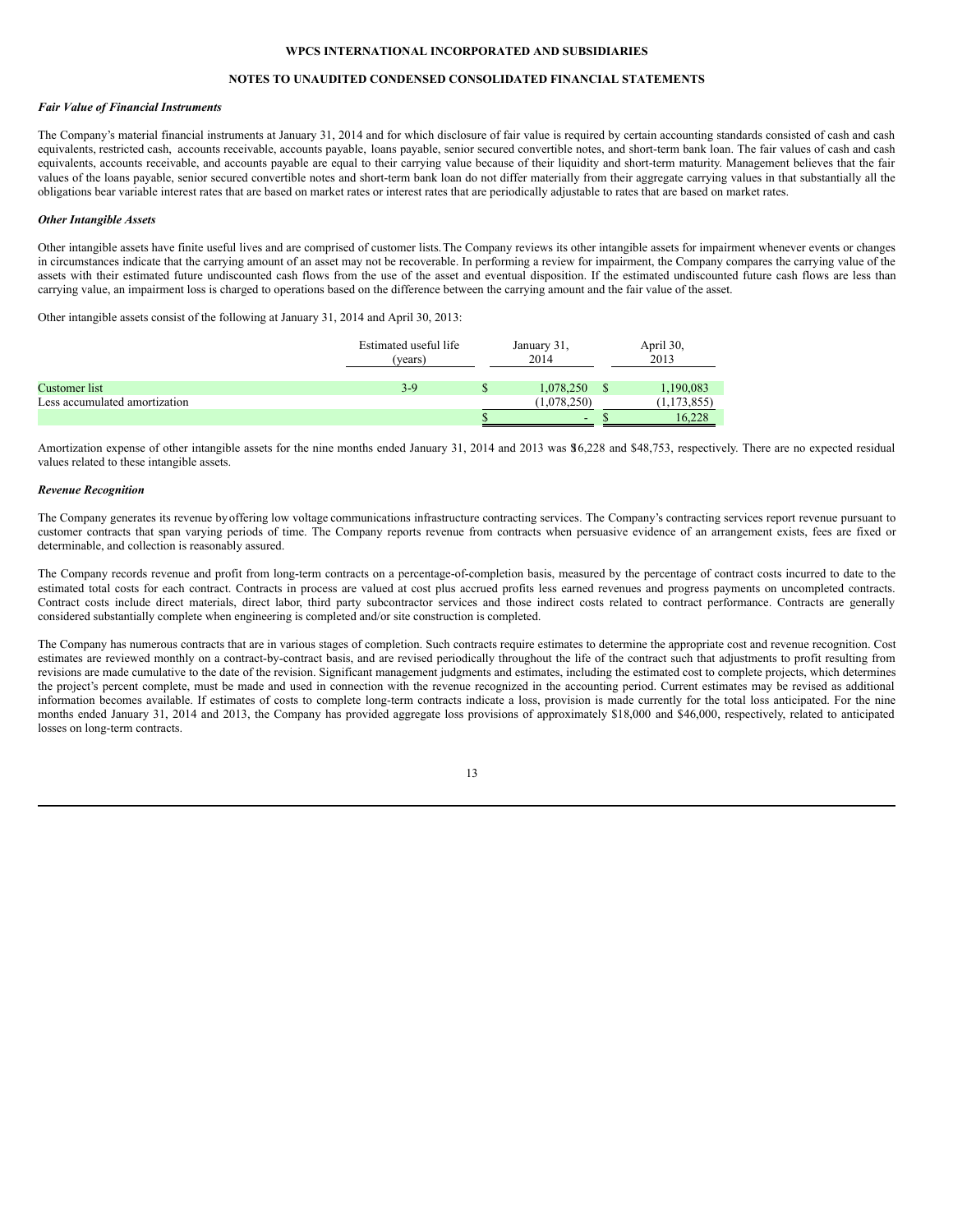## **NOTES TO UNAUDITED CONDENSED CONSOLIDATED FINANCIAL STATEMENTS**

The length of the Company's contracts varies but is typically between three months and two years. Assets and liabilities related to long-term contracts are included in current assets and current liabilities in the accompanying condensed consolidated balance sheets as they will be liquidated in the normal course of contract completion, although this may require more than one year.

The Company records revenue and profit from short-term contracts for the China Operations under the completed contract method, whereas income is recognized only when a contract is completed or substantially completed. Accordingly, during the period of performance, billings and deferred contract costs are accumulated on the consolidated balance sheets as deferred contract costs, but no revenue or income is recorded before completion or substantial completion of the work. The Company's decision is based on the short-term nature of the work performed.

The Company also recognizes certain revenue from short-term contracts when the services have been provided to the customer. For maintenance contracts, revenue is recognized ratably over the service period.

### *Income Taxes*

The Company accounts for income taxes pursuant to the asset and liability method which requires deferred income tax assets and liabilities to be computed annually for differences between the financial statement and tax bases of assets and liabilities that will result in taxable or deductible amounts in the future based on enacted tax laws and rates applicable to the periods in which the differences are expected to affect taxable income. The effect on deferred tax assets and liabilities of a change in tax rates is recognized in income in the period that includes the enactment date.

On a periodic basis, the Company evaluates its ability to realize its deferred tax assets net of its deferred tax liabilities and adjusts such amounts in light of changing facts and circumstances, including but not limited to the level of past and future taxable income, and the current and future expected utilization of tax benefit carryforwards. The Company considers all available evidence, both positive and negative, to determine whether, based on the weight of that evidence, a valuation allowance is required to reduce the net deferred tax assets to the amount that is more likely than not to be realized in future periods. The Company considers past performance, expected future taxable income and prudent and feasible tax planning strategies in assessing the amount of the valuation allowance. The Company's forecast of expected future taxable income is based over such future periods that it believes can be reasonably estimated. Based on its analysis as of January 31, 2014, the Company continues to provide a full valuation allowance on its domestic and foreign deferred tax assets. The Company will continue to evaluate the realization of its deferred tax assets and liabilities on a periodic basis, and will adjust such amounts in light of changing facts and circumstances.

The Company performed a review for uncertainty in income tax positions in accordance with authoritative guidance. This review did not result in the recognition of any material unrecognized tax benefits as of January 31, 2014 and April 30, 2013. Management continually evaluates expiring statutes of limitations, audits, proposed settlements, changes in tax law and new authoritative rulings. The Company recognizes interest accrued related to unrecognized tax benefits in interest expense and penalties in selling, general and administrative expenses. For the nine months ended January 31, 2014 and 2013, the Company recognized no interest or penalties. The statute of limitations for the Company's Federal, state and foreign income tax returns prior to fiscal years 2009 are closed.

## *Net Loss Per Common Share*

Basic and diluted net loss per common share is computed as net lossless dividends on preferred stock divided by the weighted average number of common shares outstanding for the period. Diluted net loss per common share reflects the potential dilution that could occur from common stock issuable through exercise of stock options, warrants and Note conversions. The table below presents the computation of basic and diluted net loss per common share from continuing operations for the three and nine months ended January 31, 2014 and 2013, respectively:

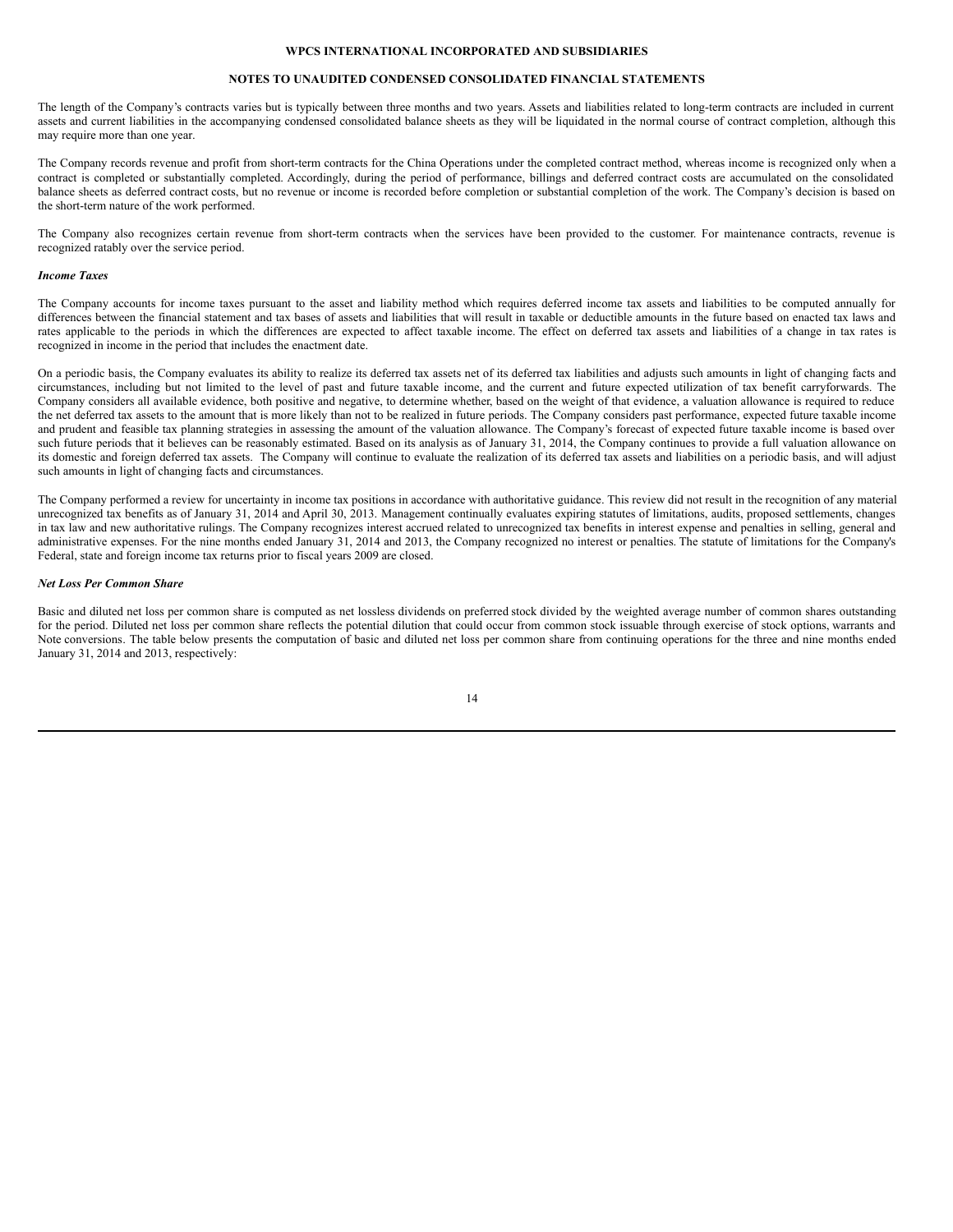# **NOTES TO UNAUDITED CONDENSED CONSOLIDATED FINANCIAL STATEMENTS**

Basic and diluted net loss per share from continuing operations computation

|                                                                                      |      | Three Months Ended<br>January 31, |  |             | Nine Months Ended<br>January 31, |  |             |
|--------------------------------------------------------------------------------------|------|-----------------------------------|--|-------------|----------------------------------|--|-------------|
|                                                                                      | 2014 |                                   |  | 2013        | 2014                             |  | 2013        |
| Numerator:                                                                           |      |                                   |  |             |                                  |  |             |
|                                                                                      |      |                                   |  |             |                                  |  |             |
| Net loss attributable to WPCS common shareholders                                    |      | (3,295,971)                       |  | (1,152,094) | (9,622,298)                      |  | (1,007,056) |
|                                                                                      |      |                                   |  |             |                                  |  |             |
| Denominator:                                                                         |      |                                   |  |             |                                  |  |             |
|                                                                                      |      |                                   |  |             |                                  |  |             |
| Basic and diluted weighted average shares outstanding                                |      | 6.475.773                         |  | 994.187     | 2.916.425                        |  | 994.187     |
|                                                                                      |      |                                   |  |             |                                  |  |             |
| Basic and diluted net loss per common share attributable to WPCS common shareholders |      | (0.51)                            |  | $(1.16)$ \$ | $(3.30)$ \$                      |  | (1.01)      |

The following were excluded from the computation of diluted shares outstanding due to the losses from continuing operations for the three and nine months ended January 31, 2014 as they would have had an anti-dilutive impact on the Company's net loss. Below is a tabulation of the potentially dilutive securities that were "in the money" for the periods ended January 31, 2014 and 2013, respectively.

|                                                | Three Months Ended       |         | Nine Months Ended |         |
|------------------------------------------------|--------------------------|---------|-------------------|---------|
|                                                | January 31,              |         | January 31,       |         |
|                                                | 2014                     | 2013    | 2014              | 2013    |
| Common stock equivalents:                      |                          |         |                   |         |
| Conversion of stock options                    | $\overline{\phantom{0}}$ |         | 918               | 3,843   |
| Conversion of stock warrants                   | 27,235                   | 49,036  | 608,237           | 142,200 |
| Conversion of senior secured convertible notes | 4,079,610                | 223.961 | 4,186,134         | 141,776 |
| Conversion of Series E Preferred Stock         |                          |         |                   |         |
| Totals                                         | 4,106,845                | 272,997 | 4.795.289         | 287,819 |

## *Noncontrolling Interest*

The Company presents the 40% non-controlling interests associated with the China Operations as a component of equity, with changes in the Company's ownership interest while it retains its controlling interest, will be accounted for as an equity transaction, and upon a loss of control, retained ownership interest will be re-measured at fair value, with any gain or loss recognized in earnings. Income and losses attributable to the non-controlling interests associated with the China Operations are presented separately in the Company's basic financial statements.

Noncontrolling interest for the three and nine months ended January 31, 2014 and 2013 consists of the following:

|                                                                           | Three Months Ended<br>January 31, |         |  |           |  | Nine Months Ended<br>January 31, |  |           |  |
|---------------------------------------------------------------------------|-----------------------------------|---------|--|-----------|--|----------------------------------|--|-----------|--|
|                                                                           |                                   | 2014    |  | 2013      |  | 2014                             |  | 2013      |  |
| Balance, beginning of period                                              |                                   | 862,763 |  | 1,153,321 |  | 849.138                          |  | 1,117,322 |  |
|                                                                           |                                   |         |  |           |  |                                  |  |           |  |
| Net income attributable to noncontrolling interest                        |                                   | 49.439  |  | 54,317    |  | 52,873                           |  | 82,922    |  |
|                                                                           |                                   |         |  |           |  |                                  |  |           |  |
| Other comprehensive (loss) income attributable to noncontrolling interest |                                   | (1,038) |  | 3,004     |  | 9,153                            |  | 10,397    |  |
|                                                                           |                                   |         |  |           |  |                                  |  |           |  |
| Balance, end of period                                                    |                                   | 911.164 |  | 1.210.642 |  | 911.164                          |  | 1,210,641 |  |

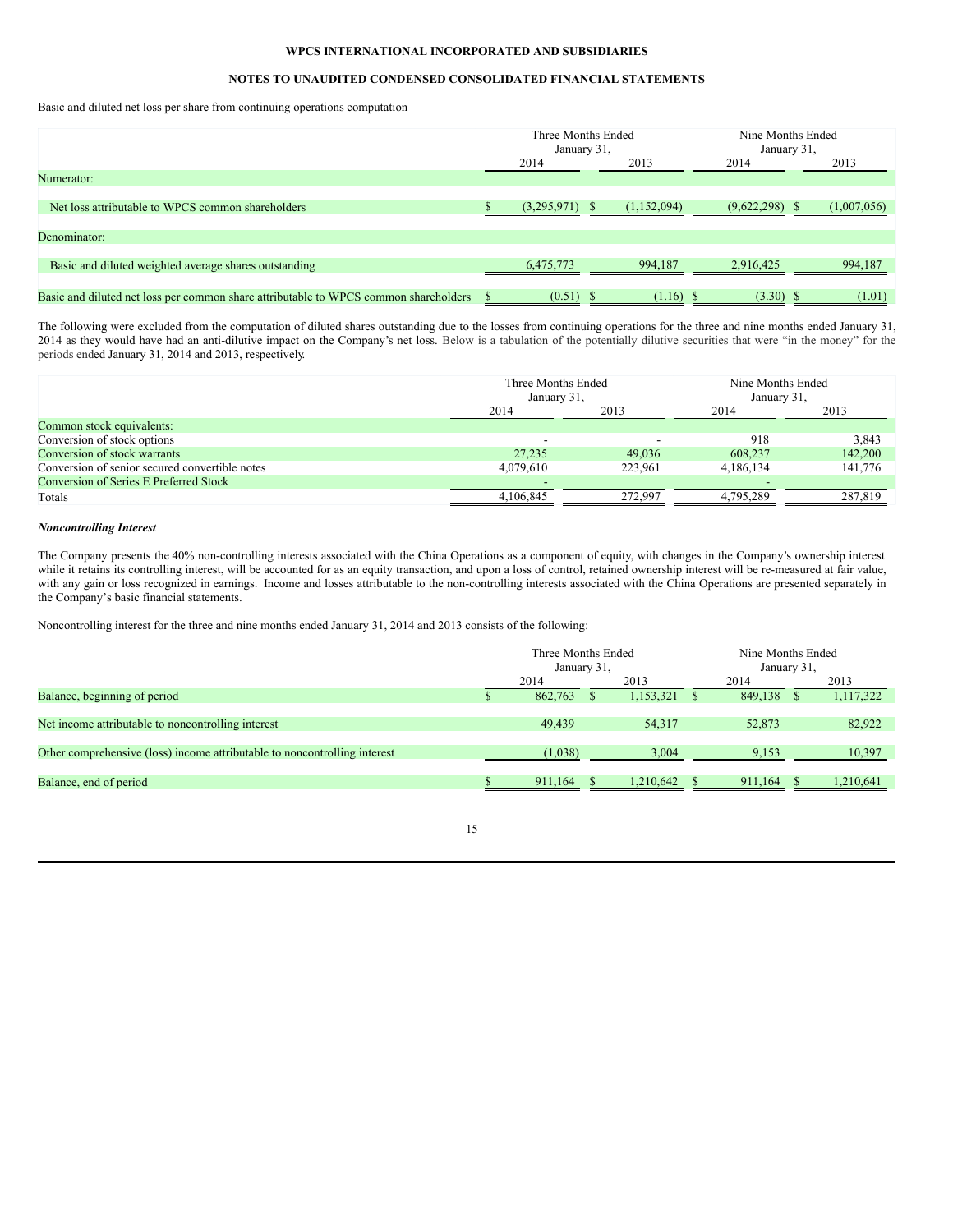# **NOTES TO UNAUDITED CONDENSED CONSOLIDATED FINANCIAL STATEMENTS**

#### *Use of Estimates*

In preparing financial statements in conformity with accounting principles generally accepted in the United States of America, management is required to make estimates and assumptions that affect the reported amounts of assets and liabilities and the disclosure of contingent assets and liabilities at the date of the financial statements and revenue and expenses during the reporting period. The most significant estimates relate to the calculation of percentage-of-completion on uncompleted contracts, allowance for doubtful accounts, realization of deferred tax assets, capitalization of software costs and amortization method and lives of customer lists. Actual results could differ from those estimates.

#### *Recently Issued Accounting Pronouncements*

In December 2011, the FASB issued ASU No. 2011-11 (ASU 2011-11), Disclosures about Offsetting Assets and Liabilities where entities are required to disclose both gross information and net information about both instruments and transactions eligible for offset in the statement of financial position and instruments and transactions subject to an agreement similar to a master netting arrangement. This scope would include derivatives, sale and repurchase agreements, and reverse sale and repurchase agreements, and securities borrowing and securities lending arrangements. These disclosures assist users of financial statements in evaluating the effect or potential effect of netting arrangements on a company's financial position. The adoption of ASU 2011-11 on May 1, 2013 did not have a material impact on the Company's unaudited condensed consolidated financial statements.

### **NOTE 3 – CAPITALIZED SOFTWARE COSTS**

#### *Description of the Transaction*

On December 17, 2013, the Company entered into various agreements, as more fully described below, which are expected to add a new line of business and reporting segment to the Company's existing operations. The Company acquired software technology in the emerging Bitcoin industry, that is currently in early-stage beta testing of a crossexchange trading technology platform that provides access to ninety percent of publicly available Bitcoin liquidity (the BTX Software). The BTX Software is expected to enable users to make informed decisions by providing aggregated and curated market data from all major Bitcoin trading venues.

On December 17, 2013, the Company entered into a Securities Purchase Agreement (the BTX Purchase Agreement) with certain accredited investors (the Investors) pursuant to which the Company sold an aggregate of 2,438 shares of its newly designated Series E Convertible Preferred Stock, \$1,000 stated value (the Series E Preferred Stock) and warrants (the BTX Warrants and, collectively with the shares of Series E Preferred Stock, the Securities) to purchase up to an aggregate of 1,500,000 shares of the Company's common stock (the Financing). As consideration for the purchase of the Securities, the Investors sold their collective interests in BTX Trader. LLC (BTX) to the Company, which such interests constituted 100% of the outstanding membership interests of BTX, causing BTX to become a wholly owned subsidiary of the Company. The Securities are more fully described in Note 10, "Shareholders Equity." The Investors also hold Notes issued by the Company.

#### *Accounting Treatment of BTX*

The Company recorded the transaction for the acquisition of the BTX Software as capitalized software costs. The Company determined that the capitalized acquisition cost of the BTX Software was \$3,100,302, based on the fair value of the consideration transferred. The cost of the asset purchase was based on the fair value of theSeries E Preferred Stock, fair value of the BTX Warrants, and assumption of a secured promissory note in the principal amount of \$500,000, which accrues interest at a rate of 3.32% (the BTX Note), offset by the cash received of \$1,185,000 in the transaction. For the three months ended January 31, 2014, the Company capitalized additional software development costs related to the BTX Software of \$24,439.

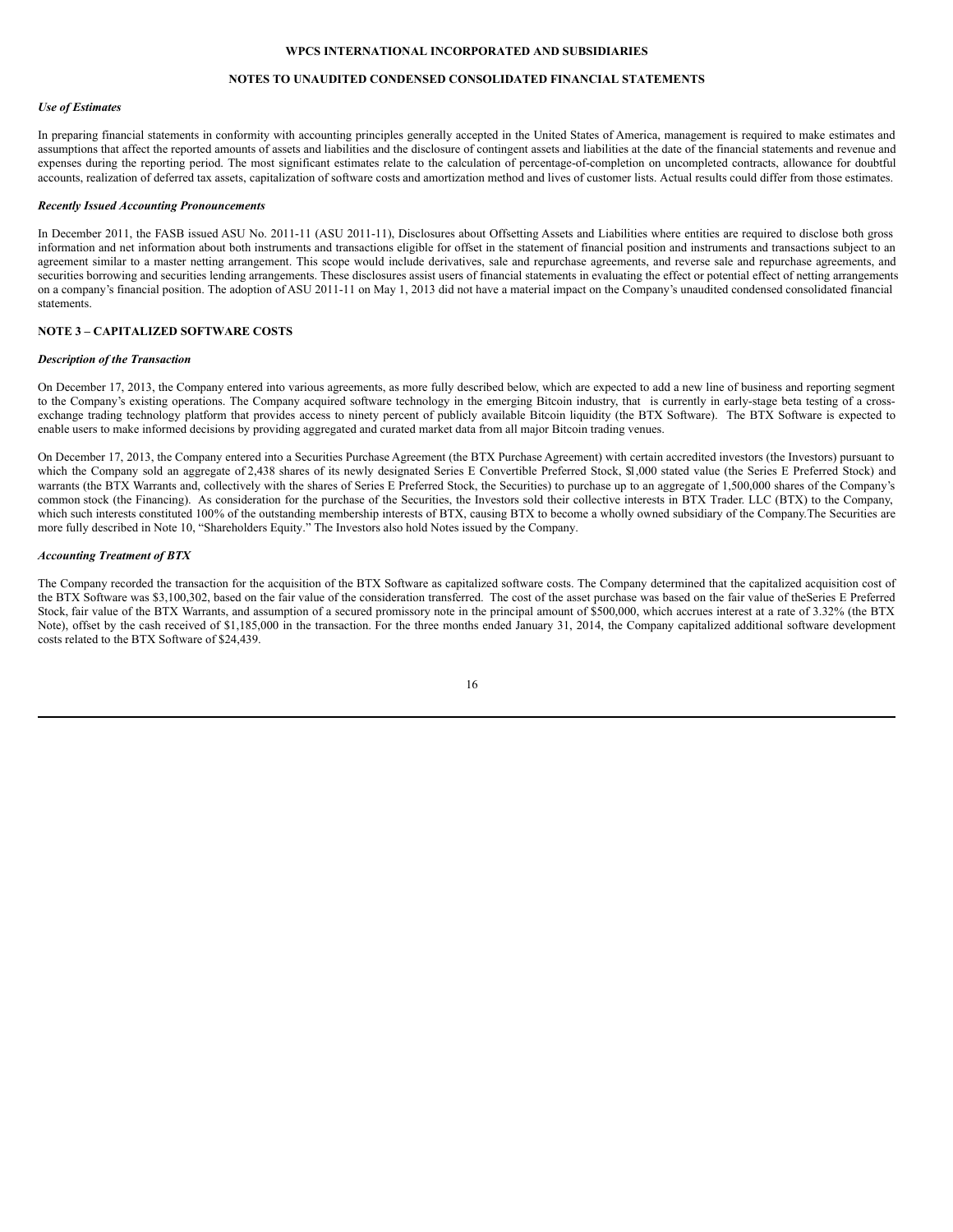# **NOTES TO UNAUDITED CONDENSED CONSOLIDATED FINANCIAL STATEMENTS**

Capitalized software costs are determined as follows as of January 31, 2014:

| Fair value of Series E Preferred Stock | 2,635,147   |
|----------------------------------------|-------------|
| Fair value of BTX Warrants             | 1,150,155   |
| <b>BTX</b> Note                        | 500,000     |
| Less: Cash received                    | (1,185,000) |
| Total acquired value of BTX Software   | 3,100,302   |
|                                        |             |
| Additional capitalized software costs  | 24,439      |
|                                        |             |
| Total                                  | 3,124,741   |
|                                        |             |

The Company determined the fair value of the Series E Preferred Stock and Make-Whole based on the Conversion Amount (as defined in Series E Preferred Stock Certificate of Designation) using the closing common share market price as of December 18, 2013 of \$1.64. The transaction was announced after the market close on December 17, 2013. The first time market participants could have bought or sold the Company's common stock with the knowledge of the transaction was on December 18, 2013. Therefore, the closing price on December 18, 2013 was considered to be the fair value. The resulting fair value of the Series E Preferred Stock is \$2,635,147.

The Company estimated the fair value of the BTX Warrants using the Black-Scholes Merton option pricing model (Black-Scholes) with the following assumptions: conversion price of \$5.00 per share; risk free interest rate of1.52%; expected life of5 years; expected dividend of zero; and volatility factor of 79.87%; and a common stock price of \$1.64 as of December 18, 2013, as discussed above. The expected volatility is based on the historical price volatility of the Company's common stock. The risk-free interest rate represents the U.S. Treasury constant maturities rate for the expected life of the Warrants. The dividend yield represents anticipated cash dividends to be paid over the expected life of the Warrants to the common shareholders. The resulting fair value of the BTX Warrants is \$1,150,155.

### **NOTE 4 - COSTS AND ESTIMATED EARNINGS ON UNCOMPLETED CONTRACTS**

The asset, "Costs and estimated earnings in excess of billings on uncompleted contracts", represents revenue recognized in excess of amounts billed. The liability, "Billings in excess of costs and estimated earnings on uncompleted contracts", represents billings in excess of revenue recognized. Costs and estimated earnings on uncompleted contracts consist of the following at January 31, 2014 and April 30, 2013: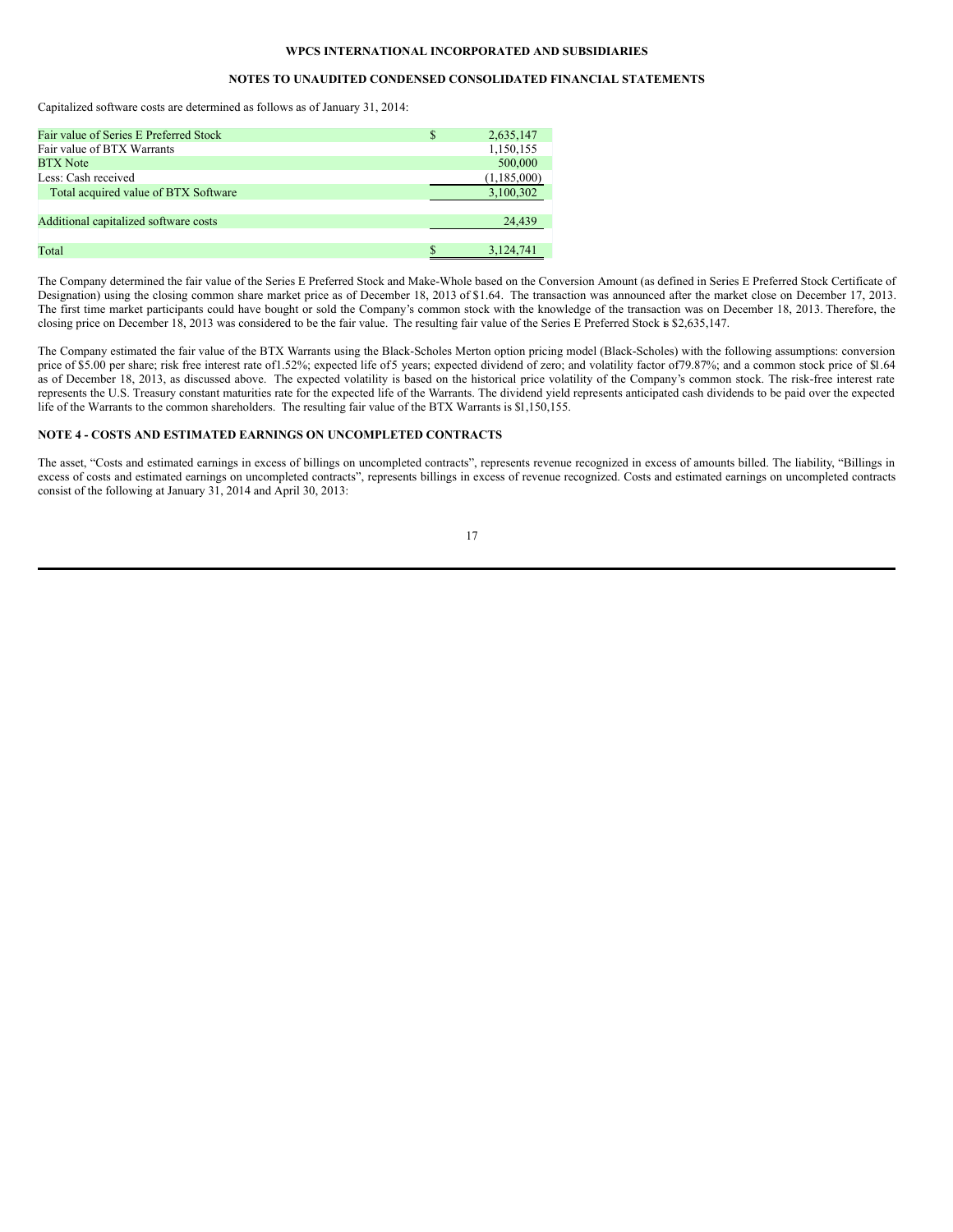# **NOTES TO UNAUDITED CONDENSED CONSOLIDATED FINANCIAL STATEMENTS**

|   | January 31, 2014 |  | April 30, 2013 |
|---|------------------|--|----------------|
|   |                  |  |                |
| S |                  |  | 72,951,142     |
|   | (18, 154)        |  | (23, 376)      |
|   | 1,975,753        |  | 2,391,027      |
|   | 53,636,138       |  | 75,318,793     |
|   | 54,296,623       |  | 75,858,733     |
|   | (660, 485)       |  | (539, 940)     |
|   |                  |  |                |
|   | 996.389          |  | 1,079,367      |
|   | 1,656,874        |  | 1,619,307      |
|   | (660, 485)       |  | (539, 940)     |
|   |                  |  | 51,678,539 \$  |

Revisions in the estimated gross profits on contracts and contract amounts are made in the period in which circumstances requiring the revisions become known. During the three and nine months ended January 31, 2014, the effect of such revisions in estimated contract profits resulted in an increase to gross profits of approximately \$218,000 and \$269,000, respectively, and during the three and nine months ended January 31, 2013, the effect of such revisions resulted in an increase in gross profits of \$49,000 and \$1,679,000, respectively, from that which would have been reported had the revised estimates been used as the basis of recognition for contract profits in prior years.The increase in gross profits for the nine months ended January 31, 2013 also includes change orders received on the Cooper Project of approximately \$1,486,000 for costs previously accrued.

Although management believes it has established adequate procedures for estimating costs to complete open contracts, additional costs could occur on contracts prior to completion.

#### **NOTE 5 - SENIOR SECURED CONVERTIBLE NOTES**

#### *Initial Proceeds from Issuance*

On December 4, 2012, the Company entered into the Purchase Agreement with the Buyers pursuant to which the Company sold an aggregate of (i) \$4,000,000 principal amount of Notes and (ii) Warrants to purchase 2,274,796 shares of the Company's common stock to the Buyers for aggregate gross Financing proceeds of \$4,000,000. In connection with the Financing, (i) the Company entered into a registration rights agreement with the Buyers (the Registration Rights Agreement), (ii) the Company and its subsidiaries entered into a security and pledge agreement in which the Buyers of the Notes have a first security interest in the assets of the Company. The Closing Date of the Financing was December 5, 2012.

Pursuant to the terms of the Notes, the Company deposited the initial funds received from the Financing, minus \$2,178,516, (the Initial Lending Amount) into the Lockbox Account controlled by the Collateral Agent, as collateral agent on behalf of the Buyers. The Company used the Initial Lending Amount to repay the existing loan of \$ 2,000,000, plus \$78,516 of interest accrued and fees and expenses to Sovereign Bank, N.A. (Sovereign), which credit agreement was terminated in connection with the Notes, and \$100,000 for Buyer legal fees in connection with the Notes. In addition, all payments of accounts receivable of the Company (and its domestic subsidiaries) shall be deposited into the Lockbox Account. The Company is permitted to receive from the Lockbox Account, on a daily basis, such amount of cash equal to: (A) (i) cash balance in the Lockbox Account plus (ii) 95% of available qualified accounts receivable minus (iii) \$250,000 minus (B) amount of principal, accrued interest, fees, costs and expenses owed pursuant to the Notes. The Notes contain certain customary representations and warranties, affirmative and negative covenants, and events of default. The principal covenant is that the Company shall maintain a current ratio of not less than 0.6 to 1.0 as of the last calendar day of each month. As of January 31, 2014, the Company is in compliance with the covenants.

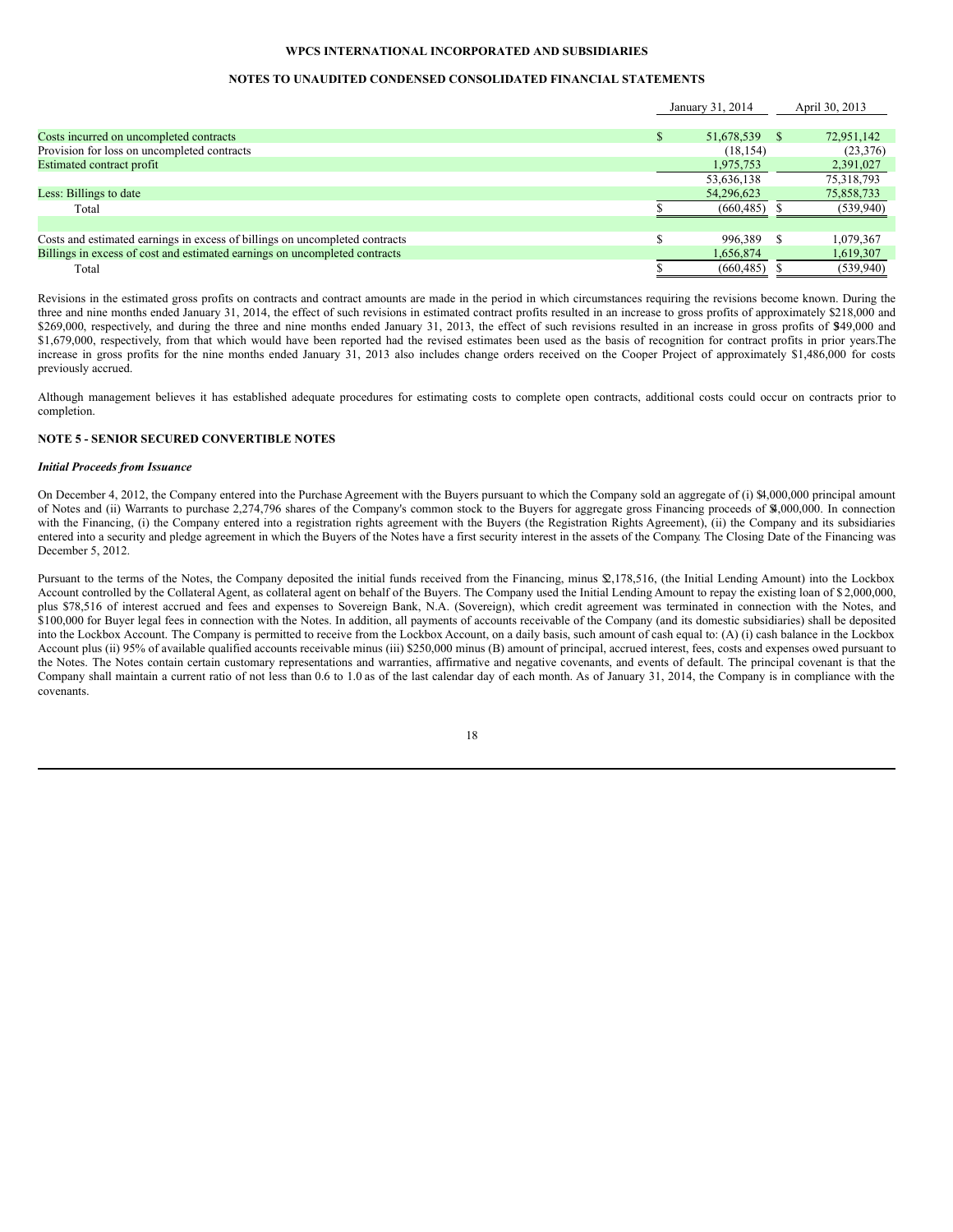# **NOTES TO UNAUDITED CONDENSED CONSOLIDATED FINANCIAL STATEMENTS**

#### *Amendment, Waiver and Exchange Agreement*

On October 25, 2013, the Company entered into an amendment, waiver and exchange agreement (the Amendment) with the Buyers that amended the conversion features of the Warrants and Notes. Pursuant to the Amendment, the Buyers exchanged 154,961 of their Warrants for 38,740 shares of common stock (the Shares) and warrants to purchase 154,961 shares of common stock (Exchange Warrants). Effectively, for every four Warrants surrendered, the Buyer received a unit of four Exchange Warrants and one Share. It was determined that the Black-Scholes value of one warrant being exchanged was equal to \$1.83, resulting in four Warrants being equal to \$7.32 and the parties valued the unit at a price of \$7.52. As a result, the Shares issued were calculated at \$0.20, and by the operation of the terms of the Notes, the conversion price of the Notes automatically adjusted to \$0.20. The Exchange Warrants are exercisable for a period of five years from the date of issuance of the original Warrants at an initial exercise price of \$2.1539 per share. The exercise price will only adjust in the event of any future stock splits or dividends.

Pursuant to the Amendment, the Buyers permanently waived, effective as of October 24, 2013, various provisions of the remaining 2,119,835 Warrants, including the antidilution protection from the issuance of securities at a price lower than the Exercise Price, the adjustment to market price on the first anniversary of the date of issuance of the Warrants and the Black-Scholes valuation upon the occurrence of a Fundamental Transaction (as defined in the Warrants). As a result of these waivers, the exercise price of the Warrants will only adjust in the event of any future stock splits or dividends. The Exercise Price of the Warrants remains at \$2.1539 per share. The Amendment resulted in 2,119,835 Warrants and 154,961 Exchange Warrants having the same terms, conditions and rights.

#### *Amendment to Notes*

Effective October 31, 2013, the Company entered into an amendment agreement (the Note Amendment) with the Buyers. The Note Amendment eliminated certain features of the Notes which would otherwise result in substantial accounting charges to the Company. Pursuant to the Note Amendment,the Buyers permanently waived various provisions of the Notes, including the adjustment to the conversion price under a Fundamental Transaction (as defined in the Notes), the anti-dilution protection from the issuance of securities at a price lower than the current exercise price and the adjustment to market price on the first anniversary of the date of issuance of the Notes. As a result of these waivers, the conversion price of the Notes will only adjust in the event of any future stock splits or dividends.

Further, the Buyers waived certain events of default that had occurred under the Notes as more fully described as follows. Pursuant to the terms of the Notes, an event of default occurs when the Company's common stock is suspended or threatened with suspension from trading on The NASDAQ Capital Market (or an equivalent market). On October 7, 2013, the Company received a notice from the Staff of the Listing Qualifications Department of The NASDAQ Stock Market LLC (NASDAQ) indicating that the Company's common stock would be subject to delisting from The NASDAQ Capital Market on October 16, 2013 due to the Company's non-compliance with the applicable \$2.5 million stockholders' equity requirement, as set forth in Listing Rule 5550(b) (1). As a result of the notice from NASDAQ, an event of default occurred under the Notes, which was waived by the Buyers pursuant to the Note Amendment.

Prior to the Note Amendment, if an event of default existed under the Notes, the Buyers would have been entitled to redeem \$3,400,000 in aggregate principal and interest of the Notes for a redemption price equal to the greater of  $125\%$  of (x) the deemed value of the shares of common stock underlying the Note (the Intrinsic Value) and (y) the outstanding principal and unpaid interest under the Notes (the Base Value). The Note Amendment reduces and fixes the event of default redemption price by eliminating the Intrinsic Value calculation and modifying the Base Value calculation and interest rate to more accurately make-whole the holders of the Notes from the loss of interest from an early redemption of the Notes and the decreased value of the Notes without such Intrinsic Value rights. As revised, the event of default redemption amount equals the sum of the Conversion Amount (as defined in the Notes) to be redeemed, plus a make-whole amount equal to the amount of any interest that, but for any redemption of the Notes on such given date, would have accrued with respect to the Conversion Amount being redeemed under the Notes at the interest rate then in effect for the period from such given date through October 31, 2023, the amended maturity date of the Notes, discounted to the present value of such interest using a discount rate of 2.5% per annum. As a result, the fixed value of the event of default redemption price was approximately \$10,900,000 at the time of the Note Amendment. As a result of Note conversions during the third fiscal quarter, the value of the event of default redemption price was approximately \$2,800,000 as of January 31, 2014. In addition, the interest rate of the Notes was amended to 15% per annum, subject to increase to 25% per annum if an event of default occurs and is continuing.

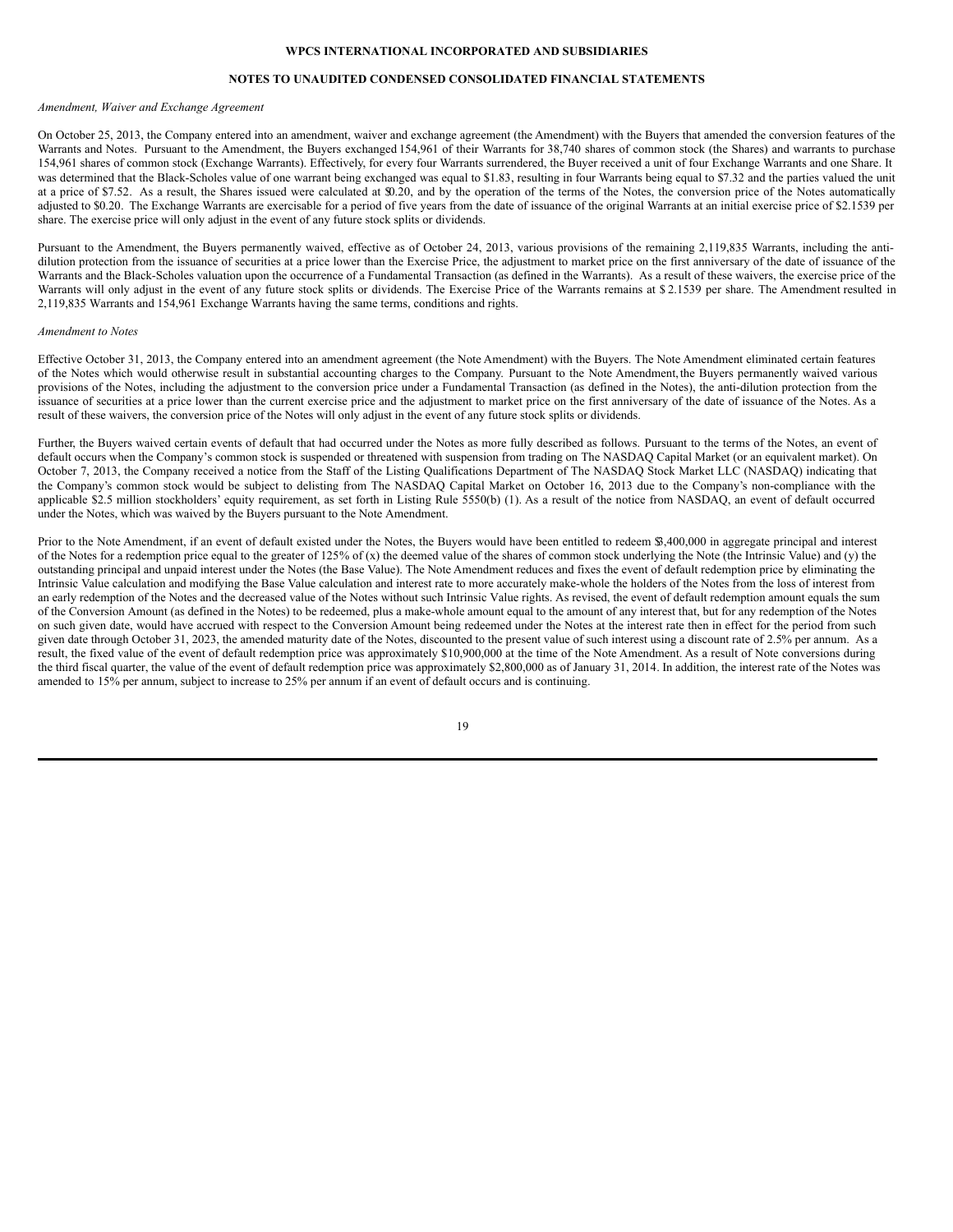## **NOTES TO UNAUDITED CONDENSED CONSOLIDATED FINANCIAL STATEMENTS**

As a result of the significant modifications of the Notes, the Company determined that the Notes were extinguished and new Notes were issued. In connection with this modification, the Company compared the present value of the beneficial conversion features of the Notes to the new Notes. The Company determined that the present value of the new Notes exceeded the present value of the old Notes by more than 10%, which resulted in the application of extinguishment accounting. The modification of the Note resulted in the debt instruments being exchanged with substantially different terms and extinguishment accounting was applied resulting in a loss on extinguishment of debt for the unamortized discount related to the Notes of \$1,299,304. In addition, the Company recorded a new beneficial conversion feature and associated debt discount of \$3,400,000 related to the proceeds of thenew Notes based on the fixed conversion rate of \$0.20 and the fair market value of the common stock at the amendment date.

Prior to the Note Amendment, \$593,923 of Notes was converted into 275,742 shares of the Company's Common Stock. In addition, \$6,077 of Notes was redeemed for cash at the request of a Buyer.

During the three months ended January 31, 2014, \$2,501,666 of Notes were converted into12,508,340 shares of the Company's Common Stock, resulting in the accelerated write-off of unamortized debt discount of \$2,501,666. In addition, \$19,231 of accrued interest on Notes was converted into96,155 shares of the Company's Common Stock. There were no further conversions of New Notes subsequent to January 31, 2014. The outstanding principal balance of the Notes was \$898,334 as of January 31, 2014.

Following the Note Amendment, senior secured convertible notes consist of the following at January 31, 2014:

|                                                                                                       | <b>Notes</b> | Debt Discount            | Total       |
|-------------------------------------------------------------------------------------------------------|--------------|--------------------------|-------------|
| Beginning balance-Senior secured convertible notes, interest at 4% per annum to maturity June 5, 2014 | 4,000,000    | $(2,888,889)$ \$         | 1,111,111   |
| Conversion of Notes before Note Amendment                                                             | (593, 923)   |                          | (593, 923)  |
| Amortization of debt discount, Notes                                                                  |              | 1,589,585                | 1,589,585   |
| Redemption of Notes                                                                                   | (6,077)      |                          | (6,077)     |
| <b>Extinguishment of Notes</b>                                                                        | (3,400,000)  | $\overline{\phantom{0}}$ | (3,400,000) |
| Loss on extinguishment of debt, Notes                                                                 |              | 1,299,304                | 1,299,304   |
| Senior secured convertible notes, interest at 15% per annum to maturity October 31, 2023              | 3.400,000    | -                        | 3,400,000   |
| Debt discount - value attributable to beneficial conversion features, Notes                           |              | (3,400,000)              | (3,400,000) |
| Conversion of Notes, and accelerated write off of unamortized debt discount after Note Amendment      | (2,501,666)  | 2,501,666                |             |
| Amortization of debt discount, Notes                                                                  |              | 22,458                   | 22,458      |
| <b>Ending balance-Notes</b>                                                                           | 898.334      | (875, 876)               | 22,458      |

#### *Registration Rights of the Shares Issuable Upon Conversion of the Notes*

The Company agreed to file a registration statement with the SEC, within 30 days following receipt of a request from a Buyer (or 45 days with respect to an underwritten offering), covering such shares of common stock issuable upon conversion of the Notes or exercise of the Warrants, as requested by the Buyers, and have such registration statement declared effective by the SEC within 90 days thereafter. The Company also agreed to notify the Buyers if the Company at any time proposes to register any of its securities under the Securities Act of 1933, as amended, and of such Buyers' right to participate in such registration. In connection with the conversion described above, no request has been received from a Buyer to register such shares.

If the Company fails to comply with the registration statement filing, effective date or maintenance date filing requirements, it is required to pay the Buyers a registration delay payment in cash equal to 2% of the Buyer's original principal amount stated on such Investors' Note as of the Closing Date on the date of each failure, and on every thirty (30) day anniversary of the respective failures (Registration Delay Payment). Notwithstanding the foregoing, in no event shall the aggregate amount of Registration Delay Payments exceed 10% of such Investor's original principal amount stated on the New Notes on the Closing Date. The Company accounts for such Registration Delay Payments as contingent liabilities. Accordingly, the Company recognizes such damages when it becomes probable that they will be incurred and amounts are reasonably estimable. No Buyers have submitted a request for a registration statement as of the date of this filing.

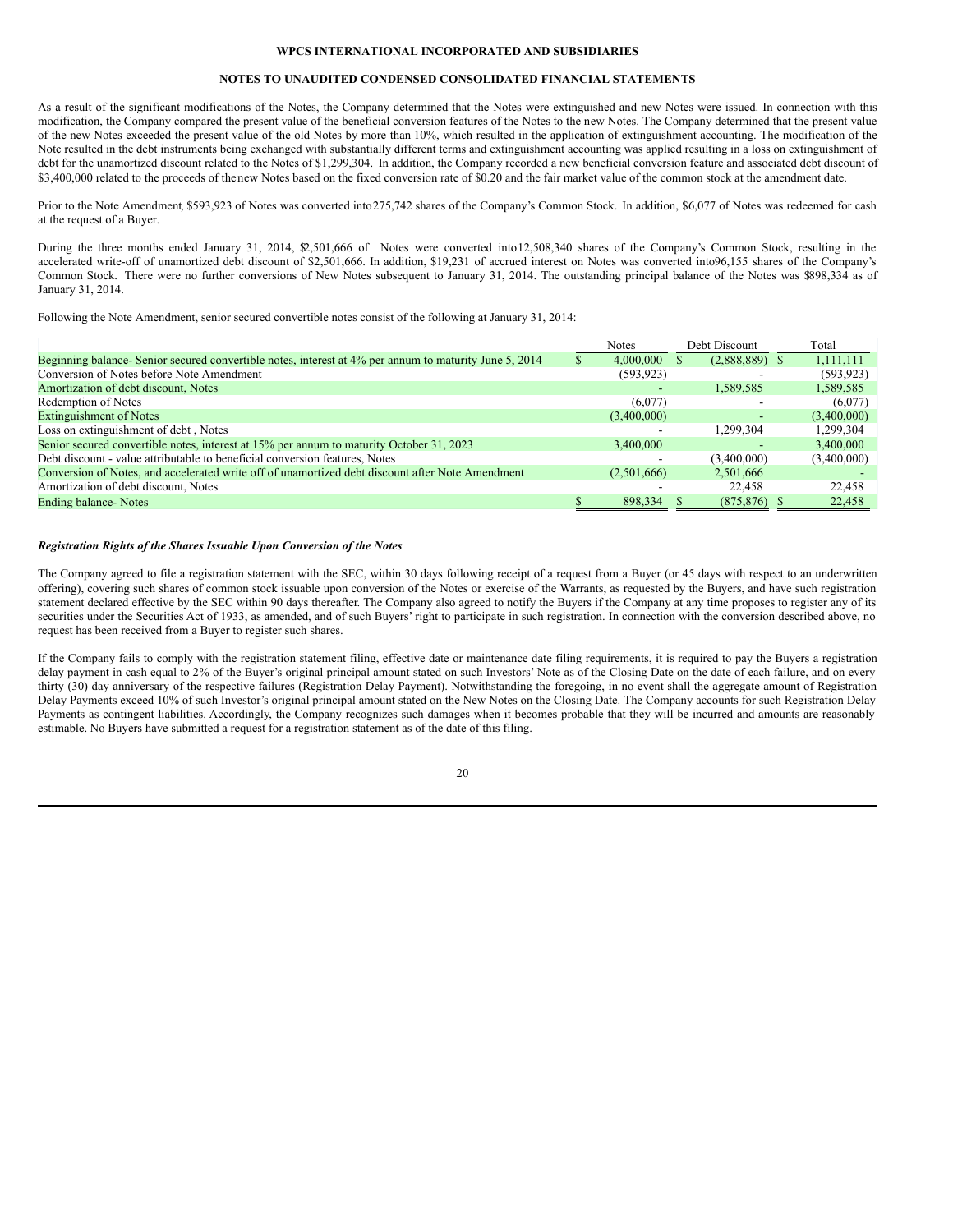## **NOTES TO UNAUDITED CONDENSED CONSOLIDATED FINANCIAL STATEMENTS**

#### *Buyers Security Interests and Guarantees*

Pursuant to the Guaranty, subsidiaries of the Company guaranteed to the collateral agent, for the benefit of the Buyers, the punctual payment, as and when due and payable, of all amounts owed by the Company in respect of the Purchase Agreement, the Notes and the other transaction documents executed in connection with the Purchase Agreement.

Pursuant to the Security Agreement, the Company and its subsidiaries granted, in favor of the collateral agent for the Buyers, a continuing security interest in all personal property and assets of the Company and its subsidiaries, as collateral security for the obligations of the Company and its subsidiaries under the Purchase Agreement, the Notes, the Guaranty and the other transaction documents.

In connection with the BTX Purchase Agreement, the Company agreed to waive any rights to compel the redemption of the Notes. The Buyers agreed to restrict their ability to convert the Notes and/or exercise the Warrants and Exchange Warrants and receive shares of the Company's Common Stock such that the number of shares of Common Stock held by the Buyer in the aggregate and its affiliates after such conversion or exercise does not exceed 9.99% of the then issued and outstanding shares of the Company's Common Stock.

# **NOTE 6 – OTHER DEBT**

#### *Short-Term Bank Loan*

Effective August 1, 2013, the China Operations entered into a loan with the Bank of China (the Short-Term Bank Loan). The Short-Term Bank Loan provides for a loan in the amount of \$3,279,300. The proceeds from the Short-Term Bank Loan were used to repay outstanding unsecured loans of \$2,404,545 due to the Company's related party and Taian Gas Group (TGG). The Short-Term Bank Loan has an interest rate of 7.38%, and interest is due on a quarterly basis. The Short-Term Bank Loan matures on August 1, 2014, and is secured by the assets of TGG.

### *Due Related Party*

As of January 31, 2014, the China Operations had outstanding payables due a related party, TGG, totaling \$799,116 due on demand, representing interest accrued on former working capital loans from TGG to the China Operations.

### *Loans Payable*

At January 31, 2014, loans payable obligations totaled \$695,220 with interest rates ranging from 3.22% to 8.99%, and maturity dates ranging from March 2015 to May 2018. Of the Company's total loans payable, \$195,220 relate to long-term debt issued by the Company or assumed in acquisitions for the purchase of property and equipment in the ordinary course of business, and \$500,000 relates to the BTX Note.

#### *Covenant Compliance*

As of January 31, 2014, the Company is in compliance with all financial and non-financial covenants associated with the Short-Term bank loan, due related party and loans payable.

## **NOTE 7 – DERIVATIVE LIABILITIES**

#### *Senior secured convertible notes- embedded conversion features*

Immediately prior to entering into the Amendment and Note Amendment as of October 31, 2013, the Notes met the definition of a hybrid instrument, as defined in ASC 815. The hybrid instrument was comprised of (i) a debt instrument, as the host contract and (ii) an option to convert the debentures into common stock of the Company, as an embedded derivative and recorded as a discount to the Notes. The embedded derivatives derive their value based on the underlying fair value of the Company's common stock. The embedded derivatives are not clearly and closely related to the underlying host debt instrument since the economic characteristics and risk associated with these derivatives are based on the common stock fair value and the Company recognized derivative liabilities since inception.

As a result of the aforementioned Note Amendment, the Notes no longer contained the provisions that required bifurcation and the classification was changed from liability to an equity instrument. This results in the extinguishment of the derivative liability. The final fair value of the embedded derivatives on the date of the Note Amendment was \$4,000,437, which was reclassified to additional paid-in capital. Prior to the Note Amendment, the changes in the fair value of the embedded derivative were recognized in earnings and classified as a gain or loss on the embedded derivative financial instrument in the accompanying condensed consolidated statements of operations. For the three months ended January 31, 2014 and 2013, the Company recognized a loss of \$0 and \$385,445, respectively. For the nine months ended January 31, 2014 and 2013, the Company recognized a loss of \$1,598,537 and \$385,445, respectively.

The Company estimated the final fair value of the embedded derivatives using a binomial lattice model with the following assumptions: conversion price of \$0.20 per share; risk free interest rate of 0.08%; contractual life of 1.5 years; expected dividend of zero; a volatility factor of 134%; and a volume weighted average common stock price of \$2.07 per share as of October 31, 2013. The expected lives of the instruments are equal to the underlying term of the senior secured convertible notes. The expected volatility is based on the historical price volatility of the Company's common stock over the contractual life. The risk-free interest rate represents the U.S. Treasury constant maturities rate for the expected life of the related conversion option. The dividend yield represents anticipated cash dividends to be paid over the expected life of the conversion option.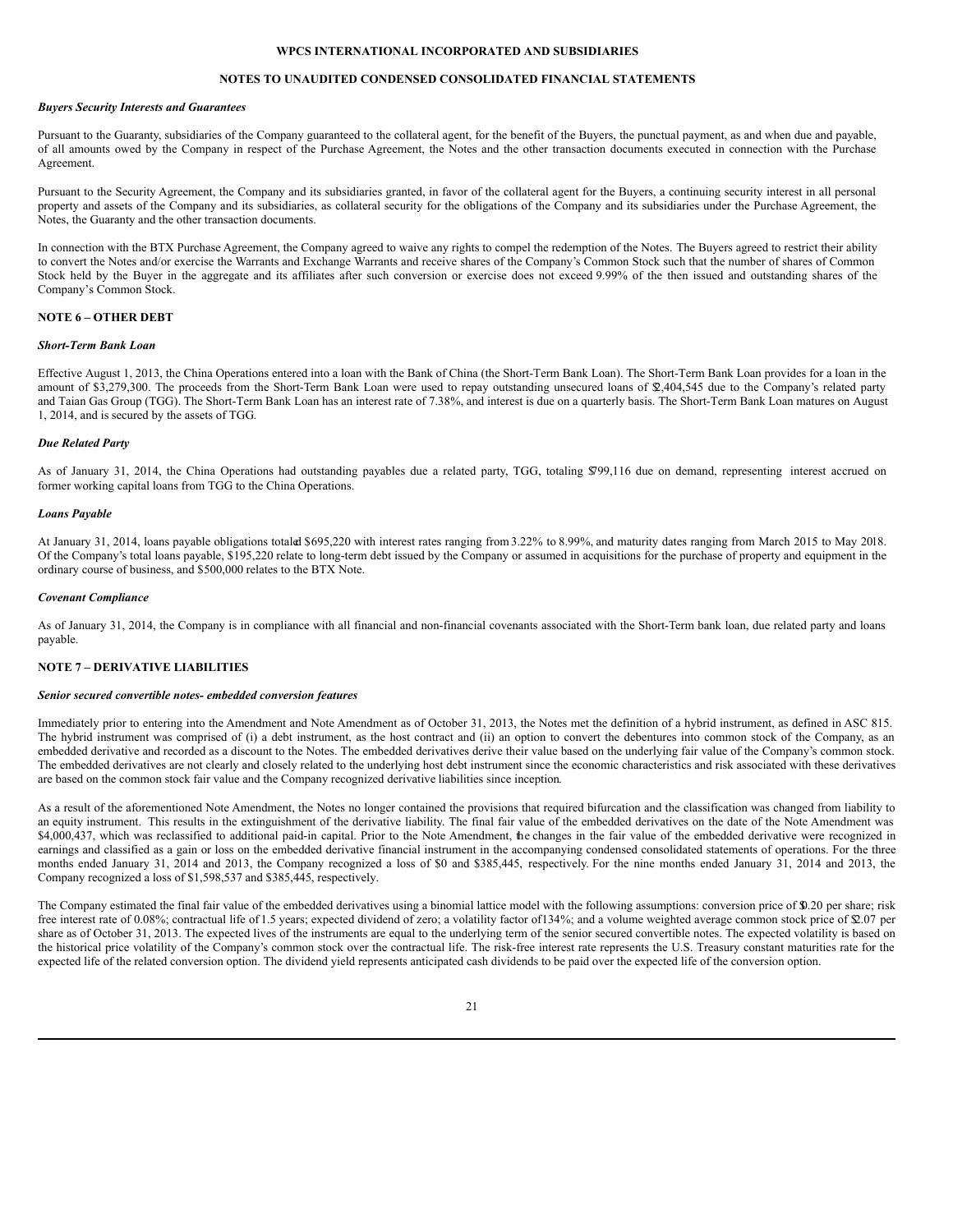# **NOTES TO UNAUDITED CONDENSED CONSOLIDATED FINANCIAL STATEMENTS**

#### *Common stock warrants*

Immediately prior to entering into the Amendment, the Company determined that the fair value of the Warrants issued in connection with the issuance of the Notes under the Purchase Agreement was a derivative liability and recorded them as a discount to the Notes since inception.

As a result of the aforementioned Amendment, the exercise price of the Warrants and Exchange Warrants was fixed at \$2.1539 per share, and will only adjust in the event of any future stock splits or dividends. The Warrants no longer contained the provisions that required bifurcation and the classification was changed from liability to an equity instrument, which resulted in the extinguishment of this derivative. The final fair value of the derivative liability on the date of the Amendment was \$3,093,722, which was reclassified to additional paid-in capital. Prior to the Amendment, the changes in the fair value of the embedded derivative were recognized in earnings and classified as a gain or loss on the embedded derivative financial instrument in the accompanying condensed consolidated statements of operations. For the three months ended January 31, 2014 and 2013, the Company recognized a loss of \$0 and \$317,129, respectively. For the nine months ended January 31, 2014 and 2013, the Company recognized a gain of\$764,787 and a loss of \$317,129, respectively.

The Company estimated the final fair value of the Warrant derivative using a binomial lattice model with the following assumptions: conversion price of \$2.1539 per share; risk free interest rate of 1.31%; expected life of5 years; expected dividend of zero; a volatility factor of 81%; and a volume weighted average common stock price of \$2.07 per share as of October 31, 2013. The expected lives of the instruments are equal to the contractual term of the Warrants. The expected volatility is based on the historical price volatility of the Company's common stock. The risk-free interest rate represents the U.S. Treasury constant maturities rate for the expected life of the related warrants. The dividend yield represents anticipated cash dividends to be paid over the expected life of the conversion option.

In connection with the aforementioned Amendment, the Company recorded \$72,832 of non-cash interest expense and additional paid-in capital for the fair value of the 154,961 Exchange Warrants issued. The Company estimated the fair value of the Exchange Warrants using the Black-Scholes pricing model with the following assumptions: conversion price of \$2.1539; risk free interest rate of 1.070%; expected life of5 years; expected dividend of zero; a volatility factor of138.2%; and a common stock price of \$2.17 as of October 23, 2013. In addition, the Company recorded the fair value of the38,740 Shares issued with the Exchange Warrants at a fair value of \$88,715 based on the closing market price on October 25, 2013 of \$2.29 per share.

### **NOTE 8 - FAIR VALUE MEASUREMENTS**

As defined by the ASC, fair value measurements and disclosures establish a hierarchy that prioritizes fair value measurements based on the type of inputs used for the various valuation techniques (market approach, income approach and cost approach). The levels of hierarchy are described below:

- Level 1: Observable inputs such as quoted market prices in active markets for identical assets or liabilities.
- Level 2: Inputs other than quoted market prices that are observable for the asset or liability, either directly or indirectly; these include quoted prices for similar assets or liabilities in active markets, such as interest rates and yield curves that are observable at commonly-quoted intervals.
- Level 3: Unobservable inputs that reflect the reporting entity's own assumptions, as there is little, if any, related market activity.

The following table summarizes the financial liabilities measured at fair value on a recurring basis as of January 31, 2014, segregated by the level of the valuation inputs within the fair value hierarchy utilized to measure fair value:

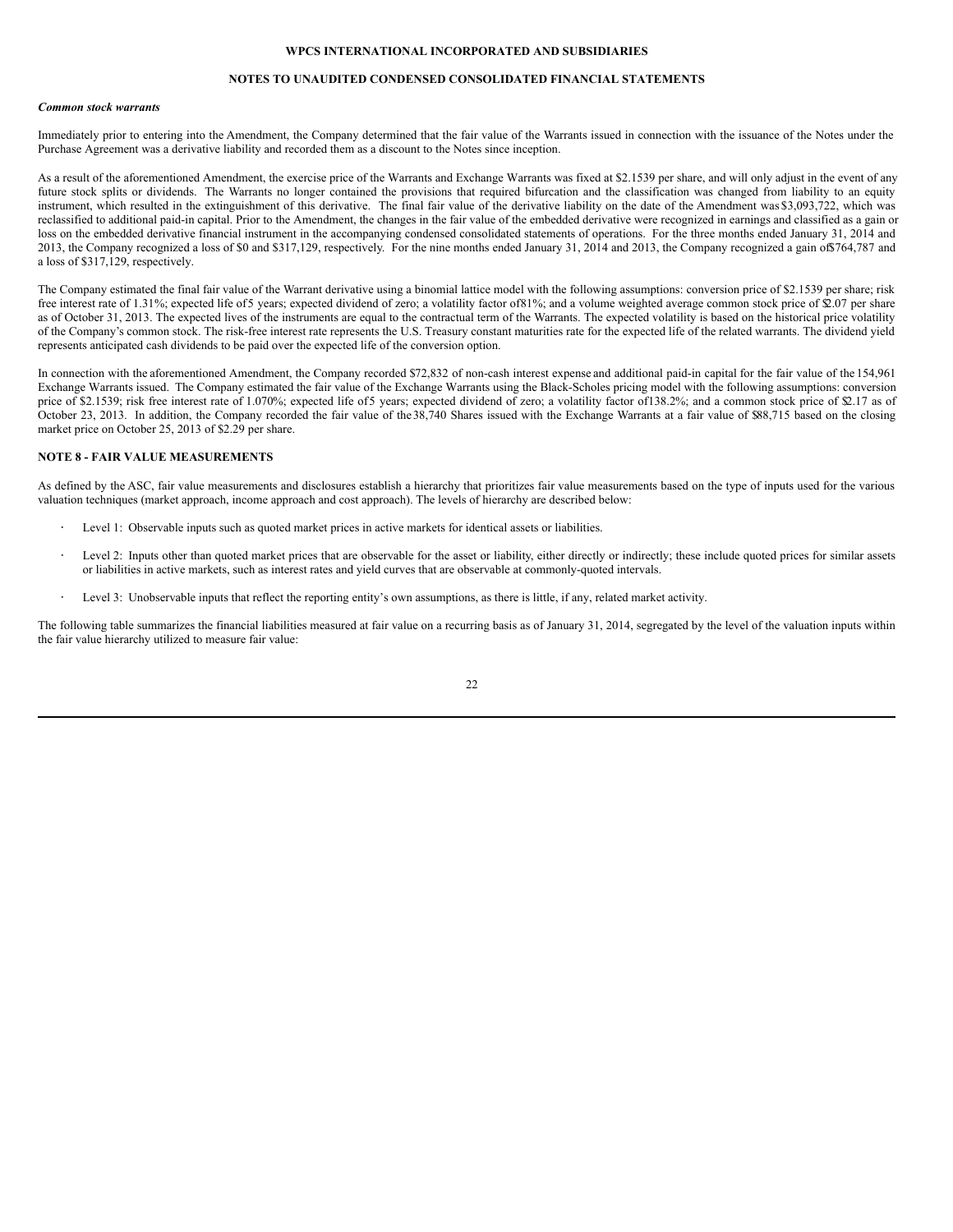# **NOTES TO UNAUDITED CONDENSED CONSOLIDATED FINANCIAL STATEMENTS**

| <b>Balance Sheet</b><br>Location<br>Liabilities: | Quoted Prices in<br>Active Markets for<br>Identical Assets or<br>Liabilities (Level 1) |     | Significant Other<br>Observable Inputs<br>(Level 2) | Significant<br>Unobservable<br>Inputs (Level 3) |        | January 31, 2014<br>Total | April 30, 2013<br>Total | Total Increase (Reduction)<br>in Fair Value<br>Recorded at<br>January 31, 2014 |
|--------------------------------------------------|----------------------------------------------------------------------------------------|-----|-----------------------------------------------------|-------------------------------------------------|--------|---------------------------|-------------------------|--------------------------------------------------------------------------------|
| Derivative liability - secured convertible notes |                                                                                        |     | $\sim$                                              |                                                 | . .    |                           | 3.088.756               | 1.598.536                                                                      |
| Derivative liability - warrants                  |                                                                                        | . . | $\sim$                                              |                                                 | $\sim$ |                           | 3,858,508               | (764, 786)                                                                     |

The table below sets forth a summary of changes in the fair value of the Company's Level 3 derivative liabilities related to the senior secured convertible notes and warrants prior to reclassification to an equity instrument as a result of the Amendment and Note Amendment.

|                                                                          |         | Note Conversion          |             |  |  |  |  |  |  |
|--------------------------------------------------------------------------|---------|--------------------------|-------------|--|--|--|--|--|--|
|                                                                          | Feature |                          | Warrants    |  |  |  |  |  |  |
| Balance at beginning of year                                             |         | 3,088,756 \$             | 3,858,508   |  |  |  |  |  |  |
| Reduction in derivative instruments from Note conversion                 |         | (686, 856)               |             |  |  |  |  |  |  |
| Change in fair value of derivative liabilities                           |         | 1,598,537                | (764, 786)  |  |  |  |  |  |  |
|                                                                          |         | 4,000,437                | 3,093,722   |  |  |  |  |  |  |
| Reclassification of derivative liabilities to additional paid-in capital |         | (4,000,437)              | (3,093,722) |  |  |  |  |  |  |
| Balance at end of period                                                 |         | $\overline{\phantom{0}}$ |             |  |  |  |  |  |  |

#### **NOTE 9 - RELATED PARTY TRANSACTIONS**

In regards to Pride, the Company leases its Woombye, Queensland, Australia location from Pride Property Trust, of which the former shareholders of Pride are the members. For each of the nine month periods ended January 31, 2014 and 2013, the rents paid for this lease were \$57,823 and \$52,869, respectively.

The China Operations revenue earned from TGG and subsidiaries was \$0 and \$649,074 for the nine months ended January 31, 2014 and 2013, respectively. The China Operations accounts receivable due from TGG and subsidiaries was \$0 and \$490,363 as of January 31, 2014 and 2013, respectively.

As further described in Note 12, "Discontinued Operations", the Company entered into a Securities Purchase Agreement to sell100% of the shares of Pride for \$1,400,000 to Turquino Equity LLC, whose managing member is Andrew Hidalgo, former Chairman and Chief Executive Officer of the Company.

# **NOTE 10 - SHAREHOLDERS' EQUITY**

### *Issuance of Series E Convertible Preferred Stock and BTX Warrants*

On December 17, 2013, the Company entered into the BTX Purchase Agreement with the Investors pursuant to which the Company sold an aggregate of2,438 shares the Series E Convertible Preferred Stock, \$1,000 stated value and the BTX Warrants, or the Securities to purchase up to an aggregate of1,500,000 shares of common stock or the Financing. As consideration for the purchase of the Securities, the Investors sold their collective interests in BTX to the Company.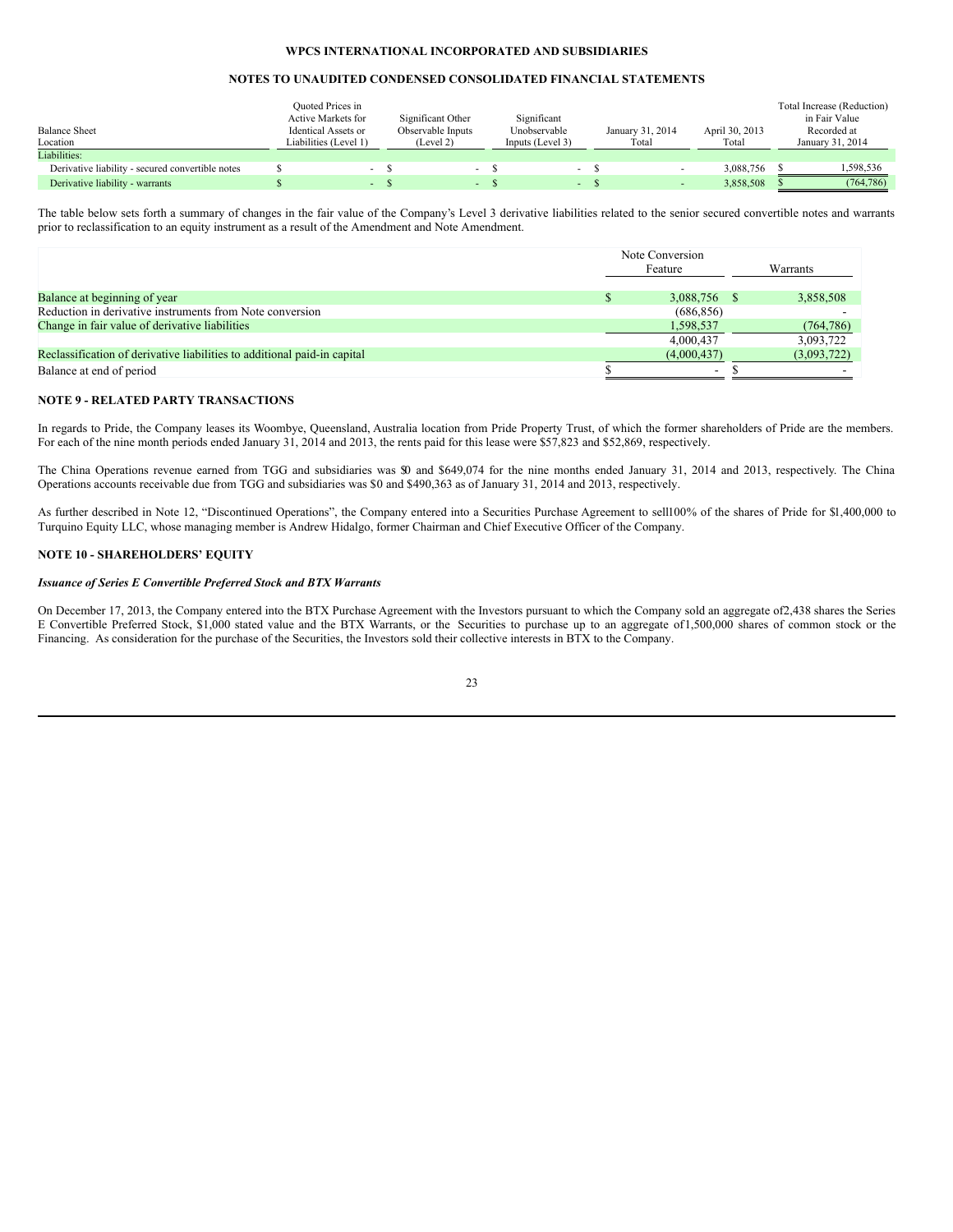### **NOTES TO UNAUDITED CONDENSED CONSOLIDATED FINANCIAL STATEMENTS**

Each share of Series E Preferred Stock has a stated value of \$1,000 and is convertible into shares of the Company's common stock equal to the stated value (and all accrued but unpaid dividends) divided by the conversion price of \$3.50 per share (subject to adjustment in the event of stock splits and dividends). The Series E Preferred Stock accrues dividends at a rate of 12% per annum, payable quarterly in arrears in cash or in kind, subject to certain conditions being met. The Series E Preferred Stock contains a seven year "make-whole" provision such that if the Series E Preferred Stock is converted prior to the seventh anniversary of the date of original issuance, the holder will be entitled to receive the remaining amount of dividends that would have accrued from the conversion until such seven year anniversary (Make-Whole). The Company is prohibited from effecting the conversion of the Series E Preferred Stock to the extent that, as a result of such conversion, the holder beneficially owns more than 9.99%, in the aggregate, of the issued and outstanding shares of the Company's common stock calculated immediately after giving effect to the issuance of shares of common stock upon the conversion of the Series E Preferred Stock.

In the event of a liquidation event (as defined in the Series E Preferred Stock Certificate of Designation), each of the Investors shall be entitled to receive in cash any of the asset liquidation funds of the Company before any amount shall be paid to the holders of the Company's common stock (the Liquidation Funds). The amount of the Liquidation Funds shall be the greater of (a) 125% of the Conversion Amount, (as defined in the Series E Preferred Stock Certificate of Designation), or (b) the amount per share such Investor would receive if the Investor converted the Series E Preferred Stock into the Company's common stock immediately prior to the date of such payment. As of January 31, 2014, the amount of the Liquidation Funds was approximately \$7,030,000, based on the Conversion Amount described above.

The BTX Warrants have an initial exercise price of \$5.00 per share (subject to adjustment in the event of stock splits and dividends) and are exercisable on a "cashless" basis beginning six months after the date of issuance if there is not then an effective registration statement covering the resale of the shares of common stock underlying the BTX Warrants.

Pursuant to the BTX Purchase Agreement, the Company agreed to use its reasonable best efforts to obtain its stockholders' approval at the next annual stockholder meeting or a special meeting of stockholders for (i) the increase of the number of shares of the Company's common stock authorized for issuance to75,000,000 and (ii) the issuance of all of the securities issuable pursuant to the BTX Purchase Agreement ("Stockholder Approval"). The Company agreed to seek to obtain Stockholder Approval by April 30, 2014. If, despite the Company's reasonable best efforts Stockholder Approval is not obtained on or prior to April 30, 2014, the Company agreed to cause an additional annual stockholder meeting to be held annually at which Stockholder Approval will be sought (or if no Annual Meeting of stockholders of the Company is held in any given year, to seek such approval at a special meeting of stockholders of the Company in such given year) until such Stockholder Approval is obtained.

Neither the shares of Series E Preferred Stock nor the BTX Warrants shall be convertible or exercisable, respectively, until Stockholder Approval is obtained.

In connection with the Financing, (i) the Company entered into a registration rights agreement with the Investors (the BTX Registration Rights Agreement) and (ii) the Company entered into a voting agreement with its officers and directors to vote in favor of the Stockholder Approval (as hereinafter defined). Pursuant to the BTX Registration Rights Agreement, the Company will agree to file a registration statement with the SEC, within 30 days following receipt of a request from a Buyer or Investor (or 45 days with respect to an underwritten offering), covering such shares of common stock issuable upon conversion of the Notes or exercise of the Warrants or BTX Warrants, as requested by the Buyers or Investors, and have such registration statement declared effective by the SEC within 90 days thereafter. The Company also agreed to notify the Buyers or Investors if the Company at any time proposes to register any of its securities under the Securities Act of 1933, as amended, and of such Buyers' or Investors' right to participate in such registration.

#### *Stock-Based Compensation Plans*

In September 2006, the Company adopted the 2007 Incentive Stock Plan, under which officers, directors, key employees or consultants may be granted options. Under the 2007 Incentive Stock Plan, 57,142 shares of common stock were reserved for issuance upon the exercise of stock options, stock awards or restricted stock. These shares were registered under Form S-8. Under the terms of the 2007 Incentive Stock Plan, stock options are granted at exercise prices equal to the fair market value of the common stock at the date of grant, and become exercisable and expire in accordance with the terms of the stock option agreement between the optionee and the Company at the date of grant. These options generally vest based on between one to three years of continuous service and have five-year contractual terms. At January 31, 2014, options to purchase 42,849 shares were outstanding at exercise prices ranging from \$2.52 to \$21.98. At January 31, 2014, there were 12,509 options available for grant under the 2007 Incentive Stock Plan.

In September 2005, the Company adopted the 2006 Incentive Stock Plan, under which officers, directors, key employees or consultants may be granted options. Under the 2006 Incentive Stock Plan, 57,142 shares of common stock were reserved for issuance upon the exercise of stock options, stock awards or restricted stock. These shares were registered under Form S-8. Under the terms of the 2006 Incentive Stock Plan, stock options are granted at exercise prices equal to the fair market value of the common stock at the date of grant, and become exercisable and expire in accordance with the terms of the stock option agreement between the optionee and the Company at the date of grant. These options generally vest based on between one to three years of continuous service and have five-year contractual terms. At January 31, 2014, options to purchase 25,482 shares were outstanding at exercise prices ranging from \$2.52 to \$4.20. At January 31, 2014, there were21,435 options available for grant under the 2006 Incentive Stock Plan.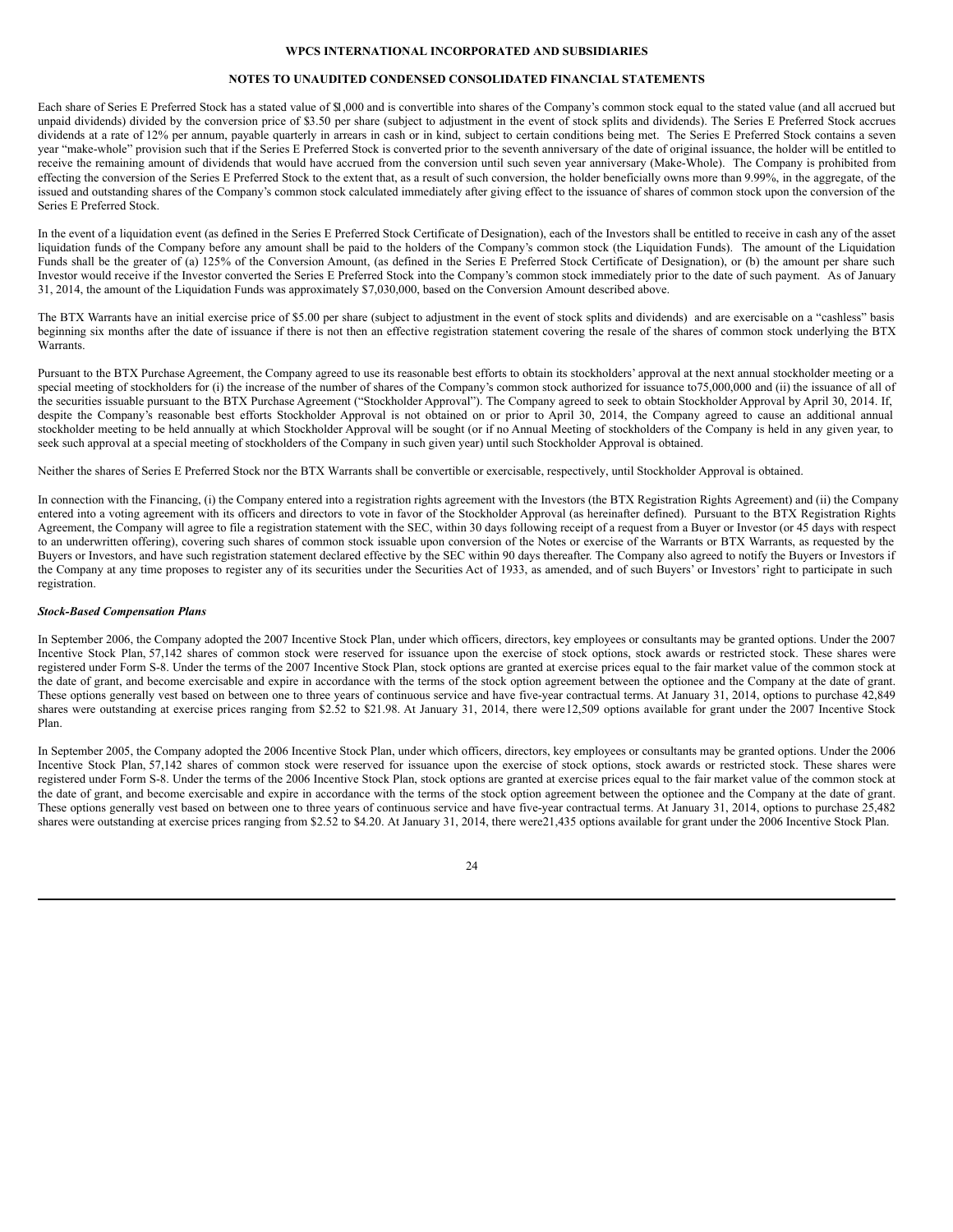# **NOTES TO UNAUDITED CONDENSED CONSOLIDATED FINANCIAL STATEMENTS**

In March 2003, the Company established a stock option plan pursuant to which options to acquire a maximum of59,523 shares of the Company's common stock were reserved for grant (the "2002 Plan"). These shares were registered under Form S-8. Under the terms of the 2002 Plan, the options are exercisable at prices equal to the fair market value of the stock at the date of the grant and become exercisable in accordance with terms established at the time of the grant. These options generally vest based on between one to three years of continuous service and have five-year contractual terms. At January 31, 2014, options to purchase 12,636 shares were outstanding at exercise prices ranging from \$4.20 to \$24.71. There are no further shares available for grant under the 2002 Plan as the ten-year term of the 2002 Plan was reached in March 2013.

The Company estimates the fair value of stock options granted using the Black-Scholes option-pricing model. Compensation cost is then recognized on a straight-line basis over the vesting or service period and is net of estimated forfeitures. There were 1,760 stock options granted during the nine months ended January 31, 2014. There were87,857 stock options granted during the nine months ended January 31, 2013.

The Company recorded stock-based compensation of \$23,651 and \$102,673 for the nine months ended January 31, 2014 and 2013, respectively. At January 31, 2014, the total compensation cost related to unvested stock options granted to employees and directors under the Company's stock option plans but not yet recognized was approximately \$2,000 and is expected to be recognized over a weighted-average period of4 months.

The Company has elected to adopt the shortcut method for determining the initial pool of excess tax benefits available to absorb tax deficiencies related to stock-based compensation. The shortcut method includes simplified procedures for establishing the beginning balance of the pool of excess tax benefits (the APIC Tax Pool) and for determining the subsequent effect on the APIC Tax Pool and the Company's consolidated statements of cash flows of the tax effects of share-based compensation awards. Excess tax benefits related to share-based compensation are reflected as financing cash inflows.

#### *Reverse Stock Split*

Effective May 28, 2013, the Company amended its Certificate of Incorporation, as amended, pursuant to which the Company affected a one-for-seven reverse split of the Company's issued and outstanding shares of common stock (the Reverse Stock Split) and reduced the number of authorized shares of common stock by the same ratio, from 100 million to 14,285,715. The total issued and outstanding common stock was decreased from6,954,766 shares to 994,187 shares. All share-related and per share information have been adjusted to give effect to the Reserve Stock Split.

The purpose of the Reverse Stock Split was to raise the per share trading price of WPCS common stock to regain compliance with the \$1.00 per share minimum bid price requirement for a continued listing on the NASDAQ Capital Market. In order to maintain the WPCS listing on the NASDAQ Capital Market, on or before June 24, 2013, the Company's common stock was required to have a minimum closing bid price of \$1.00 per share for a minimum of ten prior consecutive trading days, which was achieved.

#### *Section 16(b) Settlement*

On August 7, 2006, Maureen Huppe, a stockholder of the Company, filed suit in the United States District Court Southern District of New York, against defendants Special Situations Fund III QP, L.P. and Special Situations Private Equity Fund, L.P. (collectively SSF), former stockholders of the Company, alleging violations of Section 16(b) of the Securities Exchange Act of 1934, 15 U.S.C. § 78p (b) (Section 16(b)). SSF made sales of 20,445 shares of the Company's common stock from December 15, 2005 to January 30, 2006, at prices ranging from \$64.26 to \$88.34 per share. On April 12, 2006, SSF purchased 95,209 shares of the Company's common stock at \$49.00 per share.

The complaint sought disgorgement from SSF for any "short-swing profits" obtained by them in violation of Section 16(b), as a result of the foregoing sales and purchases of the Company's common stock within periods of less than nine months while SSF was a beneficial owner of more than 10% of the Company's common stock. The complaint sought disgorgement to the Company of all profits earned by SSF on the transactions, attorneys' fees and other expenses. While the suit named the Company as a nominal defendant, it contained no claims against nor sought relief from the Company.

On June 13, 2012, the parties executed a court approved settlement which resolved this Section 16(b) action. Pursuant to this settlement, SSF agreed to pay the Company \$529,280 in disgorgement of short-swing profits, less the fees and expenses agreed upon by the plaintiffs of \$272,539 in connection with the settlement, resulting in the remainder, or \$254,361, paid to the Company. The Company recorded the net proceeds as additional paid-in capital.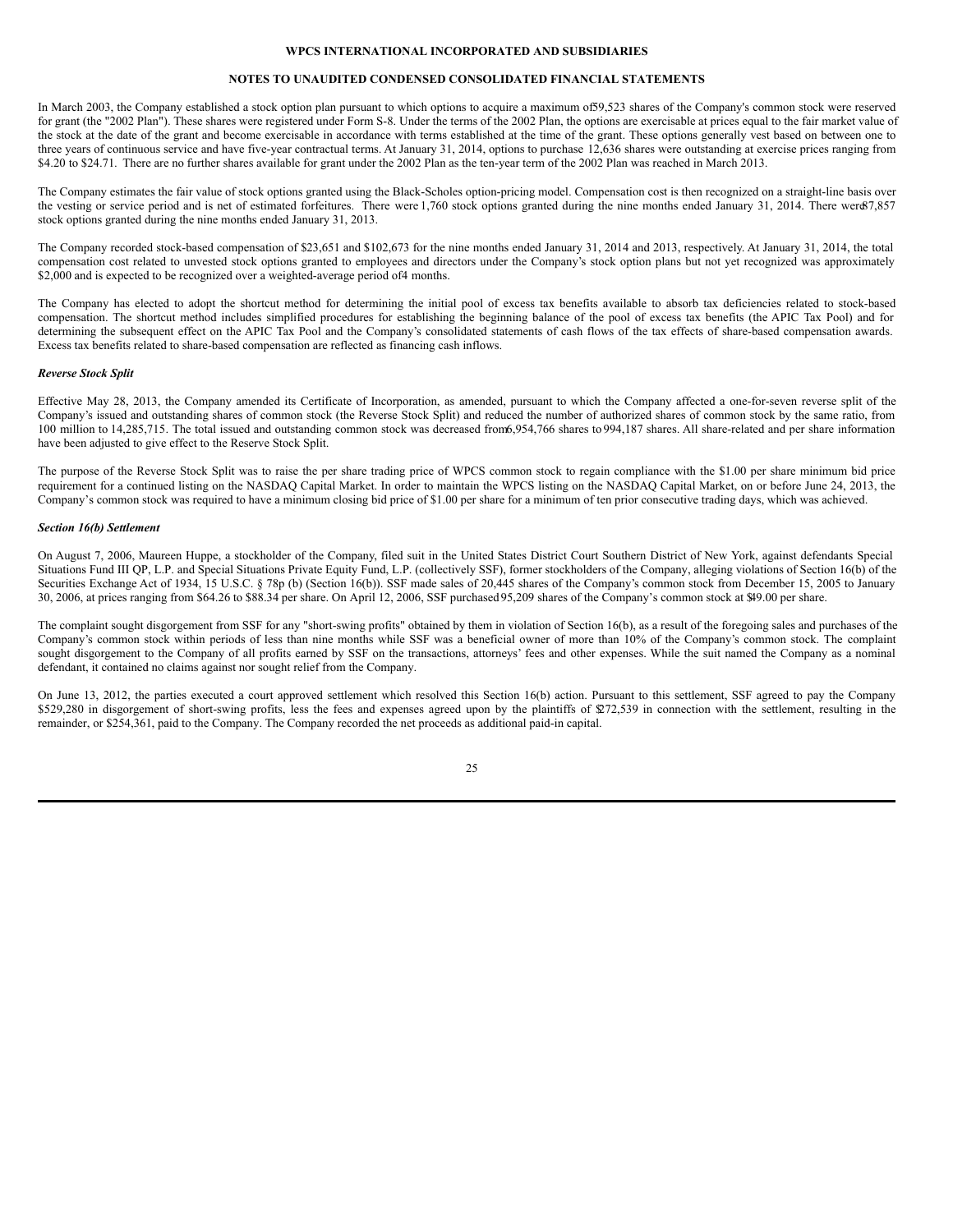# **NOTES TO UNAUDITED CONDENSED CONSOLIDATED FINANCIAL STATEMENTS**

## **NOTE 11 - SEGMENT REPORTING**

The Company's reportable segments are determined and reviewed by management based upon the nature of the services, the external customers and customer industries and the sales and distribution methods used to market the products. Management evaluates performance based upon income (loss) before income taxes. Corporate includes corporate salaries and external professional fees, such as accounting, legal and investor relations costs which are not allocated to the other segments. Corporate assets primarily include cash and cash equivalents and prepaid expenses.

As part of the acquisition of the BTX Software and the expected addition of a related new line of business, we have reorganized the operating segments to correspond to the primary service lines: communications infrastructure contracting services and Bitcoin trading platform. Accordingly, the Company has reclassified the reporting of its segment results under these two reporting segments in this Form 10-Q for the three and nine months ended January 31, 2014 and 2013.

The segment information presented below contains the operating results for the continuing operations only. The Lakewood, Hartford and Australia Operations are reported as discontinued operations, and were previously reported in the contracting services segment. Segment results for the three and nine months ended January 31, 2014 and 2013 are as follows:

|                                                              | Corporate   | Contracting<br>Services | For the Three Months Ended January 31, 2014<br>Bitcoin |                | Total            | Corporate        | Contracting<br>Services | For the Three Months Ended January 31, 2013<br>Bitcoin | Total         |
|--------------------------------------------------------------|-------------|-------------------------|--------------------------------------------------------|----------------|------------------|------------------|-------------------------|--------------------------------------------------------|---------------|
| Revenue                                                      | $-$ S       | 8.296.132               | $\mathbf{0}$                                           |                | 8.296.132 S      | $-$ S            | 7.573.275 \$            | $\mathbf{0}$                                           | 7,573,275     |
| Depreciation and amortization                                | 1,339       | 212.873 \$              |                                                        | 0 <sup>5</sup> | 214.212 \$       | $6.226$ \$       | 262,162 \$              | $\mathbf{0}$                                           | 268,388       |
| Income (loss) before income taxes from continuing operations | (3,206,398) | 448,322                 | $(347,238)$ \$                                         |                | $(3,105,314)$ \$ | $(1,946,489)$ \$ | 834,156 \$              | $\mathbf{0}$                                           | (1, 112, 333) |

|                                                              | As of and for the Nine Months Ended January 31, 2014<br>Contracting |  |                |  |                |     |                  | As of and for the Nine Months Ended January 31, 2013<br>Contracting |                  |      |                |      |                |     |             |  |
|--------------------------------------------------------------|---------------------------------------------------------------------|--|----------------|--|----------------|-----|------------------|---------------------------------------------------------------------|------------------|------|----------------|------|----------------|-----|-------------|--|
|                                                              | Corporate                                                           |  | Services       |  | Bitcoin        |     | Total            |                                                                     | Corporate        |      | Services       |      | Bitcoin        |     | Total       |  |
|                                                              |                                                                     |  |                |  |                |     |                  |                                                                     |                  |      |                |      |                |     |             |  |
| Revenue                                                      | $\sim$                                                              |  | 23,483,259 \$  |  | $\mathbf{0}$   |     | 23.483.259       |                                                                     | $-$ S            |      | 26,819,535     | - \$ | $\mathbf{0}$   |     | 26,819,535  |  |
|                                                              |                                                                     |  |                |  |                |     |                  |                                                                     |                  |      |                |      |                |     |             |  |
| Depreciation and amortization                                | 7,505                                                               |  | 664,659 \$     |  | 0 S            |     | 672.164          |                                                                     | 25,853           | - \$ | 814.821 \$     |      |                | 0 S | 840,674     |  |
|                                                              |                                                                     |  |                |  |                |     |                  |                                                                     |                  |      |                |      |                |     |             |  |
| Income (loss) before income taxes from continuing operations | $(10.279.655)$ \$                                                   |  | $1.216.974$ \$ |  | $(347,238)$ \$ |     | $(9,409,919)$ \$ |                                                                     | $(3,641,577)$ \$ |      | $2,637,711$ \$ |      | $\overline{0}$ | - 8 | (1,003,866) |  |
|                                                              |                                                                     |  |                |  |                |     |                  |                                                                     |                  |      |                |      |                |     |             |  |
| <b>Total assets</b>                                          | 3.270.366 \$                                                        |  | 14,999,617     |  | 4.106.190      | - 8 | 22.376.173       |                                                                     | 3.579.498 S      |      | 20,525,566 \$  |      | $\overline{0}$ |     | 24,105,064  |  |
|                                                              |                                                                     |  |                |  |                |     |                  |                                                                     |                  |      |                |      |                |     |             |  |
| Additions of property and equipment                          | - ১                                                                 |  | 141,423        |  | 3.135.285      | -8  | 3,276,708        |                                                                     | 0 S              |      | 1,005,683      | -8   | $\mathbf{0}$   | -S  | 1,005,683   |  |
|                                                              |                                                                     |  |                |  |                |     |                  |                                                                     |                  |      |                |      |                |     |             |  |

As of and for the nine months ended January 31, 2014 and 2013, the contracting services segment includes approximately \$,055,000 and \$3,355,000, respectively in revenue and approximately \$143,000 and \$615,000, respectively, of net assets held in China related to the Company's 60% interest in the China Operations**.**

#### **NOTE 12 - DISCONTINUED OPERATIONS**

### *Hartford and Lakewood Operations Asset Sales*

On July 25, 2012, the Company and the Hartford and Lakewood Operations entered into an asset purchase agreement (the Asset Purchase Agreement), pursuant to which the Hartford and Lakewood Operations sold substantially all of their assets to two newly-created subsidiaries of Kavveri Telecom Products Limited (Kavveri) for a purchase price of \$5.5 million in cash, subject to adjustment, and the assumption of their various liabilities. At closing, the Company received \$4.9 million in cash, with the remaining purchase price to be settled upon (1) completing the assignment of certain contracts post-closing, which was concluded, and (2) satisfying certain adjustments to the purchase price based on a final net asset valuation to be completed after closing as well as repurchase obligations of certain delinquent accounts receivables. The Company used the proceeds from this sale to repay the full amount outstanding under the Credit Agreement of \$4,022,320 as of July 25, 2012. The difference of \$877,680 was deposited in its operating cash account.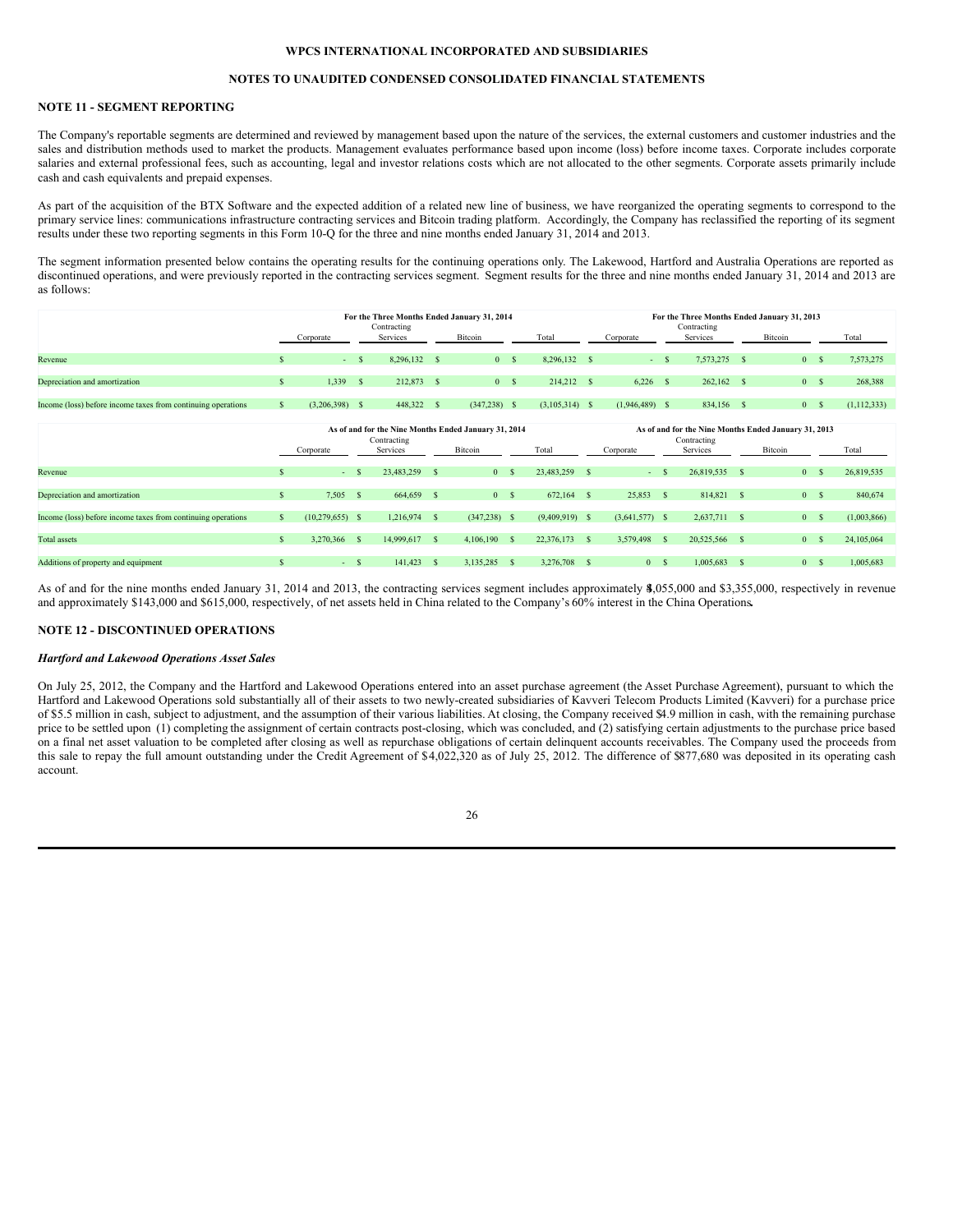### **NOTES TO UNAUDITED CONDENSED CONSOLIDATED FINANCIAL STATEMENTS**

To date, the Company has not reached agreement with Kavveri with regard toa resolution for settling the net asset valuation. The Company is currently in discussions with Kavveri for the settlement of the final adjustments to the purchase price, and has reserved a total of \$450,000 for possible future settlement, which includes approximately \$104,000 recorded for the three and nine months ended January 31, 2014. There can be no assurance that the Company will be successful in settling with Kavveri the amounts claimed by them.

# *Australia Operations*

On September 19, 2013, the Company entered into a Securities Purchase Agreement (the Agreement) with Turquino Equity LLC, a limited liability company (Turquino), whose managing member is Andrew Hidalgo, former Chairman and Chief Executive Officer of the Company. Pursuant to the Agreement, the Company agreed to sell 100% of the shares of Pride for \$1,400,000 (Purchase Price). At the Closing Date, the Company will settle the Purchase Price with Turquino by applying the net after tax severance balance due Mr. Hidalgo under his separation agreement as further described in Note 14 "Executive Management Changes", as partial payment towards the Purchase Price, and Turquino will pay cash for the difference between the Purchase Price and the net severance balance due. The Agreement contains a number of conditions to closing, including but not limited to the following: (i) each of the Company and Turquino shall have performed and complied with all terms of the Agreement required to be performed or complied with by it at or prior to the Closing Date; (ii) no action or proceeding by or before any governmental authority shall have been instituted or threatened (and not subsequently dismissed, settled or otherwise terminated) which might restrain, prohibit or invalidate any of the transactions contemplated by the Agreement, other than an action or proceeding instituted or threatened by a party or any of its affiliates; (iii) the representations and warranties contained in made by each of the Company and Turquino to each other shall be true and correct in all material respects on the closing date as though made on and as of the closing date; (iv) the Company obtaining a fairness opinion that the Purchase Price is fair; and (v) the Company has obtained shareholder approval, if required. To date, the Company and Turquino have completed all of the closing conditions, except for obtaining shareholder approval. It is expected that the Agreement will be closed on or about April 30, 2014.

The Company has reported the financial activity of these three operations as discontinued operations for all periods presented. The disposal of two operations was concluded in fiscal year 2013, and the Company has reflected the gain from the disposal of the Hartford and Lakewood Operations in the three months ended July 31, 2012. A summary of the operating results for the discontinued operations is as follows:

|                                                               |    | Three Months Ended<br>January 31, |              |            |               | Nine Months Ended<br>January 31, |               |             |  |  |
|---------------------------------------------------------------|----|-----------------------------------|--------------|------------|---------------|----------------------------------|---------------|-------------|--|--|
|                                                               |    | 2014                              |              | 2013       |               | 2014                             |               | 2013        |  |  |
| <b>REVENUE</b>                                                | S. | 1,631,530                         | <sup>S</sup> | 1,942,001  | <sup>\$</sup> | 5,062,861                        | <sup>\$</sup> | 10,983,820  |  |  |
| <b>COSTS AND EXPENSES:</b>                                    |    |                                   |              |            |               |                                  |               |             |  |  |
| Cost of revenue                                               |    | 1,346,529                         |              | 1,431,549  |               | 3,829,408                        |               | 8,390,022   |  |  |
| Selling, general and administrative expenses                  |    | 424,145                           |              | 708,732    |               | 1,321,302                        |               | 3,791,519   |  |  |
| Depreciation and amortization                                 |    | 45,242                            |              | 54,887     |               | 140,668                          |               | 266,131     |  |  |
|                                                               |    | 1,815,916                         |              | 2,195,168  |               | 5,291,378                        |               | 12,447,672  |  |  |
| OPERATING LOSS FROM DISCONTINUED OPERATIONS                   |    | (184, 386)                        |              | (253, 167) |               | (228, 517)                       |               | (1,463,852) |  |  |
| Interest expense                                              |    | 1,109                             |              | 5,332      |               | (3,275)                          |               | 8,925       |  |  |
| Loss from discontinued operations before income tax provision |    | (185, 495)                        |              | (258, 499) |               | (225, 242)                       |               | (1,472,777) |  |  |
| Income tax (benefit) provision                                |    |                                   |              | (199, 175) |               |                                  |               | 70,689      |  |  |
| Loss from discontinued operations, net of tax                 |    | (185, 495)                        |              | (59, 324)  |               | (225, 242)                       |               | (1,543,466) |  |  |
| (Loss) gain from disposal                                     |    | (104, 446)                        |              | (12,880)   |               | (104, 446)                       |               | 1,826,539   |  |  |
| TOTAL (LOSS) INCOME FROM DISCONTINUED OPERATIONS              | S  | (289, 941)                        | -S           | (72, 204)  | <sup>S</sup>  | (329, 688)                       | -S            | 283,073     |  |  |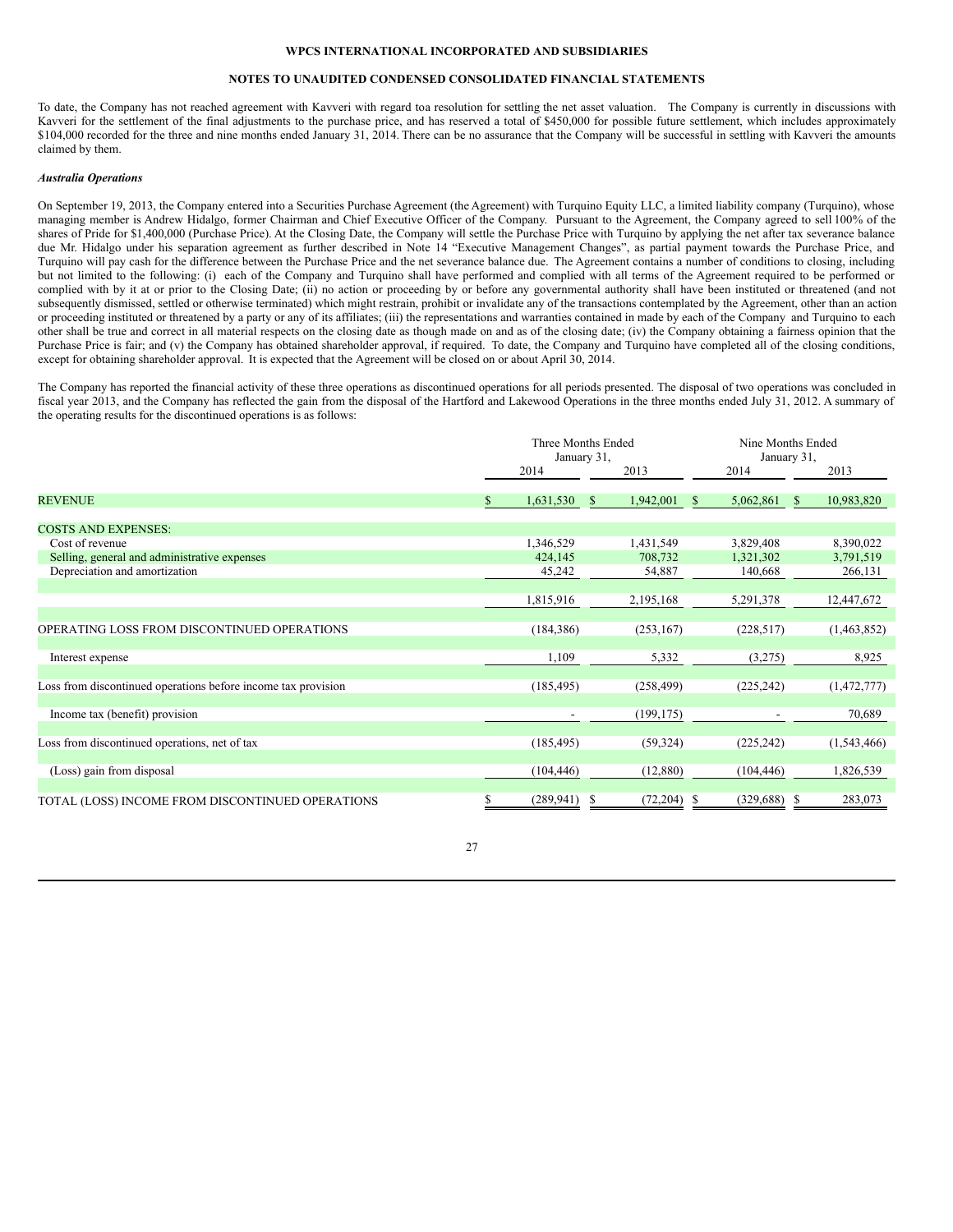# **NOTES TO UNAUDITED CONDENSED CONSOLIDATED FINANCIAL STATEMENTS**

The Company incurred approximately \$55,000 of expenses directly associated with the asset sales of the Hartford and Lakewood Operations.

There were no assets or liabilities included in the condensed consolidated balance sheet for the Hartford and Lakewood Operations at January 31, 2014 or April 30, 2013.

The following table summarizes the assets and liabilities held for sale:

|                                                                             |              | January 31, 2014 |               | April 30, 2013 |
|-----------------------------------------------------------------------------|--------------|------------------|---------------|----------------|
| <b>ASSETS</b>                                                               |              |                  |               |                |
|                                                                             |              |                  |               |                |
| <b>CURRENT ASSETS:</b>                                                      |              |                  |               |                |
|                                                                             |              |                  |               |                |
| Cash and cash equivalents                                                   | $\mathbb{S}$ | 185,879 \$       |               | 494,471        |
| Accounts receivable, net of allowance                                       |              | 1,351,696        |               | 1,277,120      |
| Costs and estimated earnings in excess of billings on uncompleted contracts |              | 99,165           |               | 69,488         |
| Prepaid expenses and other current assets                                   |              | 70,592           |               | 64,370         |
| Total current assets held for sale                                          |              | 1,707,332        |               | 1,905,449      |
|                                                                             |              |                  |               |                |
| PROPERTY AND EQUIPMENT, net                                                 |              | 159,615          |               | 298,721        |
|                                                                             |              |                  |               |                |
| OTHER INTANGIBLE ASSETS, net                                                |              | 155,192          |               | 234,404        |
|                                                                             |              |                  |               |                |
| <b>OTHER ASSETS</b>                                                         |              | 14,918           |               | 17,704         |
| Total other assets held for sale                                            |              | 329,725          |               | 550,829        |
|                                                                             |              |                  |               |                |
| Total assets held for sale                                                  | S            | 2,037,057        |               | 2,456,278      |
|                                                                             |              |                  |               |                |
| <b>LIABILITIES</b>                                                          |              |                  |               |                |
| Accounts payable and accrued expenses                                       | $\mathbb{S}$ | 705,931 \$       |               | 662,437        |
| Billings in excess of costs and estimated earnings on uncompleted contracts |              | 83,624           |               | 23,194         |
| Total liabilities held for sale                                             | \$           | 789,555          | <sup>\$</sup> | 685,631        |

## **NOTE 13 - COMMITMENTS AND CONTINGENCIES**

### *Other payable to Zurich*

On July 12, 2012, the Company executed the Financing Agreement with Zurich. Under the terms of the Zurich Agreement, Zurich advanced the Company \$793,927 for the payment of labor and labor-related benefits to assist in completing the project contract with the Owner of Cooper Project. The Cooper Project is a \$16.2 million project completed by the Company's Trenton Operations. Zurich and its affiliate Fidelity and Deposit Company of Maryland (F&D), as surety, issued certain performance and payment bonds on behalf of the Owner in regard to the Company's work on this project. The Company was to repay Zurich the financial advances by September 2012; however the Company was in default under the Financing Agreement as it had not repaid Zurich the \$793,927 and Zurich paid certain of the Company's vendors pursuant to Zurich's obligations under its payment bond on the Cooper Project. As a result, a letter of direction was sent to the Owner requesting that all current and future amounts to be paid on the contract be assigned and paid to Zurich directly.

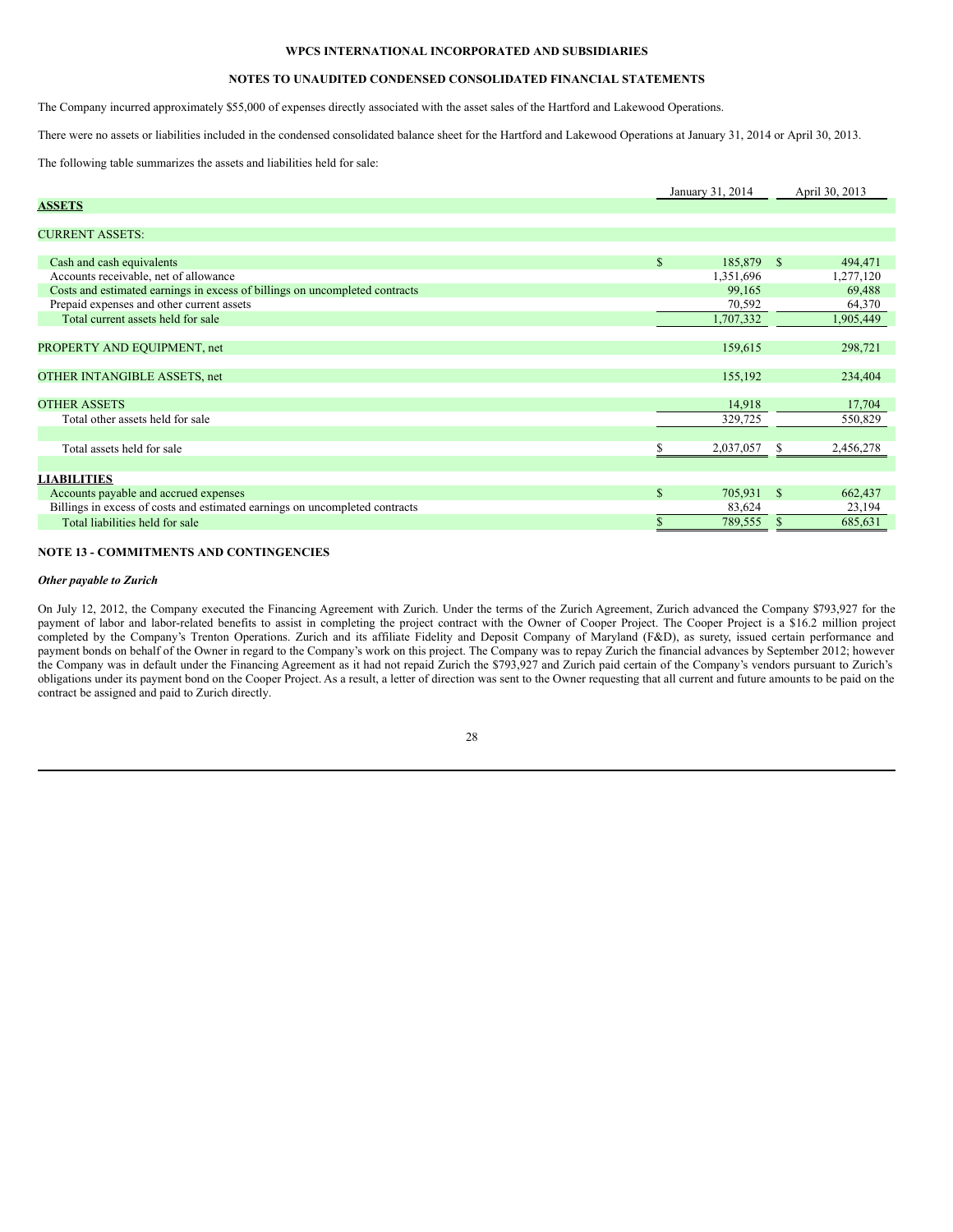### **NOTES TO UNAUDITED CONDENSED CONSOLIDATED FINANCIAL STATEMENTS**

In addition, the Company is contingently liable to Zurich and its affiliate F&D under a General Agreement of Indemnity (the Indemnity Agreement). Zurich and F&D, as surety, have issued certain performance and payment bonds on behalf of owners or customers regarding the Company's work on various projects under the Indemnity Agreement. The Company agrees to indemnify the surety for any payments made by Zurich on contracts of suretyship, guaranty or indemnity.

On April 17, 2013, the Company executed the Forbearance Agreement with Zurich, which supersedes the Financing Agreement. As of April 16, 2013, the total Loss Amount due Zurich under the Forbearance Agreement less payments received by Zurich was \$2,836,668. Under the Forbearance Agreement, among other things, the parties have agreed to the following payments which will be credited against the Loss Amount owed to Zurich by the Company: (1) the Company shall make monthly payments to Zurich of \$25,000 due upon the fifth of each month, up to and including December 5, 2013 (the Interim Liability Payments); (2) Zurich is to receive any and all amounts due under the contracts for which Zurich has issued one or more bonds (the Customer Payments); and (3) the Claim, up to the Loss Amount as it exists at the time. As of January 31, 2014, the net Other Payable for the Loss Amount owed Zurich under the Forbearance Agreement was \$1,533,757, which includes the initial Interim Liability Payments of \$25,000 per month, and \$1,090,604 of additional contract accounts receivable representing future Customer Payments and \$22,922 of additional accounts payable assigned to Zurich which were reclassed from consolidated accounts receivable and accounts payable, respectively.

Each or any of the following shall constitute an event of default under the Forbearance Agreement: (a) failure by the Company to make any of the Interim Liability Payments; (b) failure by the Company to remit any Customer Payments received; (c) the failure by the Company or the Owner to remit the proceeds of the Claim to Zurich; and (d) any Loss Amount that still exists as of December 31, 2013. If an event of default occurs, Zurich is authorized to confess judgment against the Company, however the entry of any judgment by confession shall not constitute a waiver or release of any of Zurich's rights under the Indemnity Agreement. The Company is currently in default under the Forbearance Agreement due to the failure to: (1) pay the monthly Interim Liability Payment of \$25,000 per month since December 1, 2013; and (2) pay the Loss Amount of \$1,533,757 due December 31, 2013 under the Forbearance Agreement. The Company is currently in discussions with Zurich for the settlement of the Loss Amount due under the Forbearance Agreement. There can be no assurance that the Company will be successful in settling with Zurich the Loss Amount due.

The Company submitted the Claim to the Owner of \$2,421,425 and is currently in negotiations with the Owner to settle the Claim. The next step in the resolution process as set forth in the contract with the Owner is mandatory non-binding mediation through the American Arbitration Association (the AAA). On April 15, 2013, the Company filed a Request for Mediation (the Mediation) with the AAA with regard to the Claim. The Company is awaiting a response from the Owner and, as such, no date has been established for the Mediation. If it is successful in the settlement of this Claim, the Company expects to use the proceeds from the Claim to repay Zurich the Loss Amount as it exists at the time. There can be no assurance that the Company will be successful in settling with the Owner for all or a portion of the submitted claim.

## **NOTE 14 - EXECUTIVE MANAGEMENT CHANGES**

## *Andrew Hidalgo Separation*

On July 24, 2013, the Company entered into a separation agreement (the Separation Agreement) with Andrew Hidalgo (Hidalgo), the Company's former President, Chief Executive Officer and a member of the board of directors. Pursuant to the Separation Agreement, Hidalgo resigned effective at the close of business on July 30, 2013 (the Termination Date), as the President, Chief Executive Officer and a member of the board of directors of the Company and from all officer and director positions with all of the Company's subsidiaries. As a result of the Separation Agreement, the Company recorded a one-time charge for severance expense of \$ 1,474,277 for the nine months ended January 31, 2014. As of January 31, 2014, the balance of accrued severance expense due Hidalgo is \$1,300,000.

On September 19, 2013, the Company and Turquino, whose managing member is Hidalgo, entered into the Agreement to sell100% of the shares of Pride to Turquino for \$1,400,000 as more fully described in Note 12, "Discontinued Operations". Until the date of closing of the Agreement the Company shall continue to pay Hidalgo his current base salary of \$325,000 per year through the Company's normal payroll process. At the closing date, the Company shall make the final Severance Payment, net of applicable taxes, and shall apply the net after tax Severance Payment as partial payment towards the purchase price for Pride. The cash difference between the after tax Severance Payment and the purchase price shall be paid to the Company at the closing date.

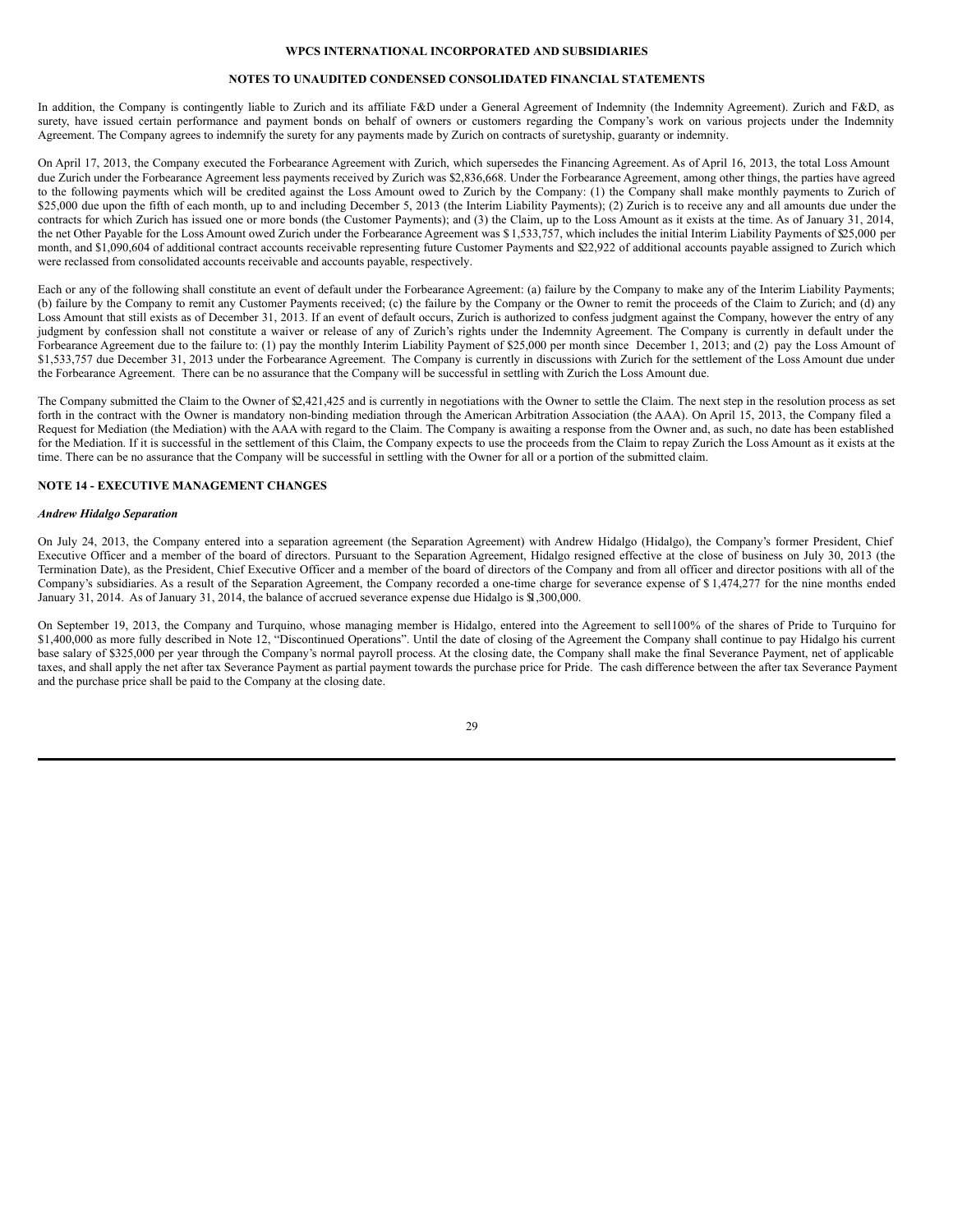# **NOTES TO UNAUDITED CONDENSED CONSOLIDATED FINANCIAL STATEMENTS**

#### *Sebastian Giordano Appointment*

Effective August 1, 2013, Sebastian Giordano (Giordano), a member of the Company's board of directors, was appointed as the Company's Interim Chief Executive Officer.

Effective August 1, 2013, the Company entered into a letter agreement with Giordano (the Giordano Agreement) to serve as Interim Chief Executive Officer on a part-time basis until a permanent chief executive officer is appointed. The Giordano Agreement can be terminated by either party upon 30 days prior notice. Pursuant to the Giordano Agreement, Giordano shall receive a monthly consulting fee of \$10,833. In addition, upon the Company approving a new stock incentive plan, Giordano shall receive a grant of 30,000 shares of the Company's common stock and Giordano shall be entitled to receive a discretionary bonus upon successful achievement of a merger or acquisition of the Company by another entity. The Company will also reimburse Giordano for all reasonable expenses in connection with his services to the Company.

# **NOTE 15 – SUBSEQUENT EVENTS**

Subsequent events have been evaluated through the date that the condensed consolidated financial statements were issued. All appropriate subsequent event disclosures, if any, have been made in the notes to the condensed consolidated financial statements.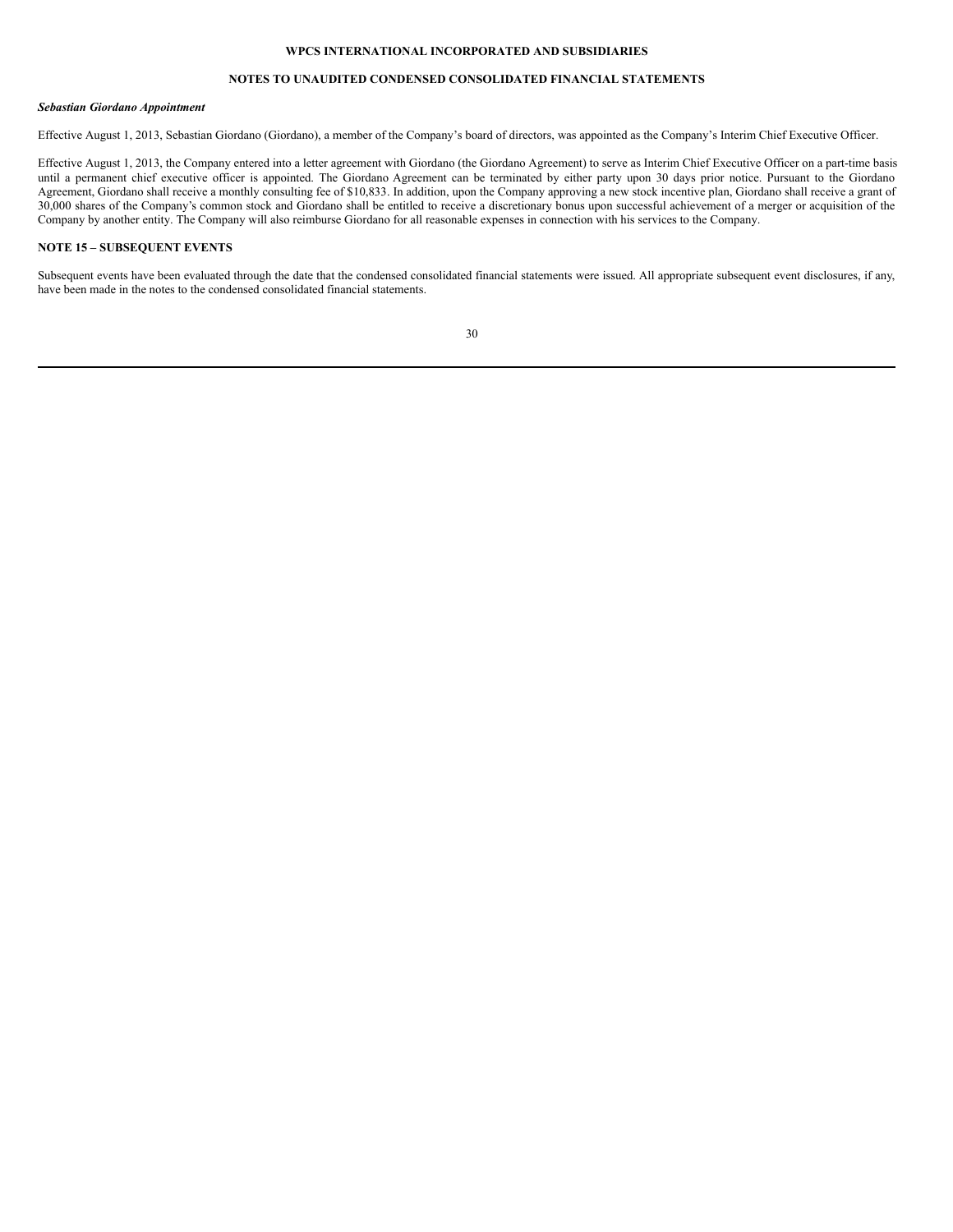### **ITEM 2 – MANAGEMENT'S DISCUSSION AND ANALYSIS OF FINANCIAL CONDITION AND RESULTS OF OPERATIONS**

This Management's Discussion and Analysis of Financial Condition and Results of Operations includes a number of forward-looking statements that reflect Management's current views with respect to future events and financial performance. You can identify these statements by forward-looking words such as "may," "will," "expect," "anticipate," "believe," "estimate" and "continue," or similar words. Those statements include statements regarding the intent, belief or current expectations of us and members of our management team as well as the assumptions on which such statements are based. Prospective investors are cautioned that any such forward-looking statements are not guarantees of future performance and involve risk and uncertainties, and that actual results may differ materially from those contemplated by such forward*looking statements.*

Readers are urged to carefully review and consider the various disclosures made by us in this report and in our other reports filed with the Securities and Exchange Commission. Important factors currently known to Management could cause actual results to differ materially from those in forward-looking statements. We undertake no obligation to update or revise forward-looking statements to reflect changed assumptions, the occurrence of unanticipated events or changes in the future operating results over time. We believe that management's assumptions are based upon reasonable data derived from and known about our business and operations and the business and operations of the Company. No assurances are made that actual results of operations or the results of our future activities will not differ materially from management's assumptions. Factors that could cause differences include, but are not limited to, expected market demand for the Company's services, fluctuations in pricing for materials, and *competition.*

### **Overview**

We offer low voltage communication infrastructure in the public services, healthcare, energy and corporate enterprise markets with approximately 250 employees in five (5) operations centers on three continents, and are developing a Bitcoin trading platform.

### **Recent Developments**

### *Acquisition of BTX Software*

On December 17, 2013,we entered into various agreements, as more fully described below, which are expected to add a new line of business and reporting segment to our existing operations. We acquired software technology in the emerging Bitcoin industry in early-stage beta testing of a cross-exchange trading technology platform that provides access to ninety percent of publicly available Bitcoin liquidity, or the BTX Software. The BTX Software enables users to make informed decisions by providing aggregated and curated market data from all major trading venues.

BTX was formed in the state of Delaware on December 4, 2013. In connection with the formation of BTX, certain investors who previously purchased Notes contributed an aggregate of (i) \$439,408 of Notes, along with all rights under the related securities purchase agreement, security and pledge agreement and registration rights agreement (other than the Exchange Cap Allocation and Authorized Share Allocation, as such terms are defined in the Notes) (such \$439,408 of Contributed Notes) and (ii) \$1,185,000 in cash, as their initial capital contributions to BTX. On December 17, 2013, BTX purchased the BTX Software and related intellectual property rights from Divya Thakur and Ilya Subkhankulov in consideration for (i) the assignment of the Contributed Notes and (ii) the BTX Note. BTX's obligations under the BTX Note are secured by the assets of BTX pursuant to a Security Agreement.

On December 17, 2013, we entered into the BTX Purchase Agreement with the Investors pursuant to which we sold an aggregate of 2,438 shares of our Series E Convertible Preferred Stock and BTX Warrants to purchase up to an aggregate of 1,500,000 shares of Common Stock. As consideration for the purchase of the Securities, the Investors sold their collective interests in BTX to us, which interests constituted 100% of the outstanding membership interests of BTX, causing BTX to become a wholly owned subsidiary of WPCS.

Each share of Series E Preferred Stock has a stated value of \$1,000 and is convertible into shares of Common Stock equal to the stated value (and all accrued but unpaid dividends) divided by the conversion price of \$3.50 per share (subject to adjustment in the event of stock splits and dividends). The Series E Preferred Stock accrues dividends at a rate of 12% per annum, payable quarterly in arrears in cash or in kind, subject to certain conditions being met. The Series E Preferred Stock contains a seven year Make-Whole provision such that if the Series E Preferred Stock is converted prior to the seventh anniversary of the date of original issuance, the holder will be entitled to receive the remaining amount of dividends that would have accrued from the conversion until such seventh year anniversary. We are prohibited from effecting the conversion of the Series E Preferred Stock to the extent that, as a result of such conversion, the holder beneficially owns more than 9.99%, in the aggregate, of the issued and outstanding shares of our common stock calculated immediately after giving effect to the issuance of shares of common stock upon the conversion of the Series E Preferred Stock.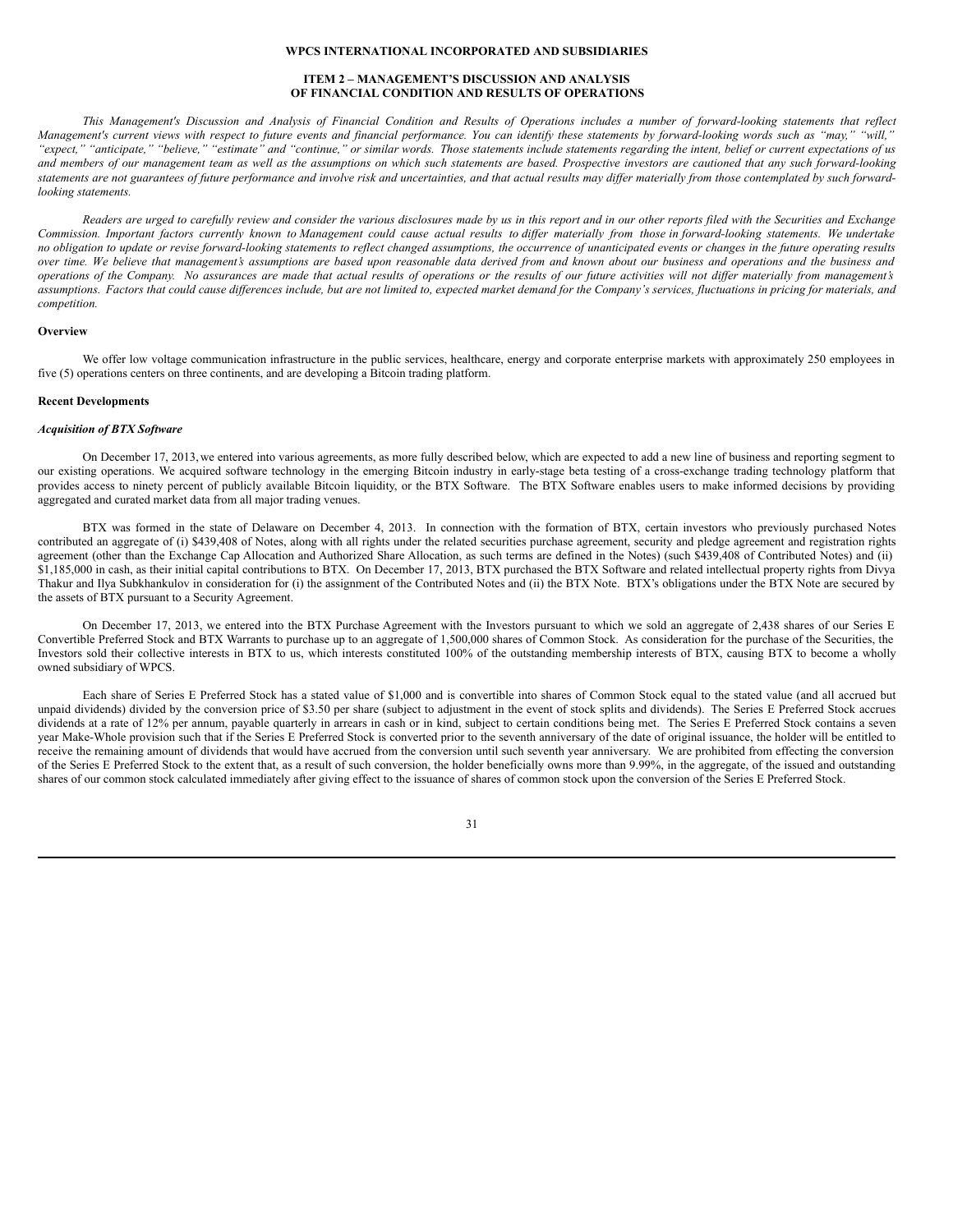### **ITEM 2 – MANAGEMENT'S DISCUSSION AND ANALYSIS OF FINANCIAL CONDITION AND RESULTS OF OPERATIONS**

The BTX Warrants have an initial exercise price of \$5.00 per share (subject to adjustment in the event of stock splits and dividends) and are exercisable on a "cashless" basis beginning six months after the date of issuance if there is not then an effective registration statement covering the resale of the shares of Common Stock underlying the BTX Warrants.

Pursuant to the Purchase Agreement, we agreed to use our reasonable best efforts to obtain stockholders' approval at the next annual stockholder meeting or a special meeting of stockholders for (i) the increase of the number of shares of Common Stock authorized for issuance to 75,000,000 and (ii)the issuance of all of the securities issuable pursuant to the Purchase Agreement (Stockholder Approval). The Company agreed to seek to obtain Stockholder Approval by April 30, 2014. If, despite our reasonable best efforts Stockholder Approval is not obtained on or prior to April 30, 2014, we agreed to cause an additional annual stockholder meeting to be held annually at which Stockholder Approval will be sought (or if no Annual Meeting of stockholders of WPCS is held in any given year, to seek such approval at a special meeting of stockholders of WPCS in such given year) until such Stockholder Approval is obtained.

## *Accounting Treatment of BTX*

For accounting purposes, BTX was not a business at the time of the acquisition. We recorded the transaction for the acquisition of the BTX Software as capitalized software costs.

We determined that the capitalized acquisition cost of the BTX Software was \$3,100,302, based on the fair value of the consideration transferred. The cost of the asset purchase was based on the fair value of the Series E Preferred Stock, fair value of the BTX Warrants, and assumption of the \$500,000 BTX Note, offset by the cash received of \$1,185,000.

For the three months ended January 31, 2014, we capitalized additional software development costs related to the BTX Software of \$24,439.

#### *Note and Warrant Amendments*

On October 25, 2013, we entered into the Amendment with the Buyers of the Notes and Warrants that were sold pursuant to a securities purchase agreement dated December 4, 2012. Pursuant to the Amendment, the Buyers exchanged 154,961 of their Warrants for 38,740 shares of common stock and warrants to purchase 154,961 shares of common stock, or the Exchange Warrants. Effectively, for every four Warrants surrendered, the Buyers received a unit of four Exchange Warrants and one Share. It was determined that the Black-Scholes value of one warrant being exchanged was equal to \$1.83, resulting in four Warrants being equal to \$7.32 and the parties valued the unit at a price of \$7.52. As a result, the Shares issued were calculated at \$0.20, and by the operation of the terms of the Notes, the conversion price of the Notes automatically adjusted to \$0.20. The Exchange Warrants are exercisable for a period of five years from the date of issuance of the original Warrants at an initial exercise price of \$2.1539 per share. The exercise price will only adjust in the event of any future stock splits or dividends.

Pursuant to the Amendment, the Buyers permanently waived, effective as of October 24, 2013, various provisions of theremaining 2,119,835 Warrants, including the anti-dilution protection from the issuance of securities at a price lower than the Exercise Price, the adjustment to market price on the first anniversary of the date of issuance of the Warrants and the Black-Scholes valuation upon the occurrence of a Fundamental Transaction (as defined in the Warrants). As a result of these waivers, the exercise price of the Warrants will only adjust in the event of any future stock splits or dividends. The Exercise Price of the 2,119,835 Warrants and 154,961 Exchange Warrants remains at \$2.1539 per share. After the Amendment, the Warrants and Exchange Warrants have the same terms, conditions and rights.

Effective October 31, 2013, the Company entered into the Note Amendment with the Buyers. The Note Amendment eliminated certain features of the Notes which would otherwise result in substantial accounting charges to the Company.

Pursuant to the Amendment, the Buyers permanently waived various provisions of the Notes, including the adjustment to the conversion price under a Fundamental Transaction (as defined in the Notes), the anti-dilution protection from the issuance of securities at a price lower than the current exercise price and the adjustment to market price on the first anniversary of the date of issuance of the Notes. As a result of these waivers, the conversion price of the Notes will only adjust in the event of any future stock splits or dividends.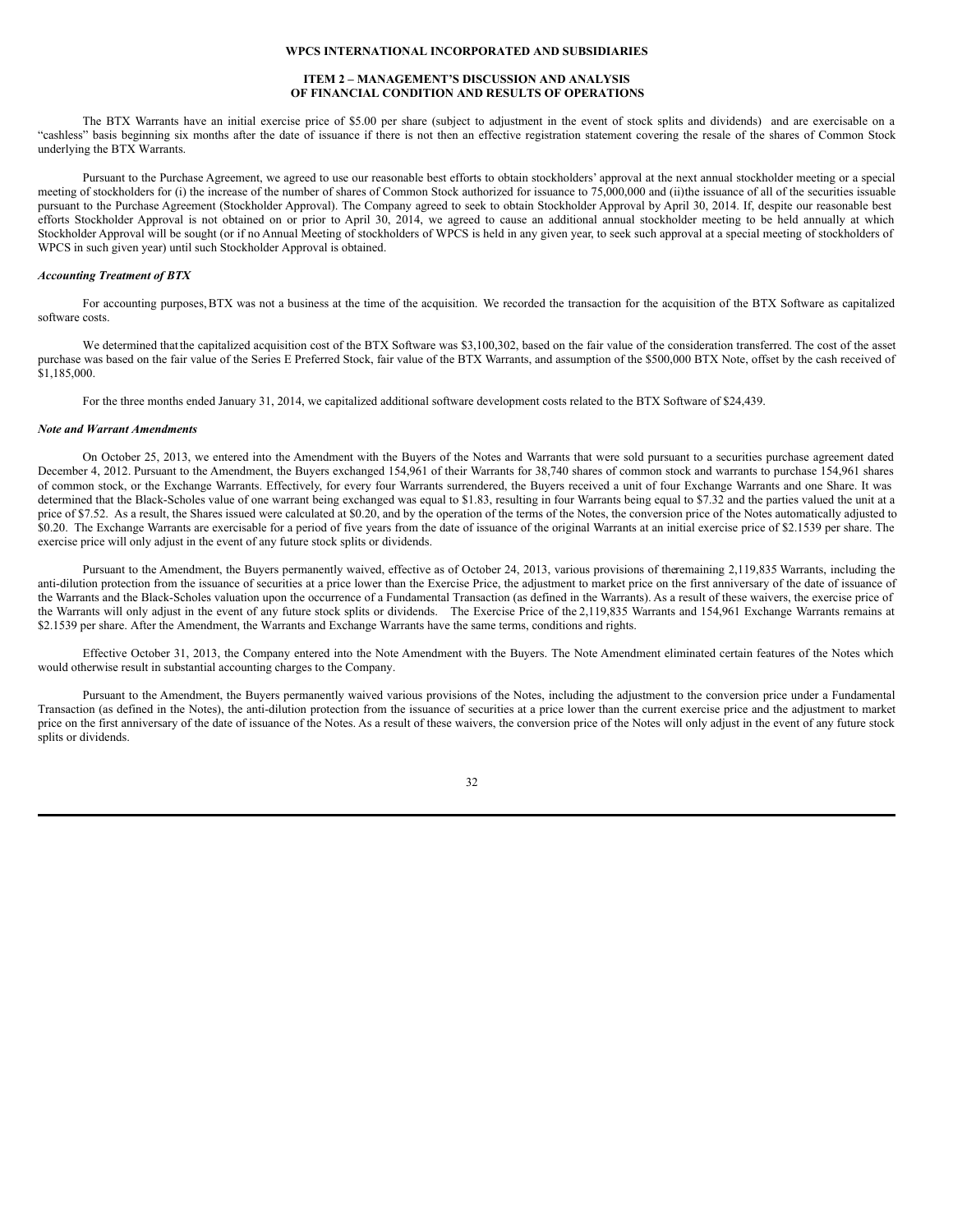### **ITEM 2 – MANAGEMENT'S DISCUSSION AND ANALYSIS OF FINANCIAL CONDITION AND RESULTS OF OPERATIONS**

Further, the Buyers waived certain events of default that had occurred under the Notes as more fully described as follows. Pursuant to the terms of the Notes, an event of default occurs when the Company's common stock is suspended or threatened with suspension from trading on The NASDAQ Capital Market (or an equivalent market). On October 7, 2013, the Company received from the Staff of the Listing Qualifications Department of The NASDAQ Stock Market LLC (NASDAQ) indicating that the Company's common stock would be subject to delisting from The NASDAQ Capital Market on October 16, 2013 due to the Company's non-compliance with the applicable \$2.5 million stockholders' equity requirement, as set forth in Listing Rule 5550(b) (1). As a result of the notice from NASDAQ, an event of default occurred under the Notes, which was waived by the Buyers pursuant to the Amendment.

Prior to the Note Amendment, if an event of default existed under the Notes, the Buyers would have been entitled to redeem \$3,400,000 in aggregate principal and interest of the Notes for a redemption price equal to the greater of 125% of (x) the deemed value of the shares of common stock underlying the Note (the Intrinsic Value) and (y) the outstanding principal and unpaid interest under the Notes (the Base Value). The Note Amendment reduces and fixes the event of default redemption price by eliminating the Intrinsic Value calculation and modifying the Base Value calculation and interest rate to more accurately make-whole the holders of the Notes from the loss of interest from an early redemption of the Notes and the decreased value of the Notes without such Intrinsic Value rights. As revised, the event of default redemption amount equals the sum of the Conversion Amount (as defined in the Notes) to be redeemed, plus a make-whole amount equal to the amount of any interest that, but for any redemption of the Notes on such given date, would have accrued with respect to the Conversion Amount being redeemed under the Notes at the interest rate then in effect for the period from such given date through October 31, 2023, the amended maturity date of the Notes, discounted to the present value of such interest using a discount rate of 2.5% per annum. As a result, the fixed value of the event of default redemption price was approximately \$10,900,000 at the time of the Note Amendment. As a result of Note conversions during the third fiscal quarter, the value of the event of default redemption price was approximately \$2,800,000 as of January 31, 2014. In addition, the interest rate of the Notes was amended to 15% per annum, subject to increase to 25% per annum if an event of default occurs and is continuing.

As a result of the significant modifications of the Notes, we determined that the Notes were extinguished and new Notes were issued. In connection with this modification, we compared the present value of the beneficial conversion features of the Notes to the new Notes. We determined that the present value of the new Notes exceeded the present value of the old Notes by more than 10%, which resulted in the application of extinguishment accounting. The modification of the Note resulted in the debt instruments being exchanged with substantially different terms and extinguishment accounting was applied resulting in a loss on extinguishment of debt for the unamortized discount related to the Notes of \$1,299,304. In addition, we recorded a new debt discount based on the fixed conversion rate and exercise price of \$0.20 per share of \$3,400,000 related to the remaining proceeds of the new Notes.

## *NASDAQ Compliance*

On November 14, 2013, we received a letter from The NASDAQ Hearings Panel (the Panel) informing us that we had regained compliance with NASDAQ Listing Rule 5550(b) (1), the minimum stockholders' equity rule. As a result, the Panel determined that we are in compliance with all applicable listing standards required for listing on The NASDAQ Capital Market, and accordingly, the Panel determined to continue the listing of the Company's securities on The NASDAQ Stock Market.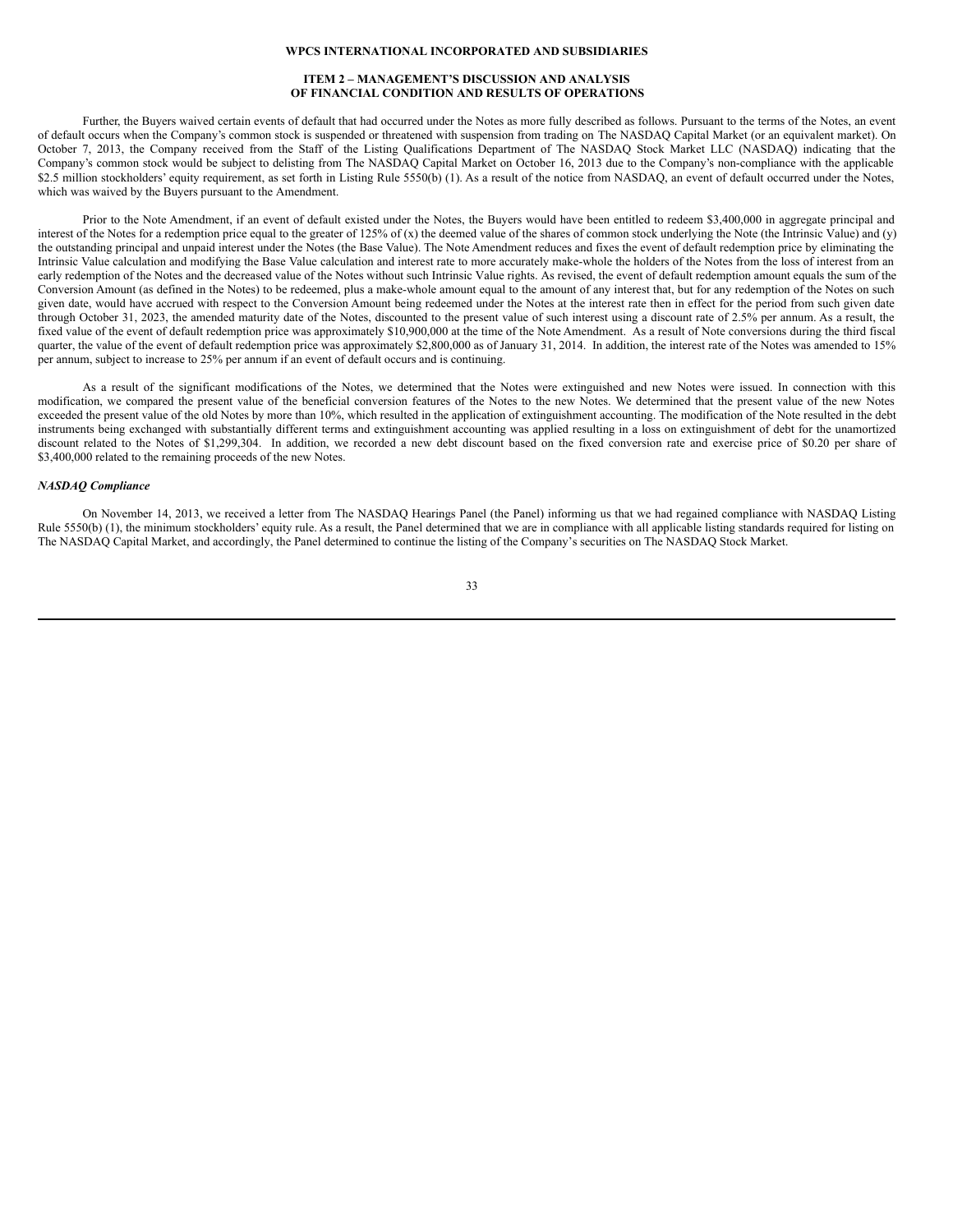### **ITEM 2 – MANAGEMENT'S DISCUSSION AND ANALYSIS OF FINANCIAL CONDITION AND RESULTS OF OPERATIONS**

As a result of the Amendment and Note Amendment effective as of October 31, 2013, the exercise price of the Notes were fixed at \$0.20 per share, and will only adjust in the event of any future stock splits or dividends, and the redemption price of the Notes in the event of default was fixed at approximately \$10,900,000 at the time of the Note Amendment. As a result of the Note conversions during the third fiscal quarter, the value of the event of default redemption price was approximately \$2,800,000 as of January 31, 2014. In addition, the exercise price of the Warrants was fixed at \$2.1539 per share, and will only adjust in the event of any future stock splits or dividends. As a result, we determined that the Notes and Warrants no longer contained the provisions that required bifurcation of the embedded derivatives and the classification was changed from liability to an equity instrument. This resulted in extinguishment of the derivative liabilities. Accordingly, we reclassified the total former derivative liability related to the Notes and Warrants of \$7,094,000 to additional paid-in capital at October 31, 2013, allowing us to regain compliance with the minimum stockholder equity NASDAQ listing requirement.

### *Sale of Pride Operations*

On September 19, 2013, we entered into the Agreement to sell 100% of the shares of Pride to Turquino, whose managing member is Andrew Hidalgo (Hidalgo), our former President, Chief Executive Officer and member of the board of directors, for \$1,400,000. Until the date of closing of the Agreement, we shall continue to pay Hidalgo his current base salary of \$325,000 per year through our normal payroll process, pursuant to the Separation Agreement previously entered into with Hidalgo. As of January 31, 2014, the balance of the accrued severance expense due Hidalgo is \$1,300,000. At the closing date, we shall make the final Severance Payment, net of applicable taxes, and shall apply the net after tax Severance Payment as partial payment towards the purchase price for Pride. The cash difference between the after tax Severance Payment and the purchase price shall be paid to the Company at the closing date.

The Agreement contains a number of conditions to closing, including but not limited to the following: (i) each of the Company and Turquino shall have performed and complied with all terms of the Agreement required to be performed or complied with by it at or prior to the Closing Date; (ii) no action or proceeding by or before any governmental authority shall have been instituted or threatened (and not subsequently dismissed, settled or otherwise terminated) which might restrain, prohibit or invalidate any of the transactions contemplated by the Agreement, other than an action or proceeding instituted or threatened by a party or any of its affiliates; (iii) the representations and warranties contained in made by each of the Company and Turquino to each other shall be true and correct in all material respects on the closing date as though made on and as of the closing date; (iv) the Company obtaining a fairness opinion that the Purchase Price is fair; and (v) the Company has obtained shareholder approval, if required. To date, the Company and Turquino have completed all of the closing conditions, except for the Company obtaining shareholder approval. It is anticipated that the Agreement will be closed on or about April 30, 2014.

#### *Zurich Forbearance Agreement*

On July 12, 2012, we executed the Financing Agreement with Zurich, to assist in the completion of the project contract with the Owner of Cooper Project. On April 17, 2013, we executed the Forbearance Agreement with Zurich, which supersedes the Financing Agreement. We are currently in default under the Forbearance Agreement due to our failure to: (1) pay the monthly Interim Liability Payment of \$25,000 per month since December 1, 2013; and (2) pay the Loss Amount of \$1,533,757 that was due December 31, 2013 under the Forbearance Agreement. We are currently in discussions with Zurich for the settlement of the Loss Amount due under the Forbearance Agreement. There can be no assurance that we will be successful in settling with Zurich the Loss Amount due.

We have submitted a Claim to the Owner of \$2,421,425 and we are currently in negotiations with the Owner to settle the Claim. If we are successful in the settlement of this Claim, we expect to use the proceeds from the Claim to repay Zurich the Loss Amount as it exists at the time. There can be no assurance that we will be successful in settling with the Owner for all or a portion of the submitted claim.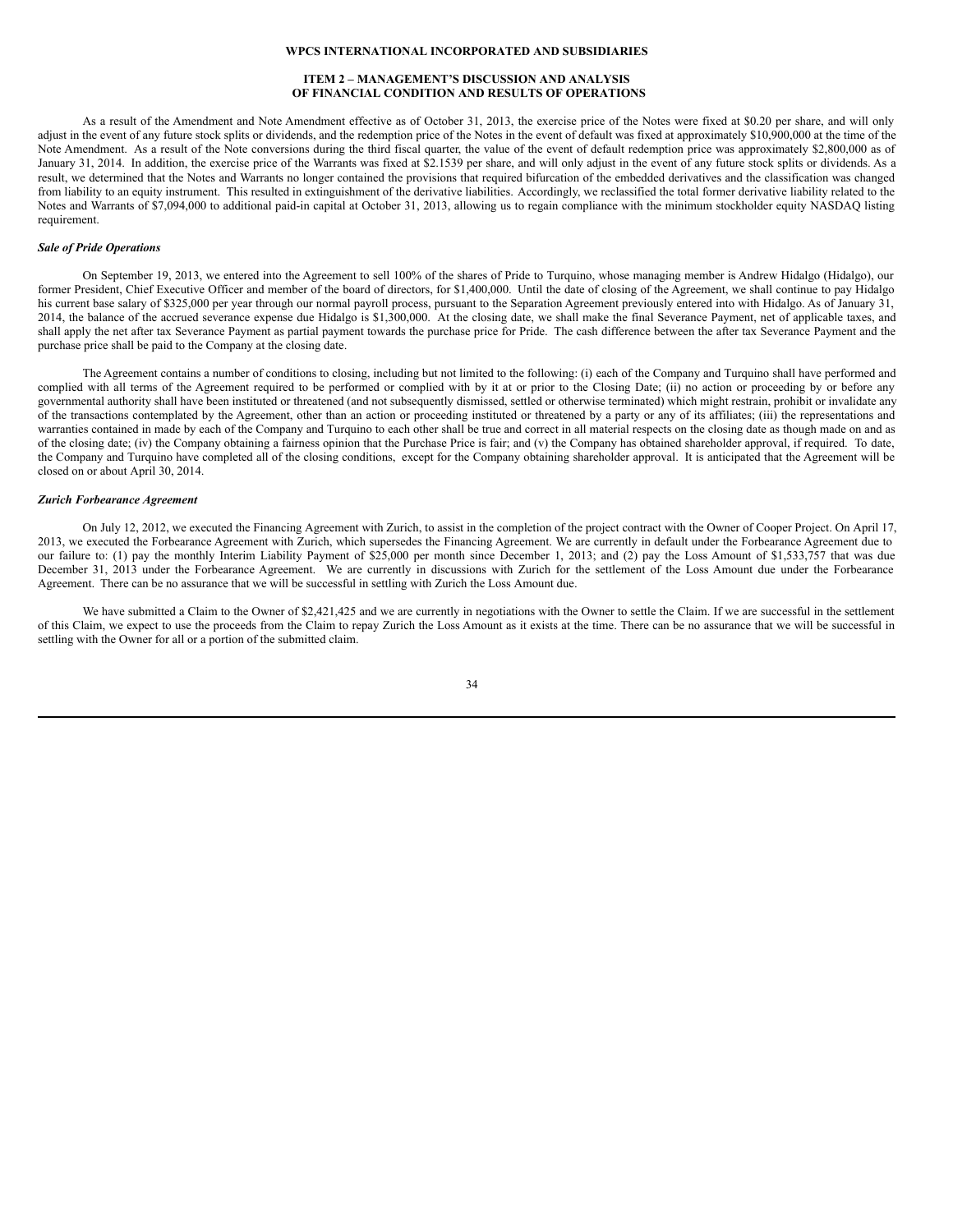## **ITEM 2 – MANAGEMENT'S DISCUSSION AND ANALYSIS OF FINANCIAL CONDITION AND RESULTS OF OPERATIONS**

#### **Segment Reporting**

As part of our acquisition of the BTX Software and the expected addition of a related new line of business, we have reorganized our operating segments to correspond to our primary service lines: communications infrastructure contracting services and Bitcoin trading platform. Accordingly, we have reclassified the reporting of our segment results under these two reporting segments in this Form 10-Q for the three and nine months ended January 31, 2014 and 2013.

## *Communications Infrastructure Contracting Services*

#### *Strategy*

We offer our low voltage communications infrastructure contracting services to the public services, healthcare, energy and corporate enterprise markets through our Suisun City, Seattle and China Operations.

We provide an integrated approach to project coordination that creates cost-effective solutions. Corporations, government entities, healthcare organizations and educational institutions depend on the reliability and accuracy of voice, data and video communications. However, the potential for this new technology cannot be realized without the right infrastructure to support the convergence of technology. In this regard, we create integrated building systems, including the installation of advanced structured cabling systems. We specialize in wireless technology or combination of various technologies to develop a cost effective network for a customer's wireless communication requirements. This includes Wi-Fi networks, point-to-point systems, cellular networks, in-building systems and two-way communication systems. We support the integration of telecommunications, life safety, security and HVAC in an environmentally safe manner and design for future growth by building in additional capacity for expansion as new capabilities are added.

Finally, we have expertise in the construction and maintenance of pipelines in our China Operations for natural gas and petroleum transmission. This includes experience in transmission infrastructure, horizontal directional drilling and rock trenching. In addition, we offer trenching services for power lines, telecommunications and water lines. Our services are performed with minimal ground disruption and environmental impact.

## *Industry Trends*

We focus on markets such as public services, healthcare, energy and international which continue to show growth potential.

- · *Public services.* We provide communications infrastructure for public services which include utilities, education, military and transportation infrastructure. We believe there is an active market for communications infrastructure in the public service sector due to the need to create cost efficiencies through the implementation of new communications technology.
- Healthcare. We provide communications infrastructure for hospitals and medical centers. In the healthcare market, the aging population is resulting in demands for upgraded and additional hospital infrastructure. New construction and renovations are occurring for hospitals domestically and internationally. In addition, there is a need to reduce the cost of delivering healthcare by implementing new communications technology. Our services include electrical power, structured cabling, security systems, life safety systems, environmental controls and communication systems.
- · *Energy*. We provide communications infrastructure for petrochemical, natural gas and electric utility companies as well as renewable energy systems for various entities. The need to deliver basic energy more efficiently and to create new energy sources is driving the growth in energy construction. This creates opportunities to upgrade and deploy new communications technology and design and build renewable energy solutions.
- International. We provide communications infrastructure internationally for a variety of companies and government entities. China is spending on building its internal infrastructure. China has experienced positive GDP growth rates. The total international revenue was approximately 17.3% and 12.5% for the nine months ended January 31, 2014 and 2013, respectively.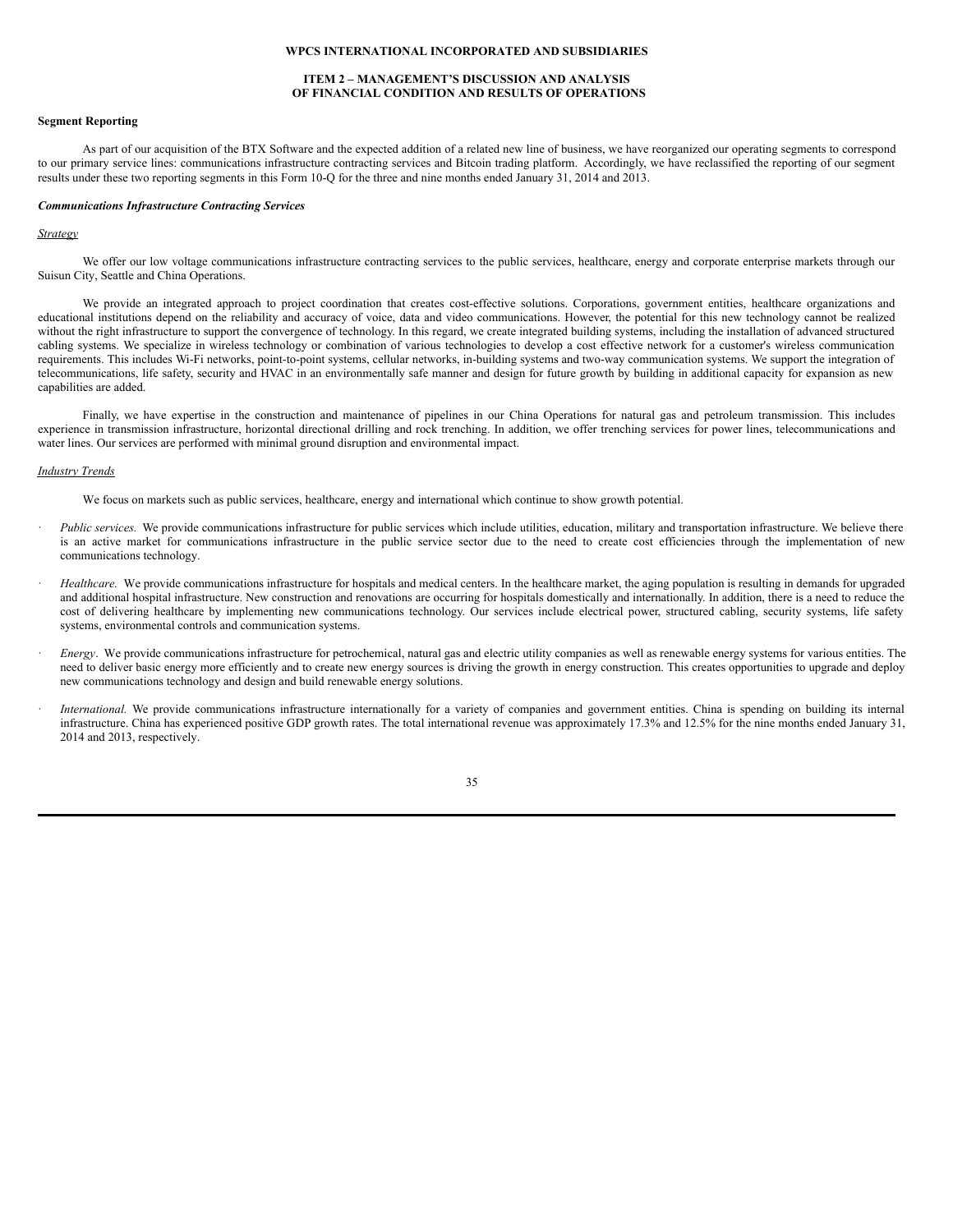## **ITEM 2 – MANAGEMENT'S DISCUSSION AND ANALYSIS OF FINANCIAL CONDITION AND RESULTS OF OPERATIONS**

#### *Bitcoin Trading Platform*

### *Strategy*

BTX was founded to focus on two product categories within the Bitcoin market; (i) trading systems; and (ii) exchanges.

BTX's current business strategy is to continue to implement advanced trading algorithms for bitcoin traders. BTX expects to generate revenue from the trading systems by offering users advanced Bitcoin trading algorithms and strategies that are not currently available. The trading system is a cloud-hosted service that is in an early beta stage. It incorporates some high-end features traders may be familiar with from other asset classes, including access to reliable and curated market data, and utilizing sophisticated market data visualization tools such as advanced charting, trading blotters, tick charts and consolidated level 2 order books. BTX believes it is currently the only product that offers trading integration against the largest Bitcoin exchanges, allowing users to see liquidity across all platforms, route orders to the best platforms, and identify possible arbitrage opportunities across platforms. Additionally, it allows users to place synthetic stop loss orders against those exchanges, to hedge against Bitcoin price volatility, which we believe is a feature not available on any other current software.

BTX's future strategy is to open a Bitcoin exchange to allow low-latency execution of trades in Bitcoin, where it expects to generate revenue on the inflows and outflows of Bitcoin trading. BTX's model is to combine the best features of its competitors and provide features found nowhere else. So, while other platforms may offer multi-exchange integration, BTX intends to route to more exchanges, and allow synthetic stop-loss orders on top of them. BTX expects to initially launch in a jurisdiction where the regulations surrounding Bitcoin are clear, with a long-term strategy of moving into the United States, following a clearer understanding and development of the regulatory and compliance environment in the U.S. We will ensure compliance in all jurisdictions that we may operate a future Bitcoin exchange.

## *Industry Trends*

Bitcoin is a digital or virtual currency that uses peer-to-peer technology to facilitate instant payments. Bitcoin is a type of alternative currency known as a cryptocurrency, which uses cryptography for security, making it difficult to counterfeit. Bitcoin issuance and transactions are carried out collectively by the network, with no central authority, and allows users to make secure, verified transfers. We believe the market opportunities for Bitcoin are poised for significant growth in the future. Bitcoin is an accepted form of payment by a growing, but still limited number of businesses, while governments and regulators are beginning to create more regulation and structure to legitimize it as a currency. The opportunities as an asset class, a currency and a money transfer mechanism can make Bitcoin an important alternative in the financial currency space.

The total number of Bitcoins that will be issued is capped at 21 million to ensure they are not devalued by limitless supply. They are divisible to 8 decimal places. Bitcoins exist only in digital form and can be bought with traditional currency through the internet.Users store their Bitcoins in a digital wallet, while transactions are verified by a digital signature known as a public-encryption key. The first Bitcoin specification and proof-of-concept was published in 2009 by an individual or individuals under the pseudonym Satoshi Nakamoto. Bitcoins are created through a "mining" process that involves programmers solving complex math problems with the computers in this network; this process currently creates 25 Bitcoins every 10 minutes. The limit of 21 million is expected to be reached in the year 2140, after which the total number of Bitcoins will remain unchanged.

A basic premise underpinning the Bitcoin is that because it is decentralized and not issued by government, it is supposedly free from interference and manipulation, in stark contrast to the world's fiat currencies. However, these same features confer significant disadvantages on the Bitcoin. Since it is a virtual currency, it cannot be stored in physical form. Bitcoin businesses are subject to substantial risks and uncertainties associated with any new and emerging business and technology, including regulatory uncertainty. While the business of BTX is initially not believed to be subject to government regulation as it relies principally upon activity involving other Bitcoin businesses, we intend to expand BTX's activities in the Bitcoin industry in a manner that will likely subject certain aspects of the business to future governmental regulation.

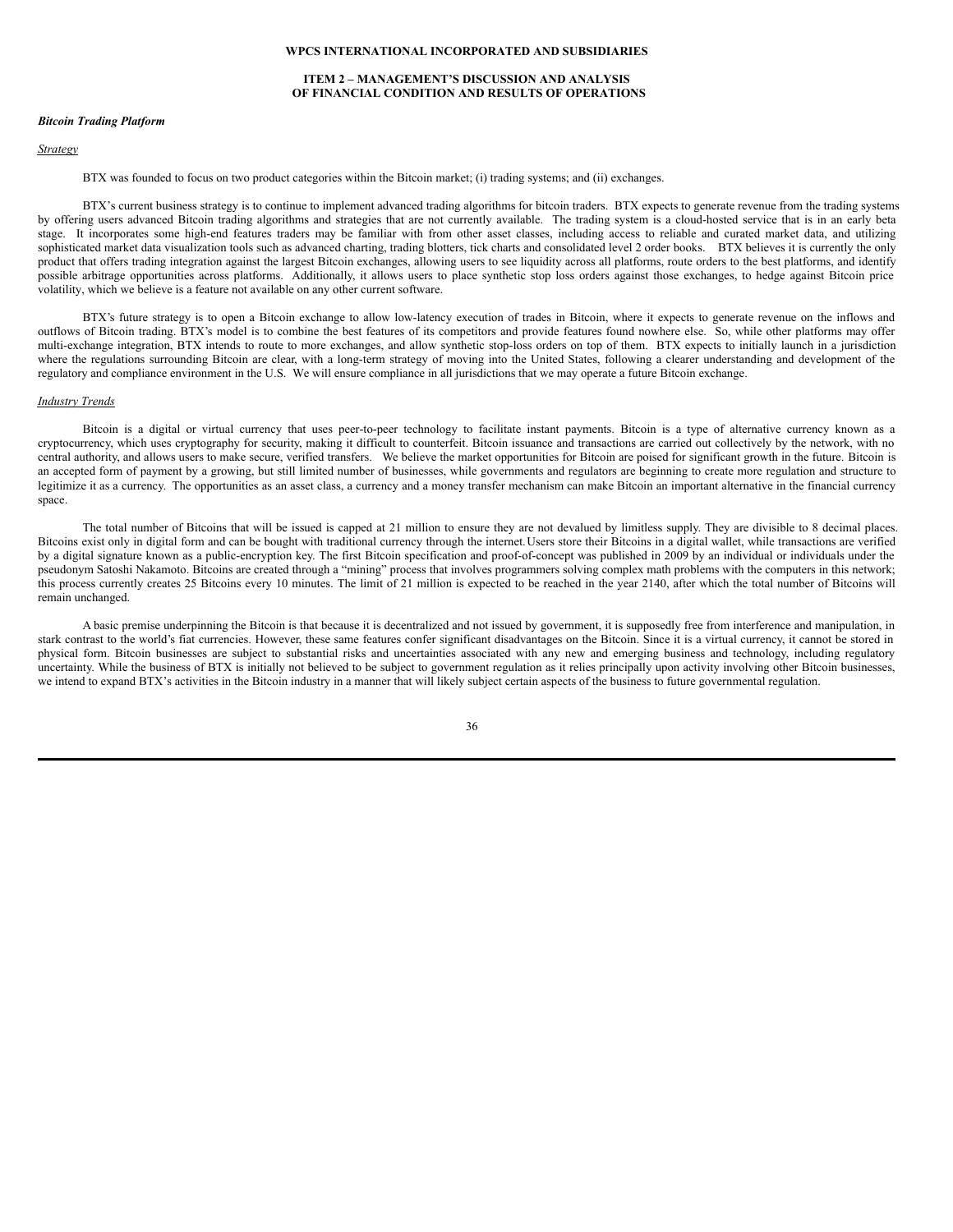### **ITEM 2 – MANAGEMENT'S DISCUSSION AND ANALYSIS OF FINANCIAL CONDITION AND RESULTS OF OPERATIONS**

Regulatory changes or actions may alter the nature of an investment in Bitcoins or restrict the use of Bitcoins in a manner that adversely affects BTX. Until recently, little or no regulatory attention has been directed toward Bitcoins by U.S. federal and state governments, foreign governments and self-regulatory agencies. As Bitcoins have grown in popularity and in market size, the U.S. Congress and certain U.S. agencies (e.g., FinCEN and the Federal Bureau of Investigation) have begun to examine the operations of Bitcoin networks, Bitcoin users and the Bitcoin market in general. Local state regulators such as the California Department of Financial Institutions and the New York State Department of Financial Services have also initiated examinations of Bitcoin. Additionally, a US federal magistrate judge in the U.S. District Court for the Eastern District of Texas has ruled that "Bitcoin is a currency or form of money," although there is no indication yet whether other courts or federal or state regulators will follow the federal magistrate's opinion. There is a possibility of future regulatory change altering, perhaps to a material extent, the nature of BTX's business or our ability to continue to operate a Bitcoin business. Currently, neither the SEC nor the U.S. Commodity Futures Trading Commission has formally asserted regulatory authority over the Bitcoin trading and ownership. To the extent that Bitcoins are determined to be a security, commodity future or other regulated asset, or to the extent that a U.S. or foreign government or quasi-governmental agency exerts regulatory authority over our Bitcoin activities, or trading or ownership of Bitcoins, we may be adversely affected.

#### **Current Operating Trends and Financial Highlights**

Management currently considers the following events, trends and uncertainties to be important in understanding our results of operations and financial condition during the current fiscal year:

In regards to our financial results for the three months ended January 31, 2014, we generated revenue of approximately \$8.3 million, an increase of 9.5% compared to revenue of \$7.6 million for the same period in the prior year, as a result of increased project revenue in our contracting services segment from our Suisun City and China Operations. This increase was offset by an \$835,000 decrease in revenue in our Trenton Operations due to the strategic wind-down of this unprofitable operation in fiscal 2014. Excluding the decrease for the Trenton Operations, the effective increase in revenue from the remaining operations was approximately 23.2%.

We generated a net loss to common shareholders of approximately \$3,586,000 or \$0.55 per diluted common share for the three months ended January 31, 2014, which includes non-cash interest expense charges of approximately \$2,524,000 related to the amortization of Notes discount from the conversion of Notes during the third fiscal quarter. The non-cash charges have no impact on our operating income or cash flows. The net loss includes a loss from discontinued operations for the Australia, Lakewood and Hartford Operations of approximately \$290,000 or \$0.04 per diluted common share. In addition, the net loss includes operating losses from the initial start-up of the Bitcoin trading segment of approximately \$347,000 and the operating losses from the wind-down of the Trenton Operation of approximately \$248,000.

The net loss to common shareholders for the three months ended January 31, 2014 compares to a net loss of approximately \$1,224,000, or \$1.24 per diluted common share for the three months ended January 31, 2013, which includes a loss from discontinued operations for the Lakewood, Hartford, and Australia Operations of approximately \$72,000, or \$0.08 per diluted common share. In our continuing operations, for the three months ended January 31, 2013, we incurred a net loss of approximately \$1,152,000, or \$1.16 per diluted common share. The net loss also includes non-recurring operating income of approximately \$117,000 from the Trenton Operation as a result of our winddown of the operation during this fiscal year.

In regards to our financial results for the nine months ended January 31, 2014, we generated revenue of approximately \$23.5 million, compared to revenue of \$26.8 million for the same period in the prior year. This decrease in revenue was due primarily to an \$8.1 million decrease in revenue in our Trenton Operations due to the strategic wind-down of this unprofitable operation in fiscal 2014. Excluding the decrease for the Trenton Operations, the effective increase in revenue from the remaining Suisun City, Seattle and China Operations was approximately 26.1%, including an increase in revenue from the remaining domestic operations of 27.3%.

We generated a net loss to common shareholders of approximately \$9,952,000, or \$3.41 per diluted common share, which includes one-time charges of approximately \$1,474,000 related to severance expense recorded per the Separation Agreement with Hidalgo, approximately \$4,279,000 related to the non-cash interest expense for the amortization of Notes discount and expenses from the conversion of Notes and the Amendment and Note Amendment, \$1,299,000 related to the loss on extinguishment of the old Notes, and \$834,000 related to the final change in fair value of the derivative liabilities associated with the Notes and Warrants, prior to the Amendment and Note Amendment which enabled us to reclassify the former derivative liabilities to stockholders' equity. The non-cash charges have no impact on our operating income or cash flows. The net loss includes a loss from discontinued operations for the Australia, Lakewood and Hartford Operations of approximately \$330,000 or \$0.11 per diluted common share. In addition, the net loss includes operating losses from the initial start-up of the Bitcoin trading segment of approximately \$347,000 and the operating losses from the wind-down of the Trenton Operation of approximately \$366,000.

The net loss to common shareholders for the nine months ended January 31, 2014 compares to a net loss of approximately \$724,000, or \$0.73 per diluted common share for the nine months ended January 31, 2013, which includes income from discontinued operations for the Lakewood, Hartford, and Australia Operations of approximately \$283,000, or \$0.28 per diluted common share. In our continuing operations, for the nine months ended January 31, 2013, we incurred a net loss of approximately \$1,007,000, or \$1.01 per diluted common share. The net loss also includes non-recurring operating income of approximately \$997,000 from the Trenton Operation primarily as a result of non-recurring change order revenue related to the Cooper Project, for costs accrued in prior periods.

The markets we serve in public services, healthcare, and energy continue to afford opportunities to grow our business. Two of our most important economic indicators for measuring our future revenue producing capability and demand for our services continue to be our backlog and bid list. For comparative purposes our backlog and bid list for prior periods only includes our continuing operations. Our backlog of unfilled orders was approximately \$24.0 million at January 31, 2014, compared to backlog of \$25.4 million at October 31, 2013, and \$27.0 million at January 31, 2013.

Our bid list, which represents project bids under proposal for new and existing customers, was approximately \$44.9 million at January 31, 2014, compared to approximately \$40.5 million at October 31, 2013 and \$43.9 million at January 31, 2013. Our goal is to convert more of these bids into contract awards and to increase our backlog in the quarters ahead.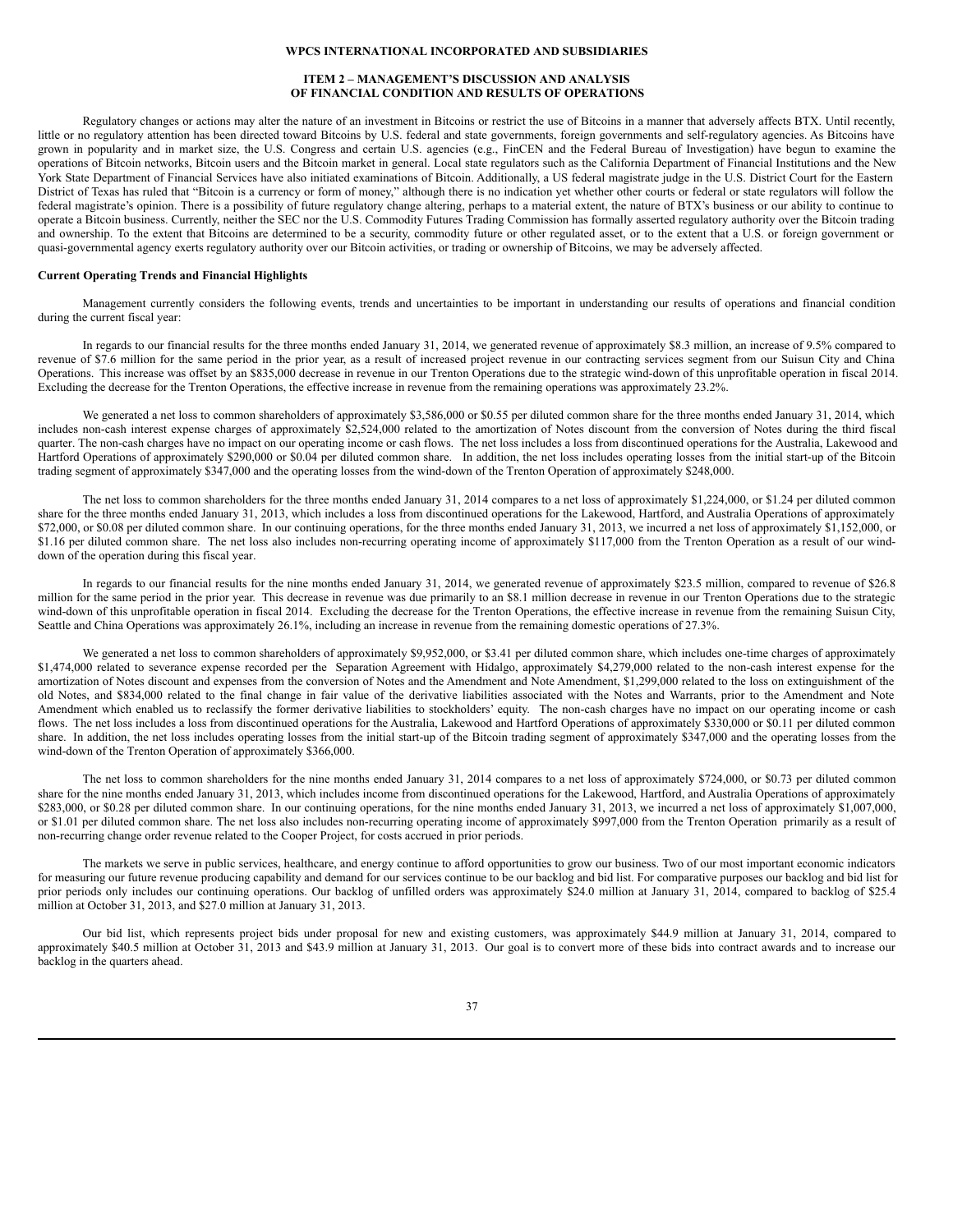### **ITEM 2 – MANAGEMENT'S DISCUSSION AND ANALYSIS OF FINANCIAL CONDITION AND RESULTS OF OPERATIONS**

We believe our low voltage communication infrastructure contracting services for public services, healthcare, energy and corporate enterprise markets will create additional opportunities both domestically and internationally. We believe that the ability to provide comprehensive communications infrastructure contracting services gives us a competitive advantage. In regards to strategic development, our focus is on organic growth opportunities and we feel optimistic about the markets we serve as evidenced by our new contract awards and customers continuing to seek bids from us, due to our experience in these markets.

While we continue to consider and develop organic growth opportunities, we are also seeking opportunities to improve our balance sheet. We have sought a number of opportunities for improvement, including the execution of an aggressive plan over the past several months to stabilize the operations and cash flows of the business and have reduced operating costs. In addition, we considered the divestiture of underperforming operations, as evidenced by the sale of the Pride Operations described above, and the wind-down of the unprofitable Trenton Operations. The restructuring of the Notes and Warrants has enabled us to eliminate the former derivative liabilities and rebuild our stockholders' equity to regain compliance with the NASDAQ minimum stockholder equity requirements.

We are formalizing our plans and undertaking several initiatives to launch the BTX segment. Over the coming weeks and months, we intend to continue to enhance the functionality of the trading platform for our beta users, including: (i) broader platform accessibility via web and mobile applications; (ii) integration with other exchanges and digital currencies; and, (iii) new features, such as commission estimates and profit & loss tracking. While we will disclose our BTX revenue model at a future date, we are still projecting an official launch of the BTX platform in the second quarter of calendar 2014.

From a balance sheet standpoint, we have improved our working capital position by approximately \$2.6 million at January 31, 2014. Working capital has increased from a deficit of approximately \$500,000 at April 30, 2013 to approximately \$2.1 million at January 31, 2014, which consisted of current assets of approximately \$16.6 million, and current liabilities of approximately \$14.5 million.

In addition, our total equity has increased by approximately \$8.1 million at January 31, 2014 as compared to April 30, 2013.Total equity increased from a deficit of approximately \$927,000 at April 30, 2013 to equity of approximately \$7.2 million at January 31, 2014. The increase in equity is due primarily to the Amendment and Note Amendment described above to extinguish the former derivative liabilities, and the issuance of the Series E Preferred Stock and BTX Warrants in connection with the acquisition of the BTX Software.

Three Months Ended

As a result, we believe that all of these actions provide us with an opportunity to deliver improved shareholder value in thefuture.

#### Results of Operations for the Three Months Ended January 31, 2014 Compared to the Three Months Ended January 31, 2013

Consolidated results for the three months ended January 31, 2014 and 2013 were as follows:

|                                                                       | тиге риониз ендеч |               |               |            |  |  |  |  |  |  |
|-----------------------------------------------------------------------|-------------------|---------------|---------------|------------|--|--|--|--|--|--|
|                                                                       | 2014              | January 31,   | 2013          |            |  |  |  |  |  |  |
|                                                                       |                   |               |               |            |  |  |  |  |  |  |
| <b>REVENUE</b>                                                        | 8,296,132         | $100.0 \%$ \$ | 7,573,275     | 100.0 %    |  |  |  |  |  |  |
| <b>COSTS AND EXPENSES:</b>                                            |                   |               |               |            |  |  |  |  |  |  |
| Cost of revenue                                                       | 6,227,892         | 75.1 %        | 5,173,016     | 68.3 %     |  |  |  |  |  |  |
| Selling, general and administrative expenses                          | 2,278,433         | 27.5 %        | 1,674,268     | 22.1 %     |  |  |  |  |  |  |
| Depreciation and amortization                                         | 214,212           | 2.5 %         | 268,388       | 3.5 %      |  |  |  |  |  |  |
| Total costs and expenses                                              | 8,720,537         | 105.1 %       | 7,115,672     | 93.9 %     |  |  |  |  |  |  |
| OPERATING (LOSS) INCOME                                               | (424, 405)        | $(5.1)\%$     | 457,603       | 6.1 $%$    |  |  |  |  |  |  |
| OTHER EXPENSE (INCOME):                                               |                   |               |               |            |  |  |  |  |  |  |
| Interest expense                                                      | 2.680.909         | 31.9%         | 867.362       | 11.5 $%$   |  |  |  |  |  |  |
| Change in fair value of derivative liabilities                        |                   | $0.0 \%$      | 702,574       | 9.3 %      |  |  |  |  |  |  |
| Loss from continuing operations before income tax provision (benefit) | (3,105,314)       | $(37.0)\%$    | (1, 112, 333) | $(14.7)\%$ |  |  |  |  |  |  |
| Income tax provision (benefit)                                        | 104,225           | 1.3 $%$       | (14, 556)     | $(0.2)\%$  |  |  |  |  |  |  |
| LOSS FROM CONTINUING OPERATIONS                                       | (3,209,539)       | $(38.3)\%$    | (1,097,777)   | $(14.5)\%$ |  |  |  |  |  |  |
| Discontinued operations                                               |                   |               |               |            |  |  |  |  |  |  |
| Loss from operations of discontinued operations, net of tax           | (185, 495)        | $(2.2)\%$     | (59, 324)     | $(0.8)\%$  |  |  |  |  |  |  |
| Loss from disposal                                                    | (104, 446)        | $(1.2)\%$     | (12,880)      | $(0.2)\%$  |  |  |  |  |  |  |
| Loss from discontinued operations, net of tax                         | (289, 941)        | $(3.4)\%$     | (72, 204)     | $(1.0)\%$  |  |  |  |  |  |  |
| <b>CONSOLIDATED NET LOSS</b>                                          | (3,499,480)       | $(41.7)\%$    | (1,169,981)   | $(15.5)\%$ |  |  |  |  |  |  |
| Net income attributable to noncontrolling interest                    | 49,439            | $0.5\%$       | 54,317        | $0.7 \%$   |  |  |  |  |  |  |
| NET LOSS ATTRIBUTABLE TO WPCS                                         | \$<br>(3,548,919) | $(42.3)\%$ \$ | (1,224,298)   | $(16.2)\%$ |  |  |  |  |  |  |
| Dividend declared on preferred stock                                  | (36,993)          | $(0.5)\%$     |               | $0.0 \%$   |  |  |  |  |  |  |
| NET LOSS ATTRIBUTABLE TO WPCS COMMON SHAREHOLDERS                     | \$<br>(3,585,912) | $(42.8)\%$ \$ | (1,224,298)   | $(16.2)\%$ |  |  |  |  |  |  |
|                                                                       |                   |               |               |            |  |  |  |  |  |  |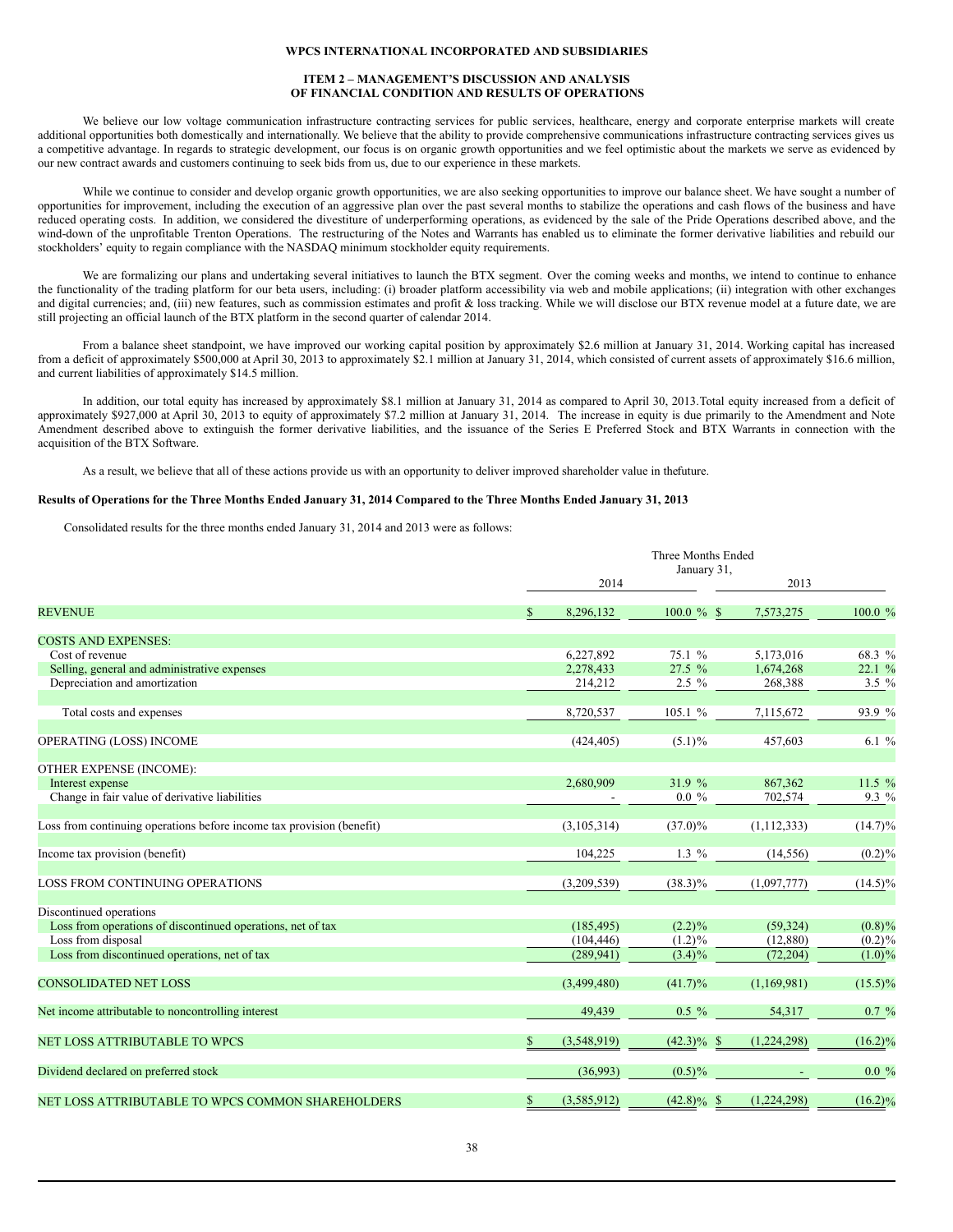## **ITEM 2 – MANAGEMENT'S DISCUSSION AND ANALYSIS OF FINANCIAL CONDITION AND RESULTS OF OPERATIONS**

#### *Revenue*

Revenue for the three months ended January 31, 2014 was approximately \$8,296,000, as compared to approximately \$7,573,000 for the three months ended January 31, 2013. The increase in revenue is due primarily to increases in contracting services project revenue in our Suisun City and China Operations from new project awards recognized as revenue as compared to the same period in the prior year. There was no revenue for the Bitcoin trading platform segment. For the three months ended January 31, 2014 and 2013, there were no customers who comprised more than 10% of consolidated total revenue.

#### *Cost of Revenue*

Cost of revenue consists of direct costs on contracts: materials, direct labor, third party subcontractor services, union benefits and other overhead costs. Our cost of revenue was approximately \$6,228,000, or 75.1%, of revenue for the three months ended January 31, 2014, compared to \$5,173,000, or 68.3%, for the same period of the prior year. The increase in total cost of revenue was due to the increase in revenue as compared the same period in the prior year. The increase as a percentage of revenue is primarily due to the revenue blend of project work completed during the quarter.

### *Selling, General and Administrative Expenses*

For the three months ended January 31, 2014, total selling, general and administrative expenses were approximately \$2,278,000, or 27.5%, of total revenue compared to \$1,674,000, or 22.1%, of revenue for the prior period. Included in selling, general and administrative expenses for the three months ended January 31, 2014 were salaries, commissions, payroll taxes and other employee benefits incurred in the normal course of business of \$1,157,000, which was a \$251,000 increase compared to the prior period due primarily to the BTX signing bonuses incurred for the hiring of new employees in the current period. Professional fees were \$311,000, which include on-going accounting, legal and investor relations fees. The increase in professional fees was due primarily to legal costs incurred in connection with the acquisition of the BTX Software, and consulting fees related to the Giordano Agreement. Insurance costs were \$214,000 and rent for office facilities was \$203,000. Automobile and other travel expenses were \$183,000. Other selling, general and administrative expenses totaled \$210,000. For the three months ended January 31, 2014, total selling, general and administrative expenses for the contracting services and Bitcoin segments were approximately \$1,343,000 and \$347,000, respectively, with the balance of approximately \$588,000 pertaining to corporate expenses.

For the three months ended January 31, 2013, total selling, general and administrative expenses were approximately \$1,674,000, or 22.1%, of total revenue. Included in selling, general and administrative expenses for the three months ended January 31, 2013 was \$906,000 for salaries, commissions, payroll taxes and other employee benefits. Professional fees were \$146,000, which include accounting, legal and investor relation fees. Insurance costs were \$177,000 and rent for office facilities was \$93,000. Automobile and other travel expenses were \$213,000. Other selling, general and administrative expenses totaled \$139,000. For the three months ended January 31, 2013, total selling, general and administrative expenses for the contracting services segment was approximately \$1,256,000 with the balance of approximately \$418,000 pertaining to corporate expenses. The Bitcoin segment did not exist for the three months ended January 31, 2013.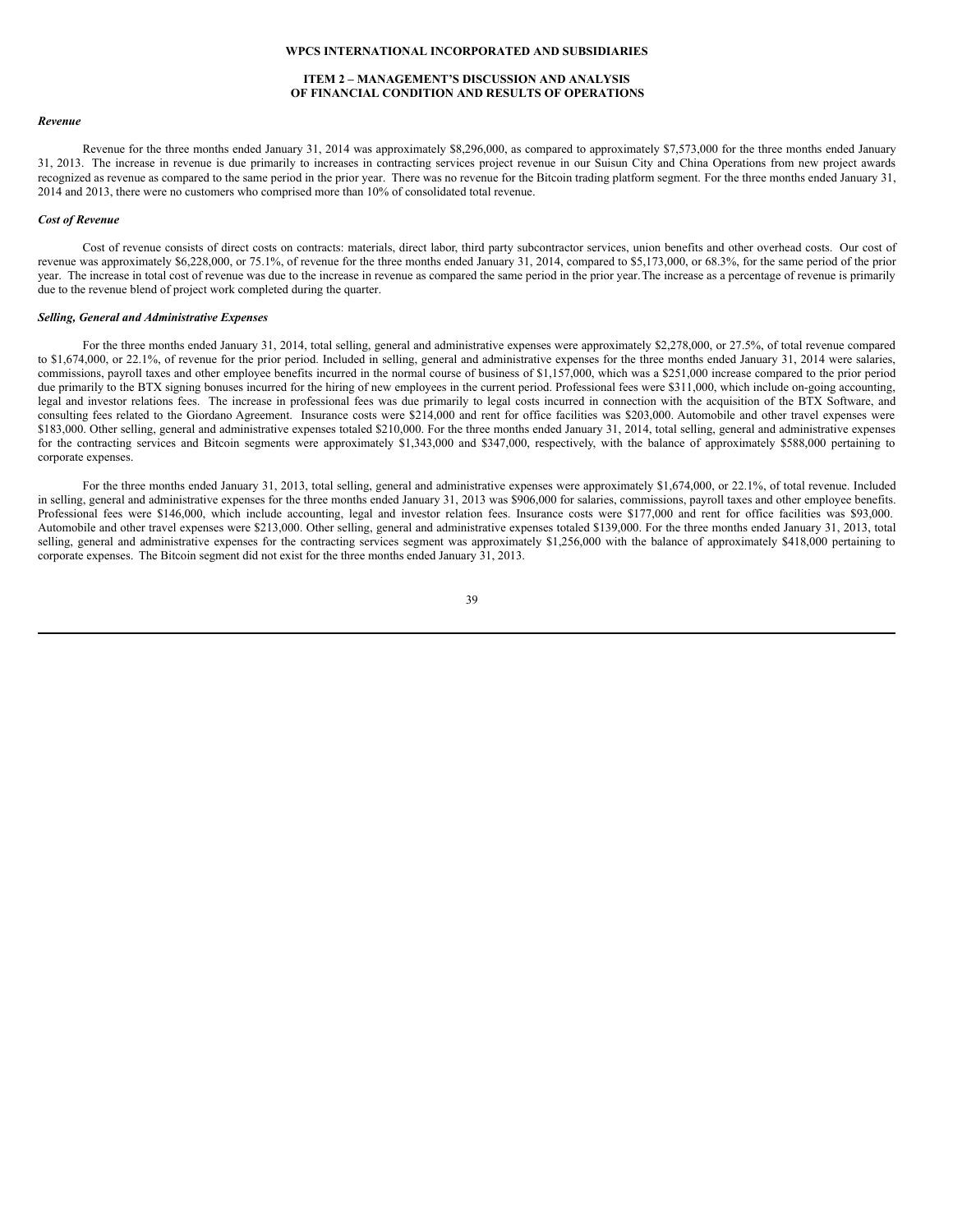## **ITEM 2 – MANAGEMENT'S DISCUSSION AND ANALYSIS OF FINANCIAL CONDITION AND RESULTS OF OPERATIONS**

#### *Depreciation and Amortization*

For the three months ended January 31, 2014 and 2013, depreciation was approximately \$214,000 and \$252,000, respectively. The decrease in depreciation is due to the retirement of certain assets. The amortization of customer lists for the three months ended January 31, 2014 was \$0 as compared to approximately \$16,000 for the same period of the prior year. The net decrease in amortization was due primarily to certain customer lists being fully amortized in the prior period compared to the current period. Customer lists are amortized over a period of three to nine years from the date of their acquisitions

# *Interest Expense*

For the three months ended January 31, 2014 and 2013, interest expense was approximately \$2,681,000 and \$867,000, respectively. The increase in interest expense is due primarily to the following: noncash interest expense for the amortization of the debt discount for the Notes of \$2,524,000 for the three months ended January 31, 2014, compared to \$688,000 for the same period in the prior year.

### *Income Taxes*

The actual income tax rate from continuing operations for the three months ended January 31, 2014 was 3.4% compared to 12.3% for same period in the prior year. The difference was primarily due to no tax benefit being claimed for Federal and state losses during the three months ended January 31, 2014. We recorded income tax expense of approximately \$104,000 for our China Operations.

#### *Loss from Discontinued Operations*

As a result of the execution of the definitive purchase agreement for the divestiture of Pride on September 19, 2013, we have recorded the Australia Operations financial results as discontinued operations. As a result of the sale of the assets of the Hartford and Lakewood Operations on July 25, 2012, we recorded the financial results of these operations as discontinued operations. For the three months ended January 31, 2014 and 2013, we recorded losses from discontinued operations of approximately \$290,000 and \$72,000, respectively. Included in the loss from discontinued operations is a loss from disposal of approximately \$104,000 and \$13,000 of expenses directly related and associated with the sale of the assets of the Hartford and Lakewood Operations, respectively.

#### *Net Loss Attributable to WPCS Common Shareholders*

The net loss attributable to WPCS common shareholders was approximately \$3,586,000 for the three months ended January 31, 2014. The net loss was net of Federal and state income tax provision of approximately \$104,000 and dividend declared on the Series E Preferred Stock of approximately \$37,000.

The net loss attributable to WPCS common shareholders was approximately \$1,224,000 for the three months ended January 31, 2013. The net loss was net of Federal and state income tax benefit of approximately \$15,000.

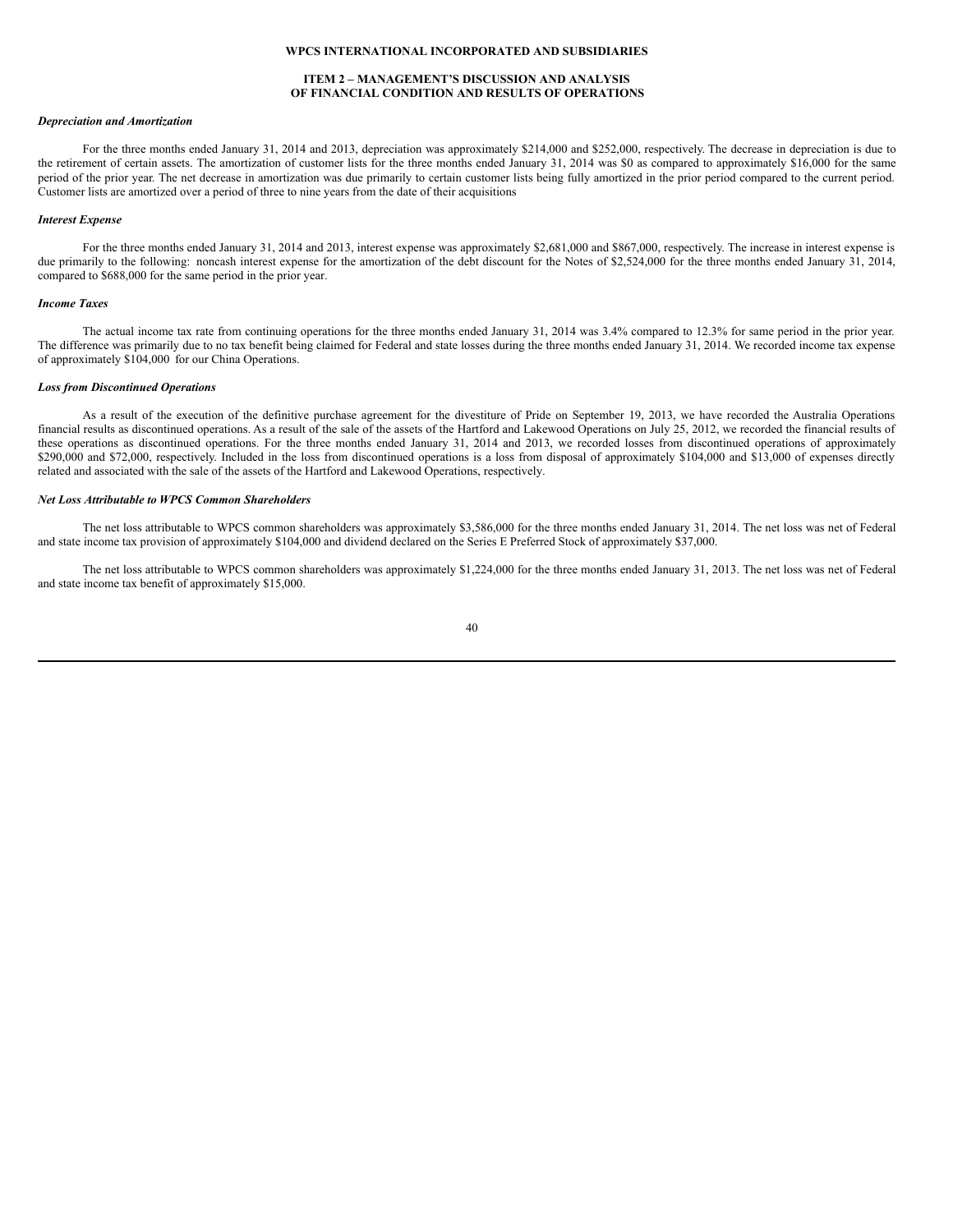## **ITEM 2 – MANAGEMENT'S DISCUSSION AND ANALYSIS OF FINANCIAL CONDITION AND RESULTS OF OPERATIONS**

#### Results of Operations for the Nine Months Ended January 31, 2014 Compared to the Nine Months Ended January 31, 2013

Consolidated results for the nine months ended January 31, 2014 and 2013 were as follows:

|                                                             | Nine Months Ended<br>January 31, |               |               |              |           |  |  |  |  |  |  |  |
|-------------------------------------------------------------|----------------------------------|---------------|---------------|--------------|-----------|--|--|--|--|--|--|--|
|                                                             |                                  | 2014          |               | 2013         |           |  |  |  |  |  |  |  |
| <b>REVENUE</b>                                              |                                  |               | $100.0 \%$ \$ | 26,819,535   | 100.0 %   |  |  |  |  |  |  |  |
|                                                             |                                  | 23,483,259    |               |              |           |  |  |  |  |  |  |  |
| <b>COSTS AND EXPENSES:</b>                                  |                                  |               |               |              |           |  |  |  |  |  |  |  |
| Cost of revenue                                             |                                  | 17,574,888    | 74.8 %        | 19, 141, 228 | 71.4 %    |  |  |  |  |  |  |  |
| Selling, general and administrative expenses                |                                  | 6,116,248     | 26.0 %        | 5,830,550    | 21.7 %    |  |  |  |  |  |  |  |
| Severance expense                                           |                                  | 1,474,277     | 6.3 $%$       |              |           |  |  |  |  |  |  |  |
| Depreciation and amortization                               |                                  | 672,164       | 2.9 %         | 840,674      | $3.1 \%$  |  |  |  |  |  |  |  |
| Total costs and expenses                                    |                                  | 25,837,577    | 110.0 $%$     | 25,812,452   | 96.2 %    |  |  |  |  |  |  |  |
| OPERATING (LOSS) INCOME                                     |                                  | (2,354,318)   | $(10.0)\%$    | 1,007,083    | 3.8 %     |  |  |  |  |  |  |  |
|                                                             |                                  |               |               |              |           |  |  |  |  |  |  |  |
| <b>OTHER EXPENSE:</b>                                       |                                  |               |               |              |           |  |  |  |  |  |  |  |
| Interest expense                                            |                                  | 4,922,547     | 21.0 %        | 1,308,375    | 4.9 %     |  |  |  |  |  |  |  |
| Loss on extinguishment of Notes                             |                                  | 1,299,304     | 5.4 %         |              |           |  |  |  |  |  |  |  |
| Change in fair value of derivative liabilities              |                                  | 833,750       | 3.6 $%$       | 702,574      | 2.6 %     |  |  |  |  |  |  |  |
| Loss from continuing operations before income tax provision |                                  | (9,409,919)   | $(40.0)\%$    | (1,003,866)  | $(3.7)\%$ |  |  |  |  |  |  |  |
| Income tax provision (benefit)                              |                                  | 122,513       | $0.5\%$       | (79, 732)    | $(0.3)\%$ |  |  |  |  |  |  |  |
| <b>LOSS FROM CONTINUING OPERATIONS</b>                      |                                  | (9, 532, 432) | $(40.5)\%$    | (924, 134)   | $(3.4)\%$ |  |  |  |  |  |  |  |
| Discontinued operations                                     |                                  |               |               |              |           |  |  |  |  |  |  |  |
| Loss from operations of discontinued operations, net of tax |                                  | (225, 242)    | $(1.0)\%$     | (1,543,466)  | $(5.8)\%$ |  |  |  |  |  |  |  |
| (Loss) gain from disposal                                   |                                  | (104, 446)    | $(0.4)\%$     | 1,826,539    | 6.8 %     |  |  |  |  |  |  |  |
| (Loss) income from discontinued operations, net of tax      |                                  | (329, 688)    | $(1.4)\%$     | 283,073      | $1.1\%$   |  |  |  |  |  |  |  |
| <b>CONSOLIDATED NET LOSS</b>                                |                                  | (9,862,120)   | $(41.9)\%$    | (641,061)    | $(2.3)\%$ |  |  |  |  |  |  |  |
| Net income attributable to noncontrolling interest          |                                  | 52,873        | $0.2 \%$      | 82,922       | $0.4\%$   |  |  |  |  |  |  |  |
| NET LOSS ATTRIBUTABLE TO WPCS                               | \$                               | (9,914,993)   | $(42.1)\%$ \$ | (723, 983)   | $(2.7)\%$ |  |  |  |  |  |  |  |
| Dividend declared on preferred stock                        | \$                               | (36,993)      | $(0.1)\%$     |              | $0.0 \%$  |  |  |  |  |  |  |  |
| NET LOSS ATTRIBUTABLE TO WPCS COMMON SHAREHOLDERS           | \$                               | (9,951,986)   | $(42.2)\%$ \$ | (723, 983)   | $(2.7)\%$ |  |  |  |  |  |  |  |

#### *Revenue*

Revenue for the nine months ended January 31, 2014 was approximately \$23,483,000, as compared to approximately \$26,820,000 for the nine months ended January 31, 2013. The decrease in revenue was due primarily to a reduction in revenue in the contracting services segment, as a result of the wind-down of the Trenton Operation during fiscal 2014. The prior period also included approximately \$1,486,000 of change order revenue related to the Cooper Project. It is not expected that similar future projects will replace the Cooper Project or other larger projects that were completed in the prior period by the Trenton Operations. There was no revenue for the Bitcoin segment. For the nine months ended January 31, 2014, there were no customers who comprised more than 10% of consolidated total revenue. For the nine months ended January 31, 2013, we had one customer, the Cooper Project, which comprised 20.5% of total revenue.

### *Cost of Revenue*

Cost of revenue consists of direct costs on contracts: materials, direct labor, third party subcontractor services, union benefits and other overhead costs. Our cost of revenue was approximately \$17,575,000, or 74.8%, of revenue for the nine months ended January 31, 2014, compared to \$19,141,000, or 71.4%, for the same period of the prior year. The dollar decrease in our total cost of revenue is primarily due to the decrease in revenue during the nine months ended January 31, 2014. The increase as a percentage of revenue is primarily due to the revenue blend of project work completed during the nine months. The prior period also included approximately \$1,486,000 of change order revenue related to the Cooper Project, the costs of which were incurred in fiscal 2012.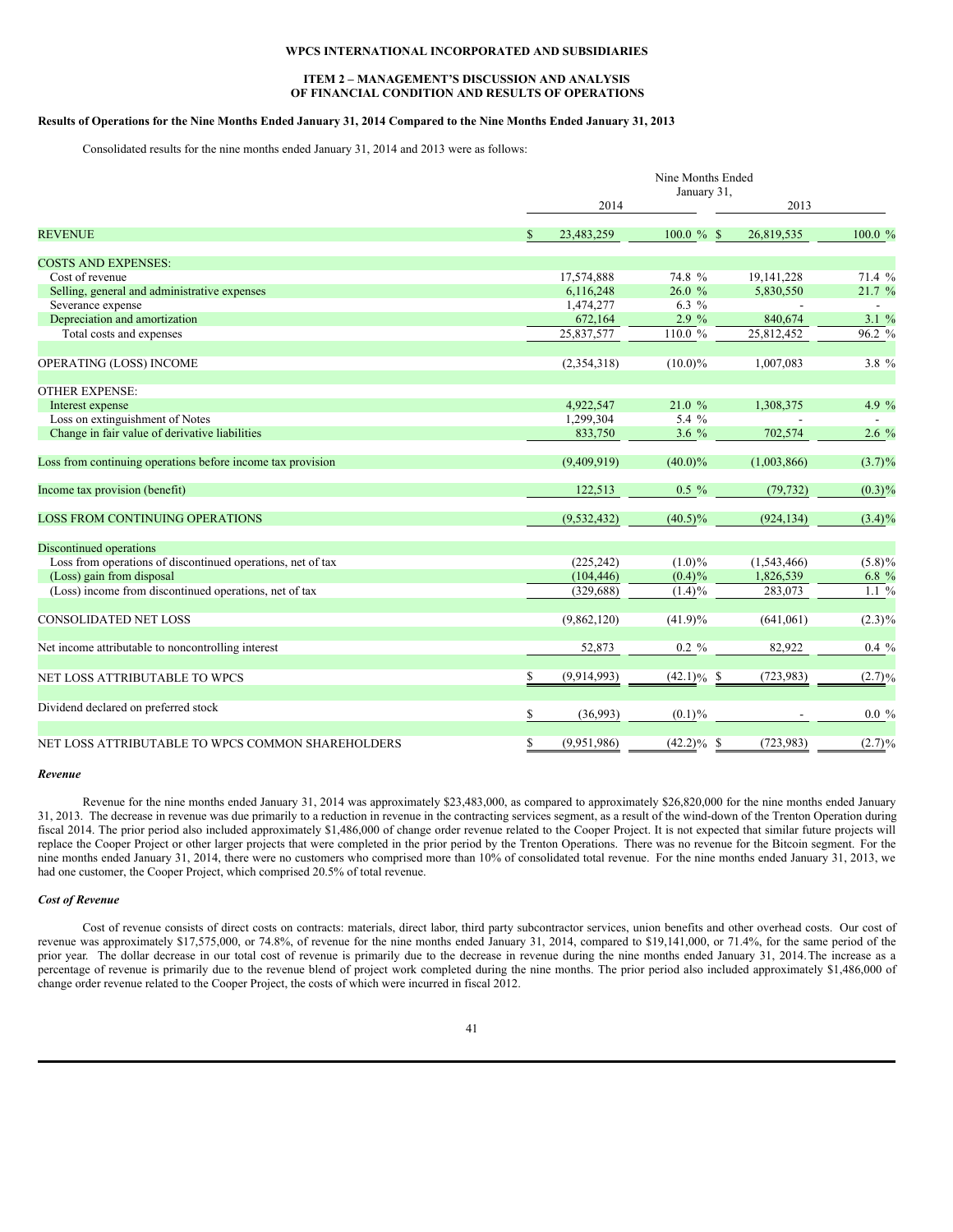## **ITEM 2 – MANAGEMENT'S DISCUSSION AND ANALYSIS OF FINANCIAL CONDITION AND RESULTS OF OPERATIONS**

#### *Selling, General and Administrative Expenses*

For the nine months ended January 31, 2014, total selling, general and administrative expenses were approximately \$6,116,000, or 26.0%, of total revenue compared to \$5,831,000, or 21.7%, of revenue for the prior year. Included in selling, general and administrative expenses for the nine months ended January 31, 2014 were salaries, commissions, payroll taxes and other employee benefits incurred in the normal course of business of \$2,930,000, which was a \$118,000 decrease compared to the prior year due primarily to the lower salaries from cost reduction strategies, offset by BTX signing bonuses incurred in the third quarter of this fiscal year. Professional fees were \$852,000, which include on-going accounting, legal and investor relations fees. The increase in professional fees was due primarily to legal costs incurred in connection with the acquisition of the BTX Software, consulting fees related to the Giordano Agreement and additional costs related to restoring the NASDAQ listing. Insurance costs were \$632,000 and rent for office facilities was \$383,000. The increase in insurance cost is due primarily to workers compensation insurance premium refunds received in the prior year. Similar refunds have not yet been processed for the current fiscal year. Automobile and other travel expenses were \$617,000. Other selling, general and administrative expenses totaled \$702,000. For the nine months ended January 31, 2014, total selling, general and administrative expenses for the contracting services and BTX segments were approximately \$3,851,000 and \$347,000, respectively, with the balance of approximately \$1,918,000 pertaining to corporate expenses.

For the nine months ended January 31, 2013, total selling, general and administrative expenses were approximately \$5,831,000, or 21.7%, of total revenue. Included in selling, general and administrative expenses for the nine months ended January 31, 2013 was \$3,048,000 for salaries, commissions, payroll taxes and other employee benefits. Professional fees were \$676,000, which include accounting, legal and investor relation fees. Insurance costs were \$470,000 and rent for office facilities was \$285,000. Automobile and other travel expenses were \$724,000. Other selling, general and administrative expenses totaled \$628,000. For the nine months ended January 31, 2013, total selling, general and administrative expenses for the contracting services segment was approximately \$4,092,000 with the balance of approximately \$1,739,000 pertaining to corporate expenses. The Bitcoin segment did not exist for the nine months ended January 31, 2013.

### *Severance Expense*

On July 24, 2013, we entered into the Separation Agreement with Hidalgo, our former President, Chief Executive Officer and a member of the board of directors. Pursuant to the Separation Agreement, Hidalgo resigned, effective on the Termination Date, as the President, Chief Executive Officer and a member of the board of directors of the Company and from all officer and director positions with all of our subsidiaries. In connection with the Separation Agreement, we recorded a one-time charge of \$1,474,277 related to the full severance obligation for the nine months ended January 31, 2014.

#### *Depreciation and Amortization*

For the nine months ended January 31, 2014 and 2013, depreciation was approximately \$656,000 and \$792,000, respectively. The decrease in depreciation is due to the retirement of certain assets. The amortization of customer lists for the nine months ended January 31, 2014 was \$16,000 as compared to \$49,000 for the same period of the prior year. The net decrease in amortization was due primarily to certain customer lists being fully amortized in the prior period compared to the current period. Customer lists are amortized over a period of three to nine years from the date of their acquisitions.

### *Interest Expense*

For the nine months ended January 31, 2014 and 2013, interest expense was approximately \$4,923,000 and \$1,308,000, respectively. The increase in interest expense is due primarily to noncash interest expense for the amortization of the debt discount for the Notes of approximately \$4,279,000 for the nine months ended January 31, 2014.

### *Loss on Extinguishment of Notes*

For the nine months ended January 31, 2014, the loss on extinguishment of Notes was approximately \$1,299,000, as a result of the modification of the Notes, which resulted in the debt instruments being exchanged with substantially different terms and extinguishment accounting was applied.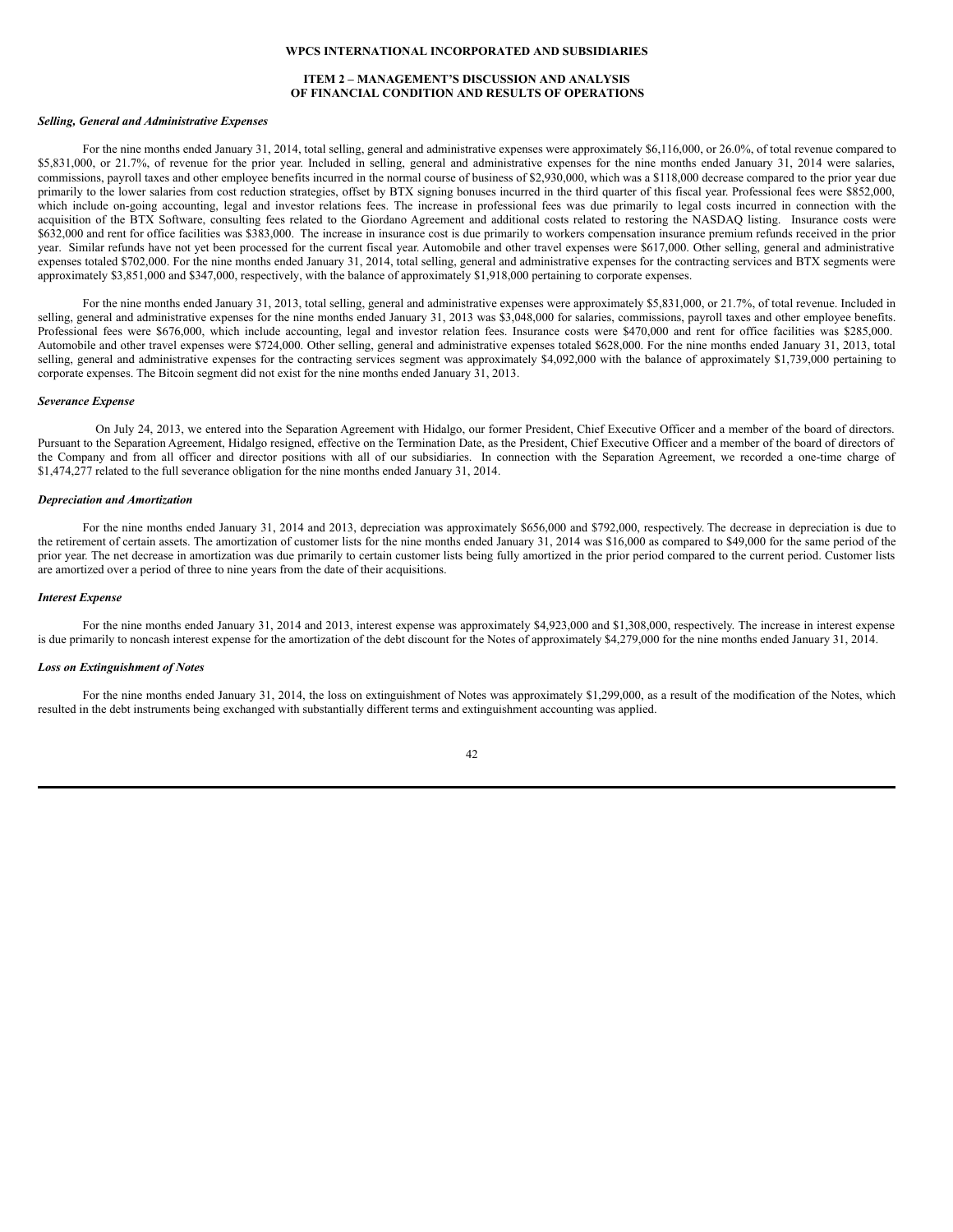## **ITEM 2 – MANAGEMENT'S DISCUSSION AND ANALYSIS OF FINANCIAL CONDITION AND RESULTS OF OPERATIONS**

#### *Change in Fair Value of Derivative Liabilities*

Prior to the Note and Warrant Amendments, we determined the fair value of the embedded conversion features of the Notes and the Warrants and record each of them as a discount to the Notes and each as a derivative liability. Accordingly, changes in the fair value of the derivatives are recognized and classified as an unrealized noncash gain or loss on the derivative financial instruments. For the nine months ended January 31, 2014, the increase in the fair value of the embedded conversion features of the Notes and Warrants was approximately \$834,000 due to the increase in the market price of our common stock since April 30, 2013.

#### *Income Taxes*

The actual income tax rate from continuing operations for the nine months ended January 31, 2014 was 1.3% compared to 20.2% for same period in the prior year. The difference was primarily due to no tax benefit being claimed for Federal and state losses during the nine months ended January 31, 2014. We recorded income tax provision of approximately \$104,000 for our China Operations for the nine months ended January 31, 2014.

### *(Loss)Income from Discontinued Operations*

As a result of the execution of the definitive purchase agreement for the divestiture of Pride on September 19, 2013, we have recorded the Australia Operations financial results as discontinued operations. As a result of the sale of the assets of the Hartford and Lakewood Operations on July 25, 2012, we recorded the financial results of these operations as discontinued operations. For the nine months ended January 31, 2014, we recorded a loss from discontinued operations of approximately \$330,000, including a loss from disposal of \$104,000 related to the Hartford and Lakewood Operations. For the nine months ended January 31, 2013, we recorded income from discontinued operations of approximately \$283,000. Included in the income from discontinued operations is a gain from disposal of approximately \$1,827,000 and \$55,000 of expenses directly related associated with the sale of the assets of the Hartford and Lakewood Operations, respectively.

## *Net Loss Attributable to WPCS Common Shareholders*

The net loss attributable to WPCS common shareholders was approximately \$9,952,000 for the nine months ended January 31, 2014. The net loss was net of Federal and state income tax provision of approximately \$123,000 and dividend declared on the Series E Preferred Stock of approximately \$37,000.

The net loss attributable to WPCS common shareholders was approximately \$724,000 for the nine months ended January 31, 2013. The net loss was net of Federal and state income tax benefit of approximately \$80,000.

### *Liquidity and Capital Resources*

At January 31, 2014, we had working capital of approximately \$2,119,000, which consisted of current assets of approximately \$16,658,000 and current liabilities of \$14,539,000. The current liabilities as presented in the condensed consolidated balance sheet at January 31, 2014 include \$1,300,000 of severance liability related to the Hidalgo Separation Agreement and the \$1,533,757 Loss Amount due under the Zurich Forbearance Agreement. This compares to a working capital deficiency of approximately \$484,000 at April 30, 2013.

Our cash and cash equivalents balance at January 31, 2014 was \$2,069,450. Our working capital needs are influenced by our level of operations, and generally increase with higher levels of revenue. Our sources of cash in the last several years have come from credit facility borrowings and sales of debt and equity securities. Our future operating results may be affected by a number of factors including our success in bidding on future contracts, ability to generate revenue and profits from the launch of the BTX trading platform, and our continued ability to manage our controllable operating costs effectively. Our capital requirements depend on numerous factors, including the market for our services, additional software development costs for the launch of BTX, and the resources we devote to developing, marketing, selling and supporting our business, and the timing and extent of establishing additional markets and other factors.

Operating activities used approximately \$1,162,000 in cash for the nine months ended January 31, 2014. The sources of cash from operating activities total approximately \$11,899,000, comprised of approximately \$7,427,000 of net noncash charges, a \$1,869,000 decrease in restricted cash, a \$1,300,000 increase in accrued severance expense for the Hidalgo Separation Agreement, a \$680,000 increase in accounts payable and accrued expenses, a \$323,000 decrease in net assets held for sale, a \$180,000 increase in deferred revenue, an \$83,000 decrease in estimated earnings in excess of billings on uncompleted contracts and a \$37,000 increase in billings in excess of costs and estimated earnings on uncompleted contracts. The uses of cash from operating activities total approximately \$13,061,000, comprised of a net loss of approximately \$9,862,000, a \$2,344,000 increase in accounts receivable, a \$457,000 increase in deferred contract costs, a \$241,000 increase in prepaid expenses and other current assets, a \$130,000 increase in income taxes receivable and a \$27,000 increase in other assets.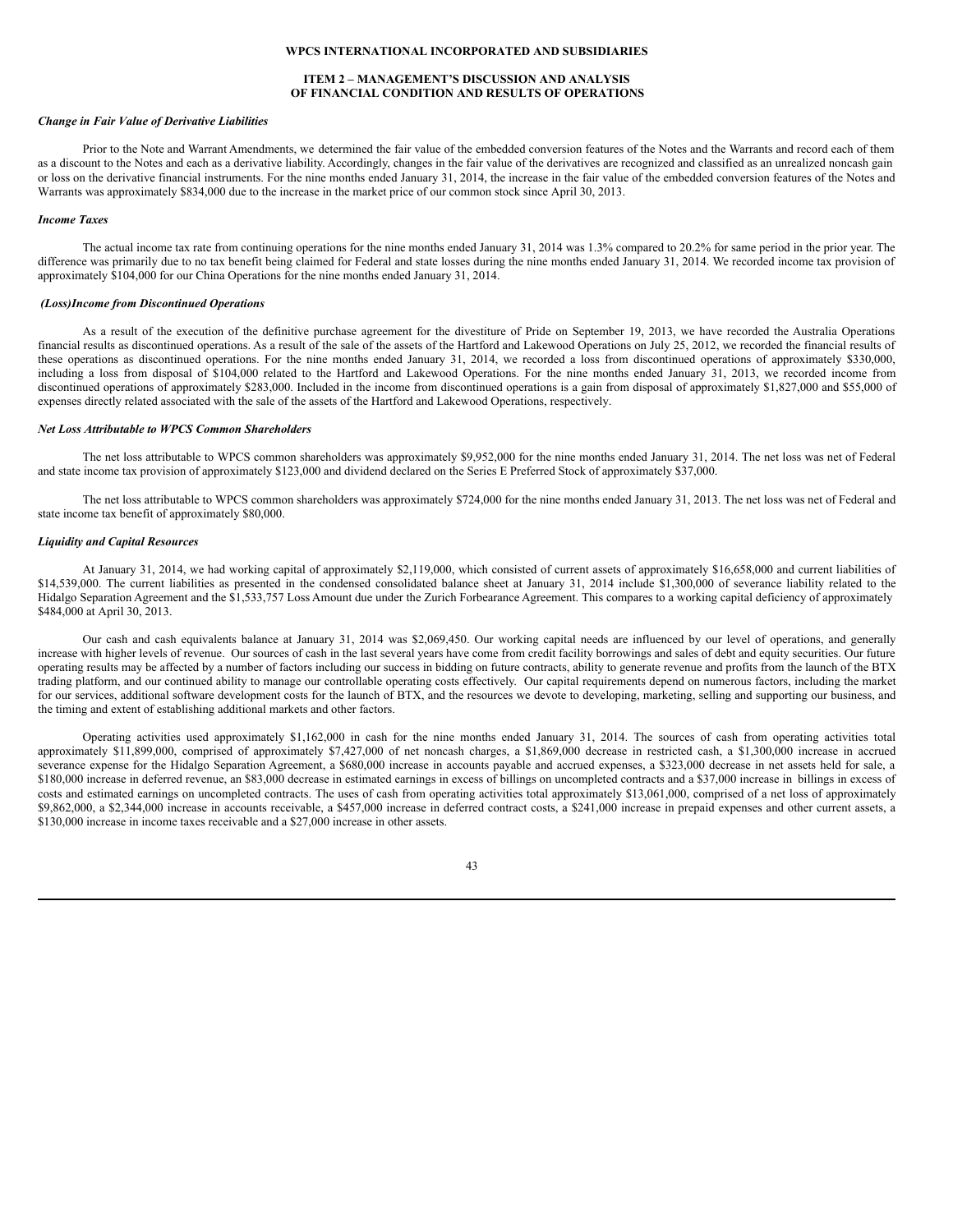### **ITEM 2 – MANAGEMENT'S DISCUSSION AND ANALYSIS OF FINANCIAL CONDITION AND RESULTS OF OPERATIONS**

Our investing activities provided cash of approximately \$1,131,000, comprised of approximately \$1,185,000 from the issuance of preferred stock and warrants in connection with the acquisition of the BTX Software offset by \$54,000 for acquiring property and equipment during the nine months ended January 31, 2014.

Our financing activities provided cash of approximately \$1,251,000 for the nine months ended January 31, 2014. Financing activities provided cash of approximately \$2,794,000 including \$819,000 from short-term loan borrowings and \$790,000 from borrowings from related party, offset by approximately \$210,000 of repayments under other payables due Zurich, \$102,000 of debt issuance costs paid, \$35,000 of repayments under loans payable, and \$90,000 repayment of convertible notes.

## *Convertible Debenture Of ering*

On December 4, 2012, we entered into the Purchase Agreement with the Buyers pursuant to which, we sold an aggregate of (i) \$4,000,000 principal amount of Notes and (ii) the Warrants to purchase 2,274,796 shares of our Common Stock, to the Buyers for aggregate Financing gross proceeds of \$4,000,000. In connection with the Financing, (i) we entered into a Registration Rights Agreement, (ii) we and our subsidiaries entered into the Security Agreement, and (iii) our subsidiaries entered into the Guaranty in favor of the collateral agent for the Buyers. The Closing Date of the Financing was December 5, 2012.

Pursuant to the terms of the Notes, we deposited the initial funds received from the Financing, minus the Initial Lending Amount of \$2,178,516 into the Lockbox Account controlled by the Collateral Agent, as collateral agent on behalf of the Buyers. We used the Initial Lending Amount to repay the existing loan of \$2,000,000, plus \$78,516 of interest accrued and fees and expenses to Sovereign, which credit agreement was terminated in connection with the Notes, and \$100,000 for Buyer legal fees in connection with the Notes. In addition, all our payments of accounts receivable (and our domestic subsidiaries) shall be deposited into the Lockbox Account. We are permitted to receive from the Lockbox Account, on a daily basis, such amount of cash equal to: (A) (i) cash balance in the Lockbox Account plus (ii) 95% of available qualified accounts receivable minus (iii) \$250,000 minus (B) amount of principal, accrued interest, fees, costs and expenses owed pursuant to the Notes. The Notes contain certain customary representations and warranties, affirmative and negative covenants, and events of default. The principal covenant is that we shall maintain a current ratio of not less than 0.6 to 1.0 as of the last calendar day of each month. As of January 31, 2014, we are in compliance with the covenants.

On October 25, 2013, we entered into the Amendment with the Buyers of outstanding Notes and Warrants that were sold pursuant to a securities purchase agreement dated December 4, 2012. Pursuant to the Amendment, the Buyers exchanged 154,961 of their Warrants for 38,740 shares of common stock (the Shares) and warrants to purchase 154,961 shares of common stock (the Exchange Warrants). Effectively, for every four Warrants surrendered, the Buyers received a unit of four Exchange Warrants and one Share. It was determined that the Black-Scholes value of one warrant being exchanged was equal to \$1.83, resulting in four Warrants being equal to \$7.32 and the parties valued the unit at a price of \$7.52. As a result, the Shares issued were calculated at \$0.20, and by the operation of the terms of the Notes, the conversion price of the Notes automatically adjusted to \$0.20. The Exchange Warrants are exercisable for a period of five years from the date of issuance of the original Warrants at an initial exercise price of \$2.1539 per share. The exercise price will only adjust in the event of any future stock splits or dividends.

Pursuant to the Amendment, the Buyers permanently waived, effective as of October 24, 2013, various provisions of the remaining 2,119,835 Warrants, including the anti-dilution protection from the issuance of securities at a price lower than the Exercise Price, the adjustment to market price on the first anniversary of the date of issuance of the Warrants and the Black-Scholes valuation upon the occurrence of a Fundamental Transaction (as defined in the Warrants). As a result of these waivers, the exercise price of the Warrants will only adjust in the event of any future stock splits or dividends. The Exercise Price of the Warrants remains at \$2.1539 per share. The Amendment resulted in 2,119,835 Warrants and 154,961 Exchange Warrants having the same terms, conditions and rights.

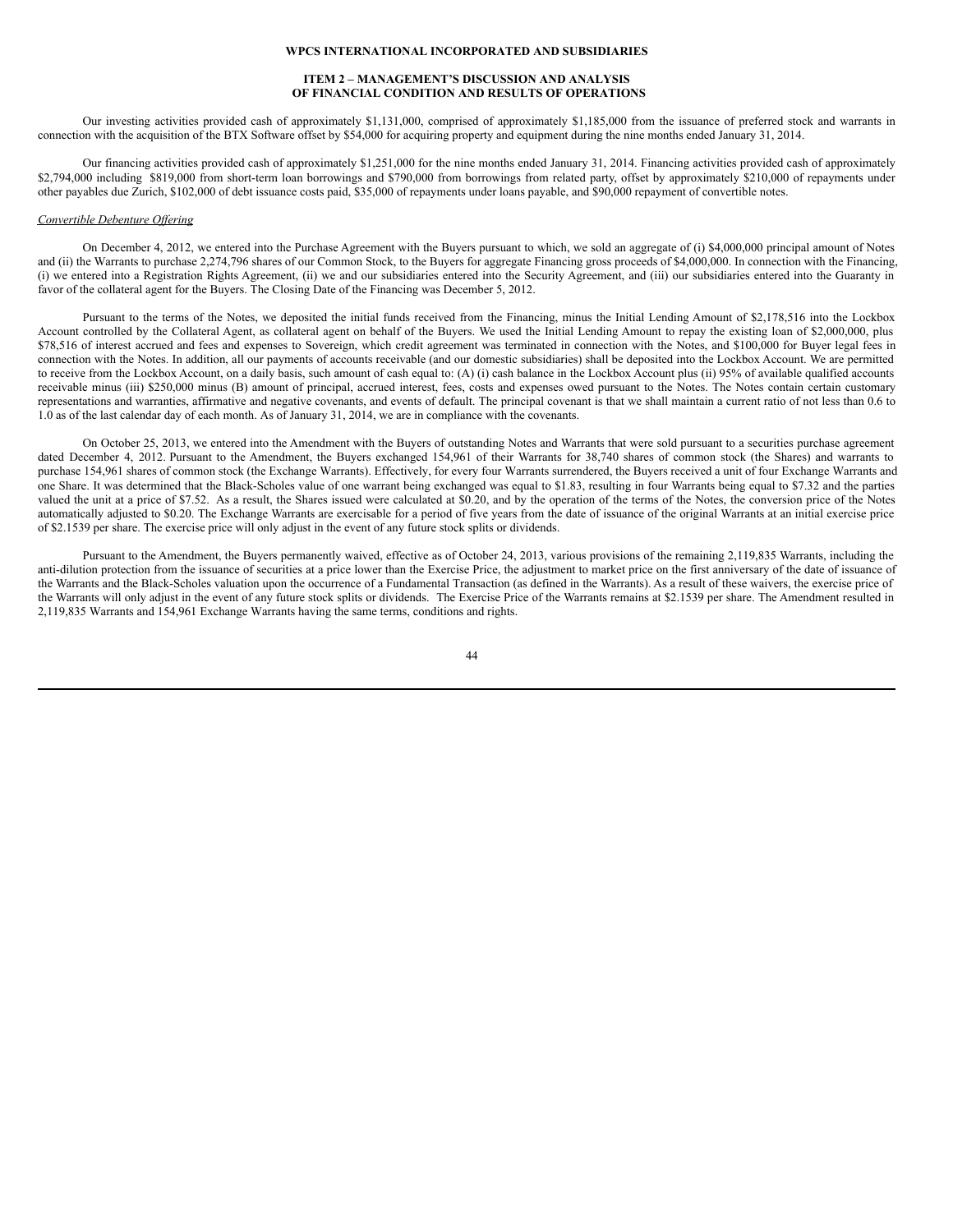### **ITEM 2 – MANAGEMENT'S DISCUSSION AND ANALYSIS OF FINANCIAL CONDITION AND RESULTS OF OPERATIONS**

Effective October 31, 2013, we entered into the Note Amendment with the Buyers. The Note Amendment eliminated certain features of the Notes which would otherwise have resulted in substantial accounting charges to the Company. Pursuant to the Note Amendment, the Buyers permanently waived various provisions of the Notes, including the adjustment to the conversion price under a Fundamental Transaction (as defined in the Notes), the anti-dilution protection from the issuance of securities at a price lower than the current exercise price and the adjustment to market price on the first anniversary of the date of issuance of the Notes. As a result of these waivers, the conversion price of the Notes will only adjust in the event of any future stock splits or dividends.

Prior to the Note Amendment, if an event of default existed under the Notes, the Buyers would have been entitled to redeem \$3,400,000 in aggregate principal and interest of the Notes for a redemption price equal to the greater of 125% of (x) the deemed value of the shares of common stock underlying the Note (the Intrinsic Value) and (y) the outstanding principal and unpaid interest under the Notes (the Base Value). The Note Amendment reduces and fixes the event of default redemption price by eliminating the Intrinsic Value calculation and modifying the Base Value calculation and interest rate to more accurately make-whole the holders of the Notes from the loss of interest from an early redemption of the Notes and the decreased value of the Notes without such Intrinsic Value rights. As revised, the event of default redemption amount equals the sum of the Conversion Amount (as defined in the Notes) to be redeemed, plus a make-whole amount equal to the amount of any interest that, but for any redemption of the Notes on such given date, would have accrued with respect to the Conversion Amount being redeemed under the Notes at the interest rate then in effect for the period from such given date through October 31, 2023, the amended maturity date of the Notes, discounted to the present value of such interest using a discount rate of 2.5% per annum. As a result, the fixed value of the event of default redemption price was approximately \$10,900,000 at the time of the Note Amendment. As a result of Note conversions during the third fiscal quarter, the value of the event of default redemption price was approximately \$2,800,000 as of January 31, 2014. In addition, the interest rate of the Notes was amended to 15% per annum, subject to increase to 25% per annum if an event of default occurs and is continuing.

As a result of the significant modifications of the Notes, we determined that the Notes were extinguished and new Notes were being issued. In connection with this modification, we compared the present value of the beneficial conversion features of the Notes to the new Notes. We determined that the present value of the new Notes exceeded the present value of the old Notes, by more than 10%, which resulted in the application of extinguishment accounting. The modification of the Note resulted in the debt instruments being exchanged with substantially different terms and extinguishment accounting was applied resulting in a loss on extinguishment of debt for the unamortized discount related to the Notes of \$1,299,304. In addition, we recorded a new debt discount based on the fixed conversion rate and exercise price of \$0.20 per share of \$3,400,000 related to the remaining proceeds of the New Notes.

Prior to the Note Amendment, \$593,923 of Notes was converted into 275,742 shares of the Company's common stock.In addition, \$6,077 of Notes was redeemed for cash at the request of a Buyer.

During the three months ended January 31, 2014, \$2,501,666 of Notes were converted into 12,508,340 shares of the Company's common stock, resulting in the accelerated write-off of unamortized debt discount of \$2,501,666. In addition, \$19,231 of accrued interest on New Notes was converted into 96,155 shares of the Company's common stock. There were no further conversions of New Notes subsequent to January 31, 2014. The outstanding principal balance of the New Notes was \$898,334 as of January 31, 2014.

In connection with the BTX Purchase Agreement, we agreed to waive any rights to compel the redemption of the New Notes. The Buyers agreed to restrict their ability to convert the Notes and/or exercise the Warrants and receive shares of our Common Stock such that the number of shares of common stock held by the Buyer in the aggregate and its affiliates after such conversion or exercise does not exceed 9.99% of the then issued and outstanding shares of our Common Stock.

Pursuant to the Registration Rights Agreement, we agreed to file a registration statement with the SEC, within 30 days following receipt of a request from a Buyer (or 45 days with respect to an underwritten offering), covering such shares of common stock issuable upon conversion of the Notes or exercise of the Warrants, as requested by the Buyers, and have such registration statement declared effective by the SEC within 90 days thereafter. We also agreed to notify the Buyers if we at any time propose to register any of our securities under the Securities Act of 1933, as amended, and of such Buyers' right to participate in such registration. In connection with the conversion described above, no request has been received from a Buyer to register such shares.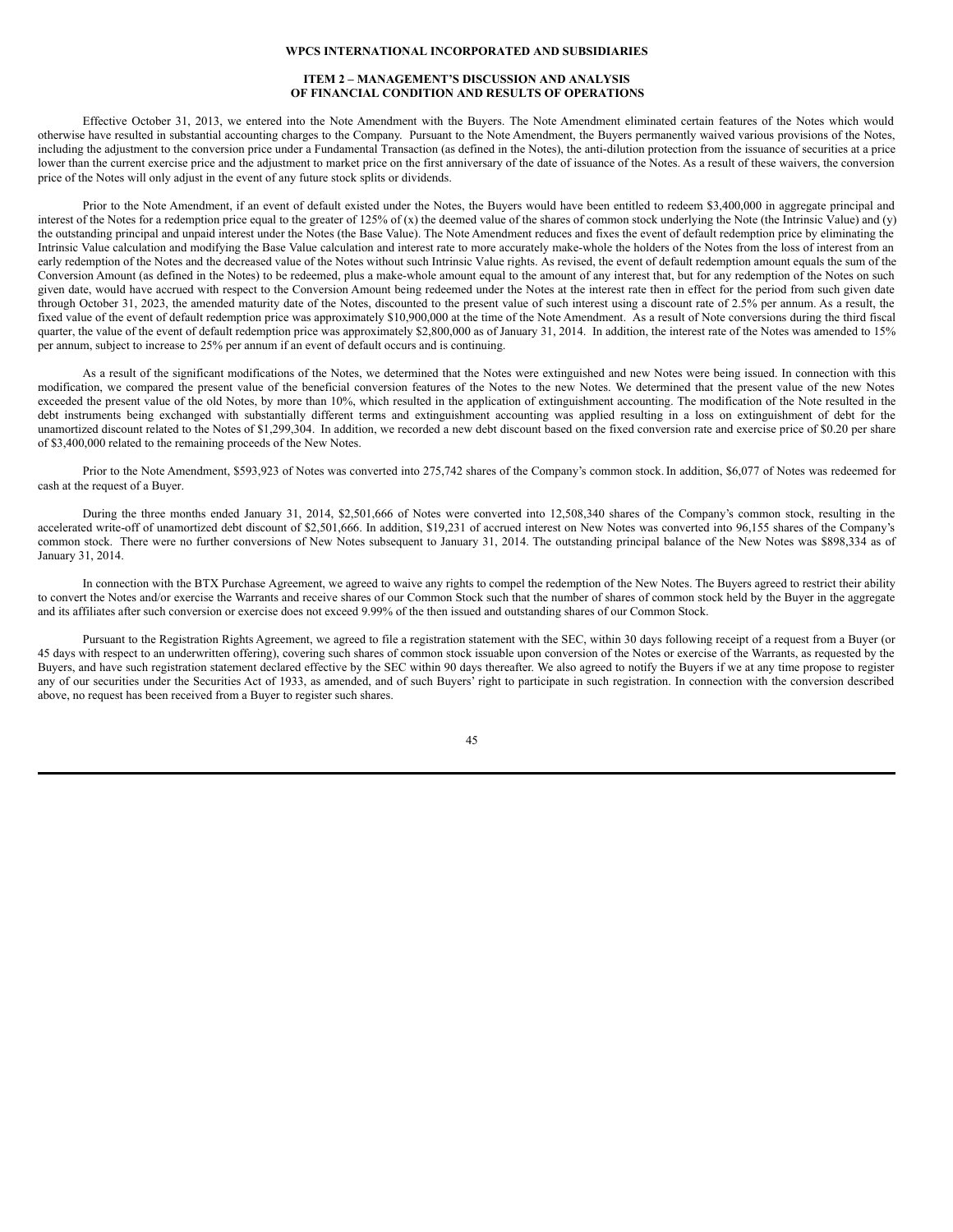### **ITEM 2 – MANAGEMENT'S DISCUSSION AND ANALYSIS OF FINANCIAL CONDITION AND RESULTS OF OPERATIONS**

If we fail to comply with the registration statement filing, effective date or maintenance date filing requirements, we are required to pay the Buyers a registration delay payment in cash equal to 2% of the Buyer's original principal amount stated on such Investors' Note as of the Closing Date on the date of each failure, and on every thirty (30) day anniversary of the of the respective failures (Registration Delay Payment). Notwithstanding the foregoing, in no event shall the aggregate amount of Registration Delay Payments exceed 10% of such Investor's original principal amount stated on the Note on the Closing Date. We account for such Registration Delay Payments as contingent liabilities as defined in ASC. Accordingly, we recognize such damages when it becomes probable that they will be incurred and amounts are reasonably estimable.

Pursuant to the Guaranty, our subsidiaries guaranteed to the collateral agent, for the benefit of the Buyers, the punctual payment, as and when due and payable, of all amounts owed by us in respect of the Purchase Agreement, the Notes and the other transaction documents executed in connection with the Purchase Agreement.

Pursuant to the Security Agreement, we and our subsidiaries granted, in favor of the collateral agent for the Buyers, a continuing security interest in all our personal property and assets, as collateral security for the Company and its subsidiaries under the Purchase Agreement, the Notes, the Guaranty and the other transaction documents.

#### *Hartford and Lakewood Operations Asset Sales*

On July 25, 2012, the Company and the Hartford and Lakewood Operations entered into the Asset Purchase Agreement, pursuant to which the Hartford and Lakewood Operations sold substantially all of their assets to two newly-created subsidiaries of Kavveri for a purchase price of \$5.5 million in cash, subject to adjustment, and the assumption of their various liabilities. At closing, we received \$4.9 million in cash, with the remaining purchase price to be settled upon (1) completing the assignment of certain contracts post-closing, which was concluded, and (2) satisfying certain adjustments to the purchase price based on a final net asset valuation to be completed after closing as well as repurchase obligations of certain delinquent accounts receivables. We used the proceeds from this sale to repay the full amount outstanding under the Credit Agreement of \$4,022,320 as of July 25, 2012. The difference of \$877,680 was deposited in its operating cash account.

To date, we have not reached agreement with Kavveri with regard a resolution for settling the net asset valuation. We are currently in discussions with Kavveri for the settlement of the final adjustments to the purchase price, and have reserved \$450,000 for possible future settlement, which includes \$104,000 recorded for the three and nine months ended January 31, 2014. There can be no assurance that we will be successful in settling with Kavveri amounts claimed by them.

## *Short-Term Commitments with the China Operations*

Effective August 1, 2013, the China Operations entered into a secured loan with the Bank of China (the Short-Term Bank Loan). The Short-Term Bank Loan provides for a loan in the amount of \$3,279,300. The proceeds from the Short-Term Bank Loan were used to repay outstanding unsecured loans of \$2,404,545 due to its joint venture partner, Taian Gas Group (TGG). The Short-Term Bank Loan has an interest rate of 7.38%, and interest is due on a quarterly basis.

### *Other Payable to Zurich*

On July 12, 2012, we executed the Financing Agreement with Zurich, to assist in the completion of the project contract with the Owner of Cooper Project. Under the terms of the Financing Agreement, Zurich advanced us \$793,927 to assist in the completion of the Cooper Project, a \$16.2 million project completed by our Trenton Operations. We were to repay Zurich the financial advances by September 2012; however, we were in default under the terms of the Financing Agreement as we did not repay Zurich the \$793,927, and Zurich paid certain of our vendors pursuant to Zurich's obligations under its payment bond on the Cooper Project. In addition, we are contingently liable to Zurich and its affiliate F&D under the Indemnity Agreement. Zurich and F&D, as surety, issued certain performance and payment bonds on behalf of owners or customers regarding our work on various projects under the Indemnity Agreement. We agreed to indemnify the surety for any payments made by Zurich on contracts of suretyship, guaranty or indemnity.

On April 17, 2013, we executed the Forbearance Agreement with Zurich, which supersedes the Financing Agreement. As of April 16, 2013, the total Loss Amount due Zurich under the Forbearance Agreement less payments received by Zurich was \$2,836,668. Under the Forbearance Agreement, among other things, the parties have agreed to the following payments which will be credited against the Loss Amount owed to Zurich by us: (1) the Interim Liability Payments; (2) the Customer Payments; and (3) the Claim, up to the Loss Amount as it exists at the time. As of January 31, 2014, the net Other Payable for the Loss Amount owed Zurich under the Forbearance Agreement was \$1,533,757, which includes the initial Interim Liability Payments of \$25,000 per month, and \$1,090,604 of additional contract accounts receivable representing future Customer Payments and \$22,922 of additional accounts payable assigned to Zurich which were reclassed from consolidated accounts receivable and accounts payable, respectively.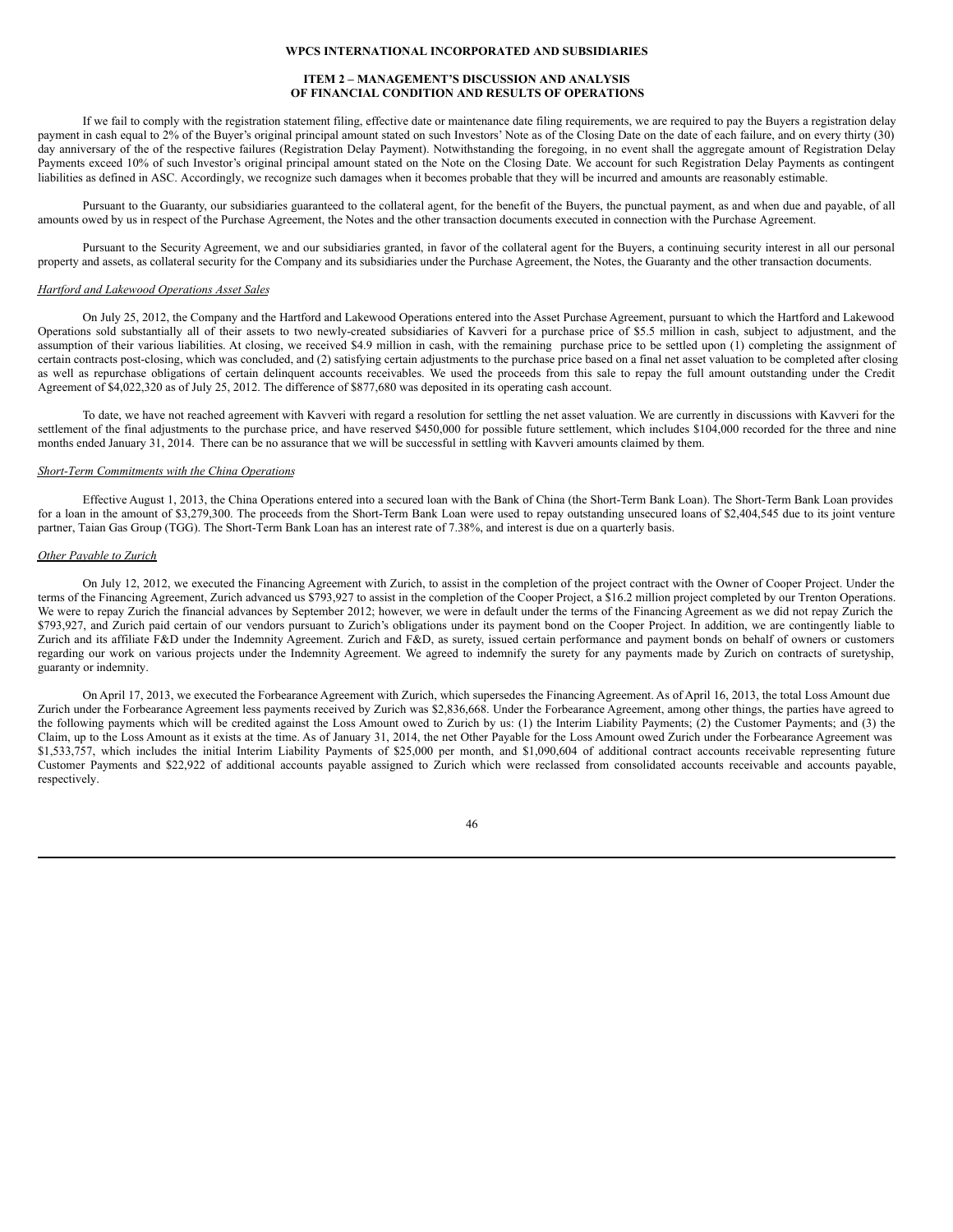### **ITEM 2 – MANAGEMENT'S DISCUSSION AND ANALYSIS OF FINANCIAL CONDITION AND RESULTS OF OPERATIONS**

Each or any of the following shall constitute an event of default under the Forbearance Agreement: (a) failure by us to make any of the Interim Liability Payments; (b) failure by us to remit any Customer Payments received; (c) the failure by us or the Owner to remit the proceeds of the Claim to Zurich; and (d) any Loss Amount that still exists as of December 31, 2013. We are currently in default under the Forbearance Agreement due to the failure to: (1) pay the monthly Interim Liability Payment of \$25,000 per month since December 1, 2013; and (2) pay the Loss Amount of \$1,533,757 due December 31, 2013 under the Forbearance Agreement. We are currently in discussions with Zurich for the settlement of the Loss Amount due under the Forbearance Agreement. There can be no assurance that we will be successful in settling with Zurich the Loss Amount due.

We have submitted a Claim to the Owner of \$2,421,425 for significant delays, disruptions and construction changes that were beyond its control and required us to perform additional work related to the Cooper Project, which was completed in the fiscal year ended April 30, 2013. We are currently in negotiations with the Owner to settle the Claim. The next step in the resolution process as set forth in the contract with the Owner is mandatory non-binding mediation through the AAA. On April 15, 2013, we filed a Mediation request with the AAA with regard to the Claim. We are awaiting a response from the Owner and, as such, no date has been established for the Mediation. If we are successful in the settlement of this Claim, we expect to use the proceeds from the Claim to repay Zurich the Loss Amount as it exists at the time. There can be no assurance that we will be successful in settling with the Owner for all or a portion of the submitted claim.

### *Going Concern*

Our continuation as a going concern beyond the next twelve months and our ability to discharge our liabilities and commitments in the normal course of business is ultimately dependent upon the execution of its future plans, which include the following: (1) our ability to generate future operating income, reduce operating expenses and produce cash from our operating activities, which will be affected by general economic, competitive, and other factors, many of which are beyond our control (2) the repayment of, or the modification of the terms under the Zurich Forbearance Agreement; (3) the settlement of the claim with the Owner; and (4) obtaining additional funds through additional financing. These factors raise substantial doubt about the Company's ability to continue as a going concern. There can be no assurance that our plans to ensure continuation as a going concern will be successful.

### *Backlog*

As of January 31, 2014, we had a backlog of unfilled orders of approximately \$24.0 million compared to approximately \$25.9 million at April 30, 2013.We define backlog as the value of work-in-hand to be provided for customers as of a specific date where the following conditions are met (with the exception of engineering change orders): (i) the price of the work to be done is fixed; (ii) the scope of the work to be done is fixed, both in definition and amount; and (iii) there is a written contract, purchase order, agreement or other documentary evidence which represents a firm commitment by the customer to pay us for the work to be performed. These backlog amounts are based on contract values and purchase orders and may not result in actual receipt of revenue in the originally anticipated period or at all. We have experienced variances in the realization of our backlog because of project delays or cancellations resulting from external market factors and economic factors beyond our control and we may experience such delays or cancellations in the future. Backlog does not include new firm commitments that may be awarded to us by our customers from time to time in future periods. These new project awards could be started and completed in this same future period. Accordingly, our backlog does not necessarily represent the total revenue that could be earned by us in future periods.

#### *Of -Balance Sheet Arrangements*

We have no off-balance sheet arrangements.

#### *Critical Accounting Policies*

Financial Reporting Release No. 60, published by the SEC, recommends that all companies include a discussion of critical accounting policies used in the preparation of their financial statements. While all these significant accounting policies impact our financial condition and results of operations, we view certain of these policies as critical. Policies determined to be critical are those policies that have the most significant impact on our consolidated financial statements and require management to use a greater degree of judgment and estimates. Actual results may differ from those estimates.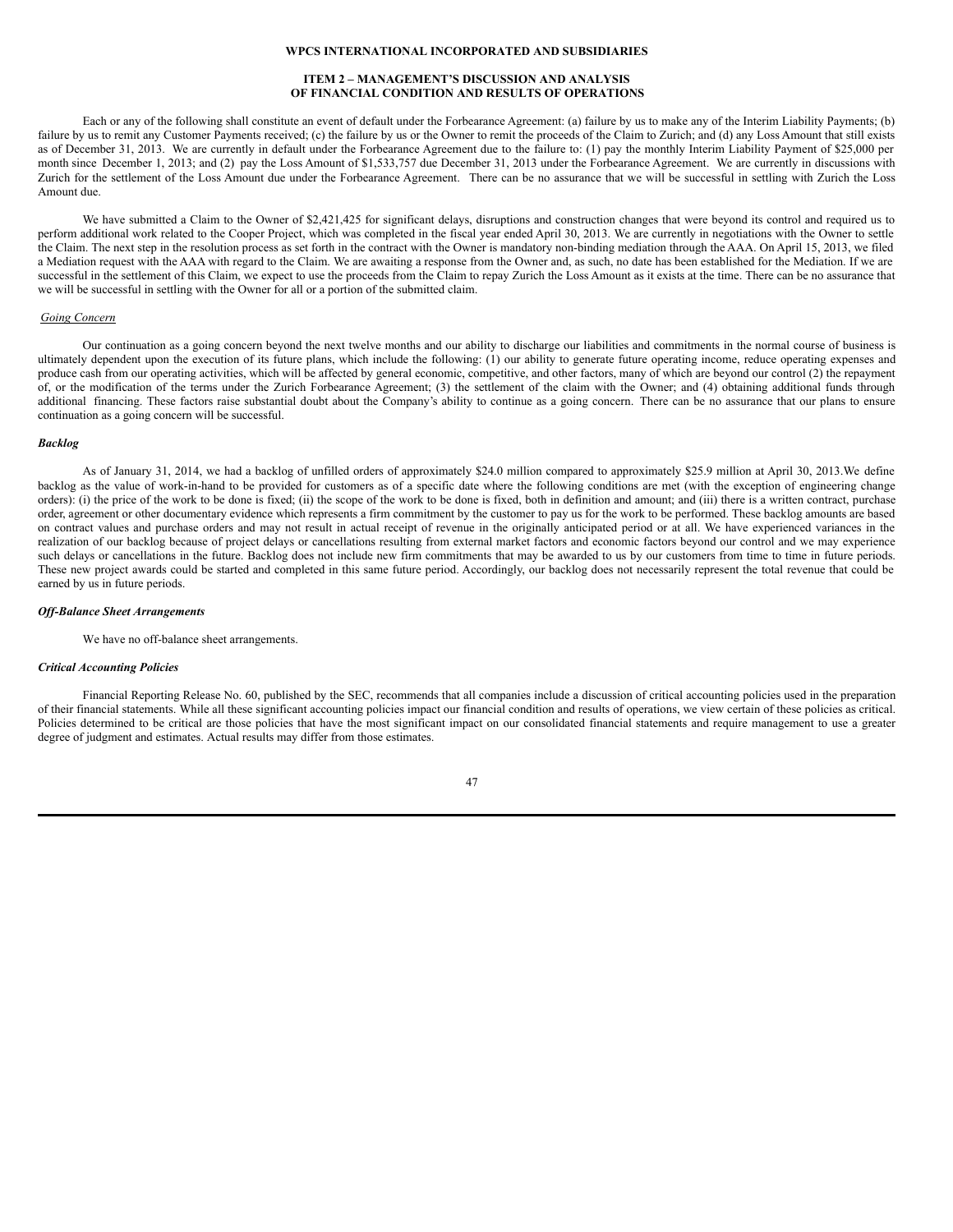## **ITEM 2 – MANAGEMENT'S DISCUSSION AND ANALYSIS OF FINANCIAL CONDITION AND RESULTS OF OPERATIONS**

We believe that given current facts and circumstances, it is unlikely that applying any other reasonable judgments or estimate methodologies would cause a material effect on our condensed consolidated results of operations, financial position or liquidity for the periods presented in this report.

The accounting policies identified as critical are as follows:

#### *Use of Estimates*

In preparing financial statements in conformity with accounting principles generally accepted in the United States of America, management is required to make estimates and assumptions that affect the reported amounts of assets and liabilities and the disclosure of contingent assets and liabilities at the date of the financial statements and revenue and expenses during the reporting period. The most significant estimates relate to the calculation of percentage-of-completion on uncompleted contracts, allowance for doubtful accounts, valuation of inventory, realization of deferred tax assets, capitalization of software costs, amortization method and lives of customer lists, acquisitionrelated contingency consideration and estimates of the fair value of reporting units and discounted cash flows used in determining whether goodwill has been impaired. Actual results could differ from those estimates.

## *Accounts Receivable*

Accounts receivable are due within contractual payment terms and are stated at amounts due from customers net of an allowance for doubtful accounts. Credit is extended based on evaluation of a customer's financial condition. Accounts outstanding longer than the contractual payment terms are considered past due. We determine our allowance by considering a number of factors, including the length of time trade accounts receivable are past due, our previous loss history, the customer's current ability to pay its obligation to the us, and the condition of the general economy and the industry as a whole. We write off accounts receivable when they become uncollectible, and payments subsequently received on such receivables are credited to the allowance for doubtful accounts.

#### *Capitalized Software Costs*

Costs incurred in the research, design and development of software for sale to others as a separate product or embedded in a product and sold as part of the product as a whole are charged to expense until technological feasibility is established. Thereafter, software development costs, consisting primarily of payroll and related costs, purchased materials and services and software to be used within our products, which significantly enhance the marketability or significantly extend the life of our products are capitalized, and amortized to cost of revenue on a straight-line basis over three years, beginning when the products are offered for sale or when the enhancements are integrated into the product. We are required to use professional judgment in determining whether product enhancement costs meet the criteria for immediate expense or capitalization, in accordance with the Accounting Standards Codification (ASC).

#### *Derivative Instruments*

Derivative liabilities were related to embedded conversion features of the Notes and the common stock Warrants issued in connection with the Purchase Agreement. For derivative instruments that are accounted for as liabilities, the derivative instrument is initially recorded at its fair value and is then re-valued at each reporting date, with changes in fair value recognized in earnings each reporting period. We used the binomial lattice model to value the derivative instruments at inception and subsequent valuation dates and the value is re-assessed at the end of each reporting period, in accordance with ASC 815. Derivative instrument liabilities are classified in the balance sheet as current or non-current based on whether or not the net-cash settlement of the derivative instrument could be required within twelve months of the balance sheet date.

#### *Fair Value of Financial Instruments*

Our material financial instruments at January 31, 2014 and for which disclosure of estimated fair value is required by certain accounting standards consisted of cash and cash equivalents, accounts receivable, account payable, Notes, common stock Warrants and loans payable. The fair values of cash and cash equivalents, accounts receivable, and account payable are equal to their carrying value because of their liquidity and short-term maturity. The fair values of the Notes and common stock Warrants are accounted for in accordance with ASC 815. We believe that the fair values of the loans payable do not differ materially from their aggregate carrying values in that substantially all the obligations bear variable interest rates that are based on market rates or interest rates that are periodically adjustable to rates that are based on market rates.

## *Other Long-lived Assets*

We assess the impairment of long-lived assets whenever events or changes in circumstances indicate that their carrying value may not be recoverable from the estimated future cash flows expected to result from their use and eventual disposition. Our long-lived assets subject to this evaluation include property and equipment and amortizable intangible assets.

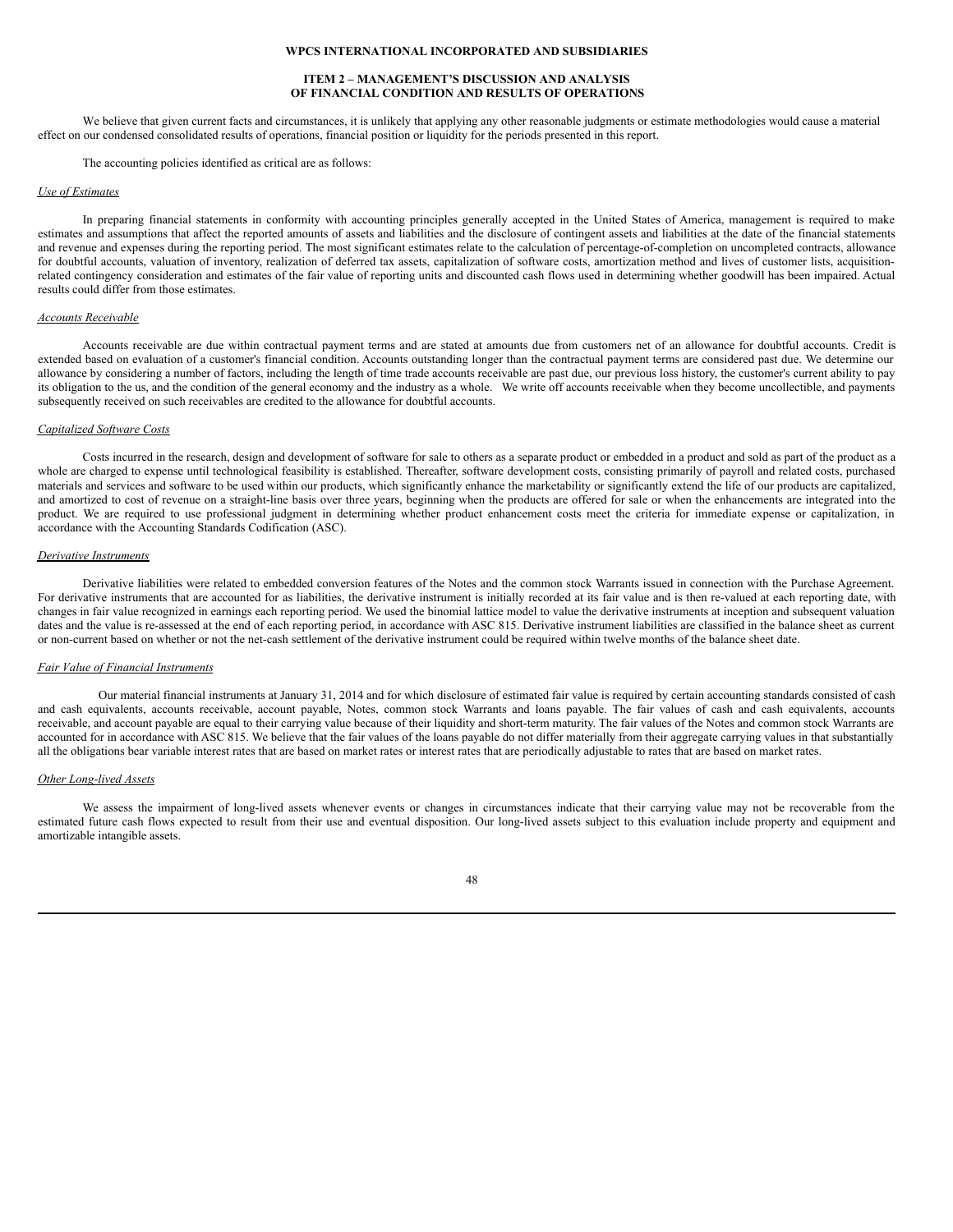## **ITEM 2 – MANAGEMENT'S DISCUSSION AND ANALYSIS OF FINANCIAL CONDITION AND RESULTS OF OPERATIONS**

#### *Deferred Income Taxes*

We determine deferred tax liabilities and assets at the end of each period based on the future tax consequences that can be attributed to net operating loss carryovers and differences between the financial statement carrying amounts of existing assets and liabilities and their respective tax bases, using the tax rate expected to be in effect when the taxes are actually paid or recovered. The recognition of deferred tax assets is reduced by a valuation allowance if it is more likely than not that the tax benefits will not be realized. The ultimate realization of deferred tax assets depends upon the generation of future taxable income during the periods in which those temporary differences become deductible.

At January 31, 2014, our net deferred tax assets are fully offset by a valuation allowance. We will continue to evaluate the realization of our deferred tax assets and liabilities on a periodic basis, and will adjust such amounts in light of changing facts and circumstances.

We consider past performance, expected future taxable income and prudent and feasible tax planning strategies in assessing the amount of the valuation allowance. Our forecast of expected future taxable income is based over such future periods that we believe can be reasonably estimated. Changes in market conditions that differ materially from our current expectations and changes in future tax laws in the U.S. may cause us to change our judgments of future taxable income. These changes, if any, may require us to adjust our existing tax valuation allowance higher or lower than the amount we have recorded.

#### *Revenue Recognition*

We generate our revenue by offering communications infrastructure contracting services. Our contracting services report revenue pursuant to customer contracts that span varying periods of time. We report revenue from contracts when persuasive evidence of an arrangement exists, fees are fixed or determinable, and collection is reasonably assured.

We record revenue and profit from long-term contracts on a percentage-of-completion basis, measured by the percentage of contract costs incurred to date to the estimated total costs for each contract. Contracts in process are valued at cost plus accrued profits less earned revenues and progress payments on uncompleted contracts. Contract costs include direct materials, direct labor, third party subcontractor services and those indirect costs related to contract performance. Contracts are generally considered substantially complete when engineering is completed and/or site construction is completed.

We have numerous contracts that are in various stages of completion. Such contracts require estimates to determine the appropriate cost and revenue recognition. Cost estimates are reviewed monthly on a contract-by-contract basis, and are revised periodically throughout the life of the contract such that adjustments to profit resulting from revisions are made cumulative to the date of the revision. Significant management judgments and estimates, including the estimated cost to complete projects, which determines the project's percent complete, must be made and used in connection with the revenue recognized in the accounting period. Current estimates may be revised as additional information becomes available. If estimates of costs to complete long-term contracts indicate a loss, provision is made currently for the total loss anticipated.

The length of our contracts varies. Assets and liabilities related to long-term contracts are included in current assets and current liabilities as they will be liquidated in the normal course of contract completion, although this may require more than one year.

We record revenue and profit from short-term contracts for our China Operations under the completed contract method, whereas income is recognized only when a contract is completed or substantially completed. Accordingly, during the period of performance, billings and costs are accumulated on the balance sheet, but no revenue or income is recorded before completion or substantial completion of the work. Our decision is based on the short-term nature of the work performed.

We also recognize certain revenue from short-term contracts when equipment is delivered or the services have been provided to the customer. For maintenance contracts, revenue is recognized ratably over the service period.

## *Recently Issued Accounting Pronouncements*

In December 2011, the FASB issued ASU No. 2011-11 (ASU 2011-11), Disclosures about Offsetting Assets and Liabilities where entities are required to disclose both gross information and net information about both instruments and transactions eligible for offset in the statement of financial position and instruments and transactions subject to an agreement similar to a master netting arrangement. This scope would include derivatives, sale and repurchase agreements, and reverse sale and repurchase agreements, and securities borrowing and securities lending arrangements. These disclosures assist users of financial statements in evaluating the effect or potential effect of netting arrangements on a company's financial position. The adoption of ASU 2011-11 on May 1, 2013 did not have a material impact on our unaudited condensed consolidated financial statements.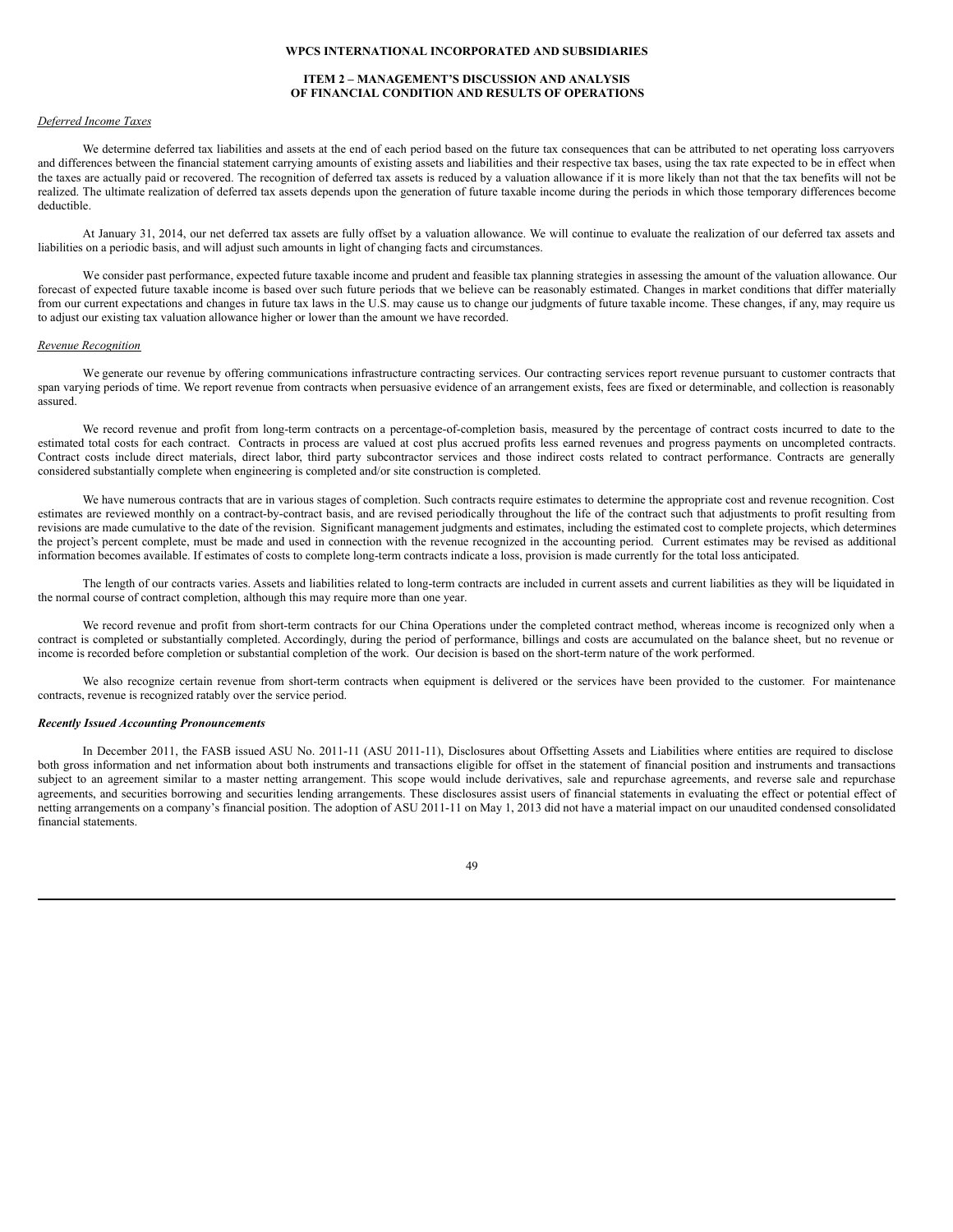#### **ITEM 3 – QUANTITATIVE AND QUALITATIVE DISCLOSURES ABOUT MARKET RISK**

Not required under Regulation S-K for "smaller reporting companies."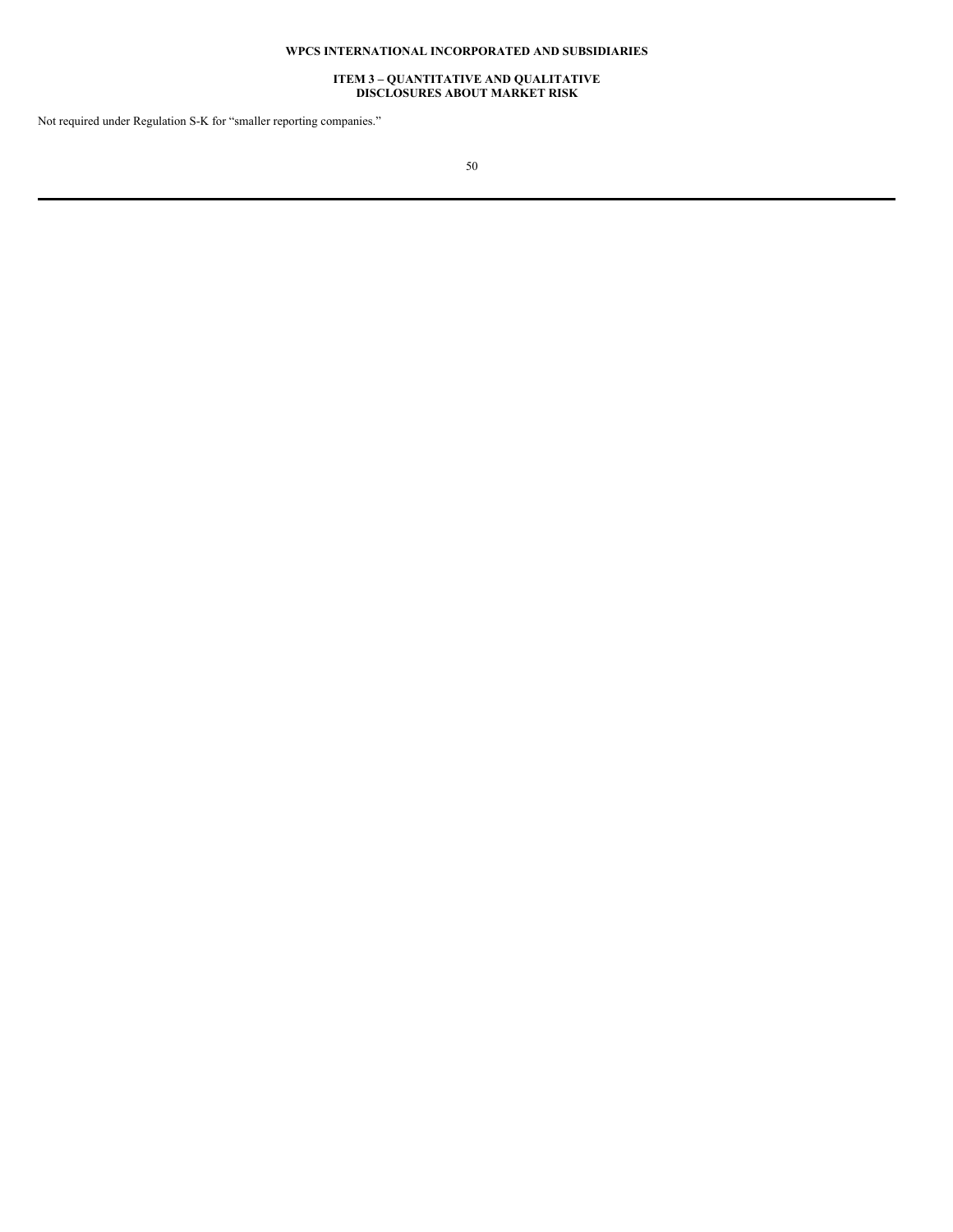# **ITEM 4 – CONTROLS AND PROCEDURES**

## *(a) Evaluation of disclosure controls and procedures.*

Our management, with the participation of our interim chief executive officer and chief financial officer, evaluated the effectiveness of our disclosure controls and procedures pursuant to Rule 13a-15 under the Securities Exchange Act of 1934 as of the end of the period covered by this Quarterly Report on Form 10-Q. In designing and evaluating the disclosure controls and procedures, management recognizes that any controls and procedures, no matter how well designed and operated, can provide only reasonable assurance of achieving the desired control objectives. In addition, the design of disclosure controls and procedures must reflect the fact that there are resource constraints and that management is required to apply its judgment in evaluating the benefits of possible controls and procedures relative to their costs.

Based on our evaluation, our interim chief executive officer and chief financial officer concluded that, as of January 31, 2014, our disclosure controls and procedures are designed at a reasonable assurance level and are effective to provide reasonable assurance that information we are required to disclose in reports that we file or submit under the Exchange Act is recorded, processed, summarized and reported within the time periods specified in Securities and Exchange Commission rules and forms, and that such information is accumulated and communicated to our management, including our chief executive officer and chief financial officer, as appropriate, to allow timely decisions regarding required disclosure.

## *(b) Changes in internal control over financial reporting.*

There were no changes in our internal control over financial reporting that occurred during the quarter ended January 31, 2014that have materially affected, or are reasonably likely to materially affect, our internal control over financial reporting.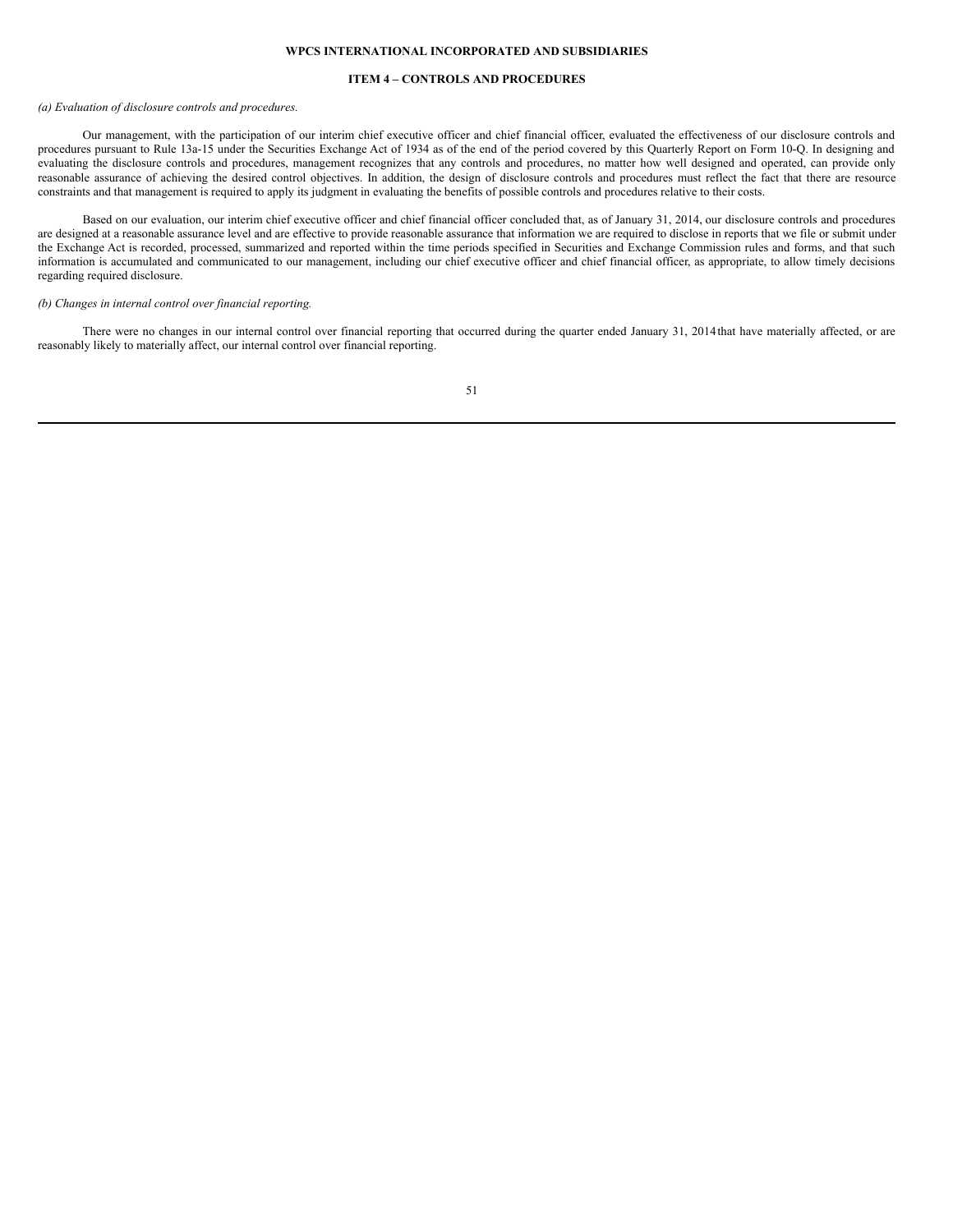## **PART II – OTHER INFORMATION**

## **ITEM 1. LEGAL PROCEEDINGS**

We are currently not a party to any material legal proceedings or claims.

### **ITEM 1A. RISK FACTORS**

Not required under Regulation S-K for "smaller reporting companies."

### **ITEM 2. UNREGISTERED SALES OF EQUITY SECURITIES AND USE OF PROCEEDS**

During the quarter ended January 31, 2014, the Company issued an aggregate of 12,604,495 shares of its common stock, to investors upon the conversion of an aggregate of \$2,501,666 of outstanding senior secured convertible debentures ("Debentures"), and \$19,231 of accrued interest on such Debentures. The shares were issued pursuant to the exemption from registration provided by Section 4(a)(2) of the Securities Act of 1933, as amended.

#### **ITEM 3. DEFAULTS UPON SENIOR SECURITIES**

None.

**ITEM 4. MINE SAFETY DISCLOSURES**

None.

## **ITEM 5. OTHER INFORMATION**

None.

### **ITEM 6. EXHIBITS**

- 31.01 Certification of Interim Chief Executive Officer pursuant to Exchange Act Rules 13a-14(a) and 15d-14(a), as adopted pursuant to Section 302 of the Sarbanes-Oxley Act of 2002.
	- 31.02 Certification of Chief Financial Officer pursuant to Exchange Act Rules 13a-14(a) and 15d-14(a), as adopted pursuant to Section 302 of the Sarbanes-Oxley Act of 2002.
	- 32.01 Certifications of Interim Chief Executive Officer and Chief Financial Officer pursuant to 18 U.S.C. Section 1350, as adopted pursuant to Section 906 of the Sarbanes-Oxley Act of 2002.
	- 101.INS XBRL Instance Document
	- 101.SCH XBRL Taxonomy Extension Schema Document
	- 101.CAL XBRL Taxonomy Extension Calculation Linkbase Document
	- 101.LAB XBRL Taxonomy Extension Label Linkbase Document
	- 101.PRE XBRL Taxonomy Extension Presentation Linkbase Document
	- 101.DEF XBRL Taxonomy Extension Definition Linkbase Document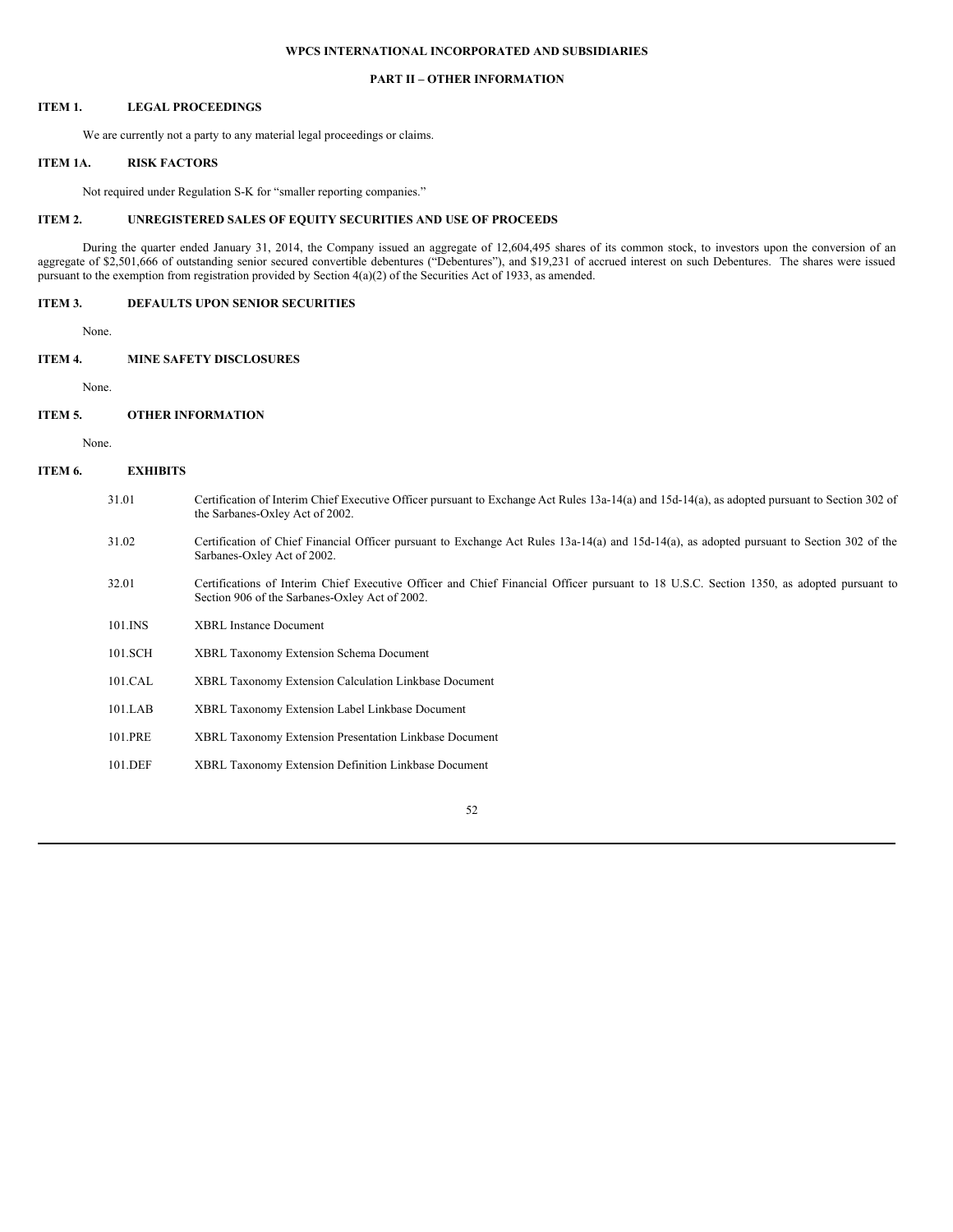# **SIGNATURES**

Pursuant to the requirements of the Securities Exchange Act of 1934, the registrant has duly caused this report to be signed on its behalf by the undersigned, thereunto duly authorized.

# **WPCS INTERNATIONAL INCORPORATED**

Date: March 17, 2014 **By:** */s/ JOSEPH HEATER* Joseph Heater Chief Financial Officer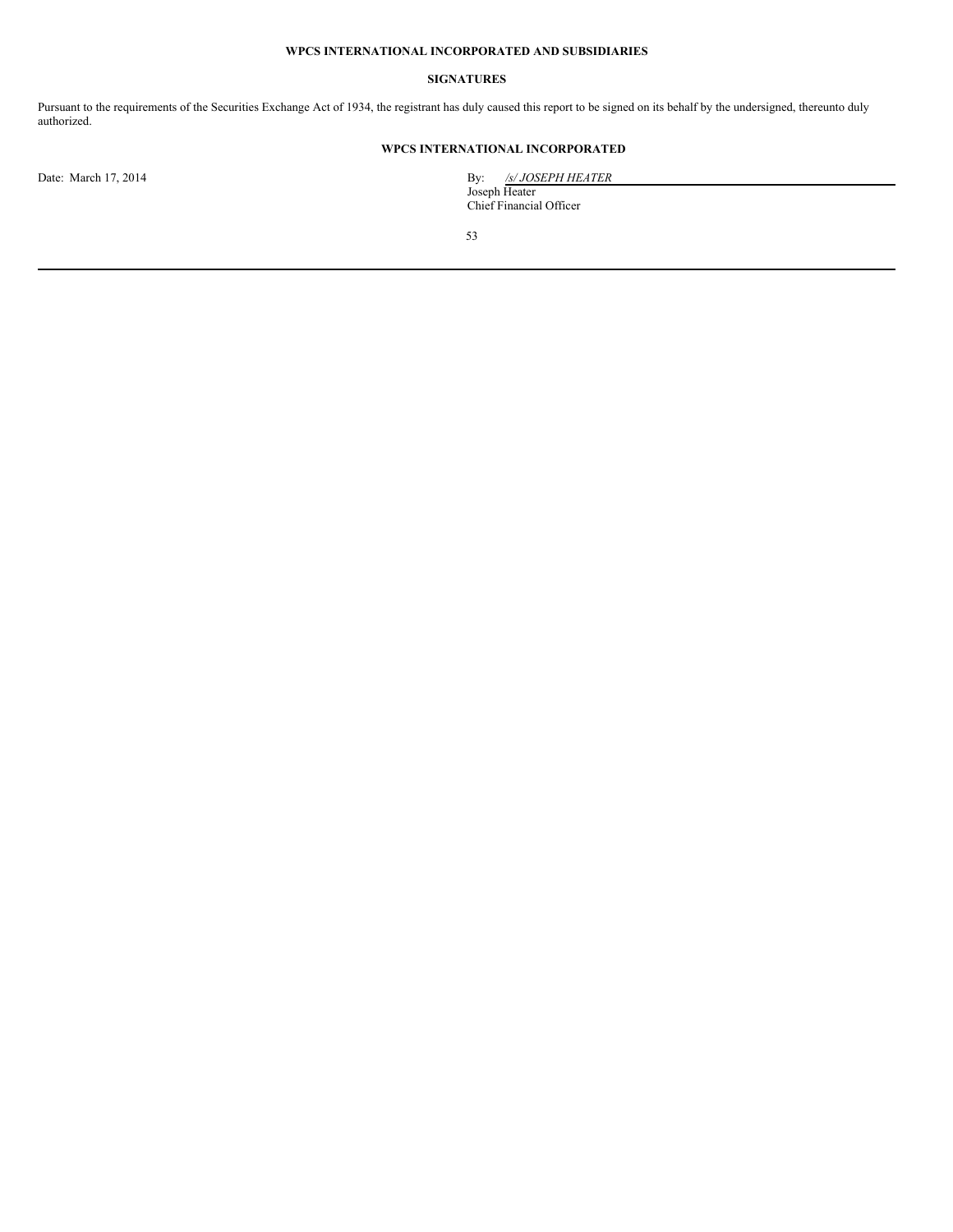## WPCS INTERNATIONAL INCORPORATED OFFICER'S CERTIFICATE PURSUANT TO SECTION 302

I, Sebastian Giordano, certify that:

- 1. I have reviewed this quarterly report on Form 10-Q of WPCS International Incorporated;
- 2. Based on my knowledge, this report does not contain any untrue statement of a material fact or omit to state a material fact necessary to make the statements made, in light of the circumstances under which such statements were made, not misleading with respect to the period covered by this report;
- 3. Based on my knowledge, the financial statements, and other financial information included in this report, fairly present in all material respects the financial condition, results of operations and cash flows of the registrant as of, and for, the periods presented in this report;
- 4. The registrant's other certifying officer and I are responsible for establishing and maintaining disclosure controls and procedures (as defined in Exchange Act Rules 13a-15(e) and 15d-15(e)) and internal control over financial reporting (as defined in Exchange Act Rules 13a-15(f) and 15d-15(f)) for the registrant and have:
	- (a) Designed such disclosure controls and procedures, or caused such disclosure controls and procedures to be designed under our supervision, to ensure that material information relating to the registrant, including its consolidated subsidiaries, is made known to us by others within those entities, particularly during the period in which this report is being prepared;
	- (b) Designed such internal control over financial reporting, or caused such internal control over financial reporting to be designed under our supervision, to provide reasonable assurance regarding the reliability of financial reporting and the preparation of financial statements for external purposes in accordance with generally accepted accounting principles;
	- (c) Evaluated the effectiveness of the registrant's disclosure controls and procedures and presented in this report our conclusions about the effectiveness of the disclosure controls and procedures, as of the end of the period covered by this report based on such evaluation; and
	- (d) Disclosed in this report any change in the registrant's internal control over financial reporting that occurred during the registrant's most recent fiscal quarter (the registrant's fourth fiscal quarter in the case of an annual report) that has materially affected, or is reasonably likely to materially affect, the registrant's internal control over financial reporting; and
- 5. The registrant's other certifying officer(s) and I have disclosed, based on our most recent evaluation of internal control over financial reporting, to the registrant's auditors and the audit committee of the registrant's board of directors (or persons performing the equivalent functions):
	- (a) All significant deficiencies and material weaknesses in the design or operation of internal control over financial reporting which are reasonable likely to adversely affect the registrant's ability to record, process, summarize and report financial information; and
	- (b) Any fraud, whether or not material, that involves management or other employees who have a significant role in the registrant's internal controls over financial reporting.

Date: March 17, 2014

/s/ SEBASTIAN GIORDANO Sebastian Giordano Interim Chief Executive Officer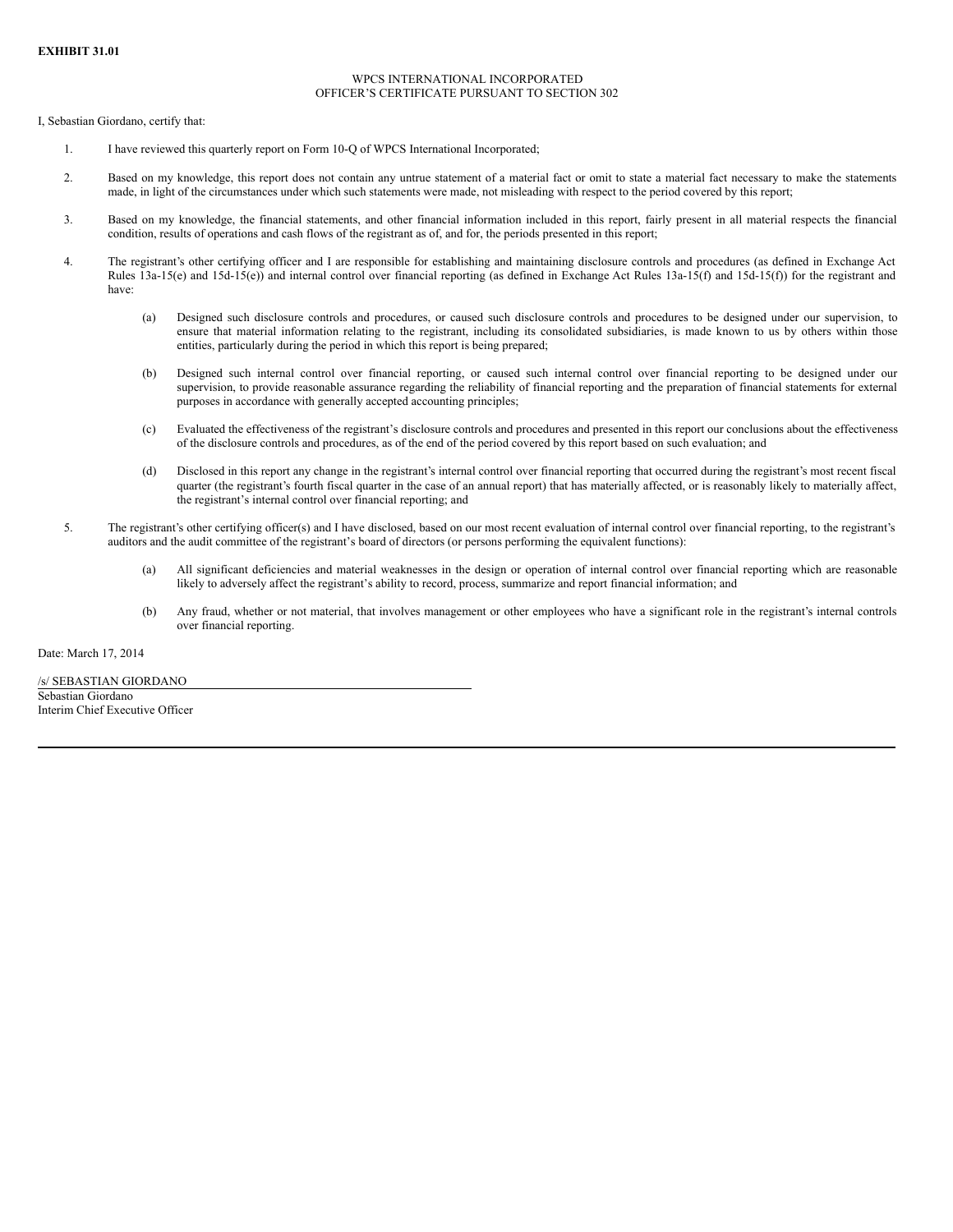## WPCS INTERNATIONAL INCORPORATED OFFICER'S CERTIFICATE PURSUANT TO SECTION 302

I, Joseph Heater, certify that:

- 1. I have reviewed this quarterly report on Form 10-Q of WPCS International Incorporated;
- 2. Based on my knowledge, this report does not contain any untrue statement of a material fact or omit to state a material fact necessary to make the statements made, in light of the circumstances under which such statements were made, not misleading with respect to the period covered by this report;
- 3. Based on my knowledge, the financial statements, and other financial information included in this report, fairly present in all material respects the financial condition, results of operations and cash flows of the registrant as of, and for, the periods presented in this report;
- 4. The registrant's other certifying officer and I are responsible for establishing and maintaining disclosure controls and procedures (as defined in Exchange Act Rules 13a-15(e) and 15d-15(e)) and internal control over financial reporting (as defined in Exchange Act Rules 13a-15(f) and 15d-15(f)) for the registrant and have:
	- (a) Designed such disclosure controls and procedures, or caused such disclosure controls and procedures to be designed under our supervision, to ensure that material information relating to the registrant, including its consolidated subsidiaries, is made known to us by others within those entities, particularly during the period in which this report is being prepared;
	- (b) Designed such internal control over financial reporting, or caused such internal control over financial reporting to be designed under our supervision, to provide reasonable assurance regarding the reliability of financial reporting and the preparation of financial statements for external purposes in accordance with generally accepted accounting principles;
	- (c) Evaluated the effectiveness of the registrant's disclosure controls and procedures and presented in this report our conclusions about the effectiveness of the disclosure controls and procedures, as of the end of the period covered by this report based on such evaluation; and
	- (d) Disclosed in this report any change in the registrant's internal control over financial reporting that occurred during the registrant's most recent fiscal quarter (the registrant's fourth fiscal quarter in the case of an annual report) that has materially affected, or is reasonably likely to materially affect, the registrant's internal control over financial reporting; and
- 5. The registrant's other certifying officer(s) and I have disclosed, based on our most recent evaluation of internal control over financial reporting, to the registrant's auditors and the audit committee of the registrant's board of directors (or persons performing the equivalent functions):
	- (a) All significant deficiencies and material weaknesses in the design or operation of internal control over financial reporting which are reasonable likely to adversely affect the registrant's ability to record, process, summarize and report financial information; and
	- (b) Any fraud, whether or not material, that involves management or other employees who have a significant role in the registrant's internal controls over financial reporting.

Date: March 17, 2014

/s/ JOSEPH HEATER Joseph Heater Chief Financial Officer